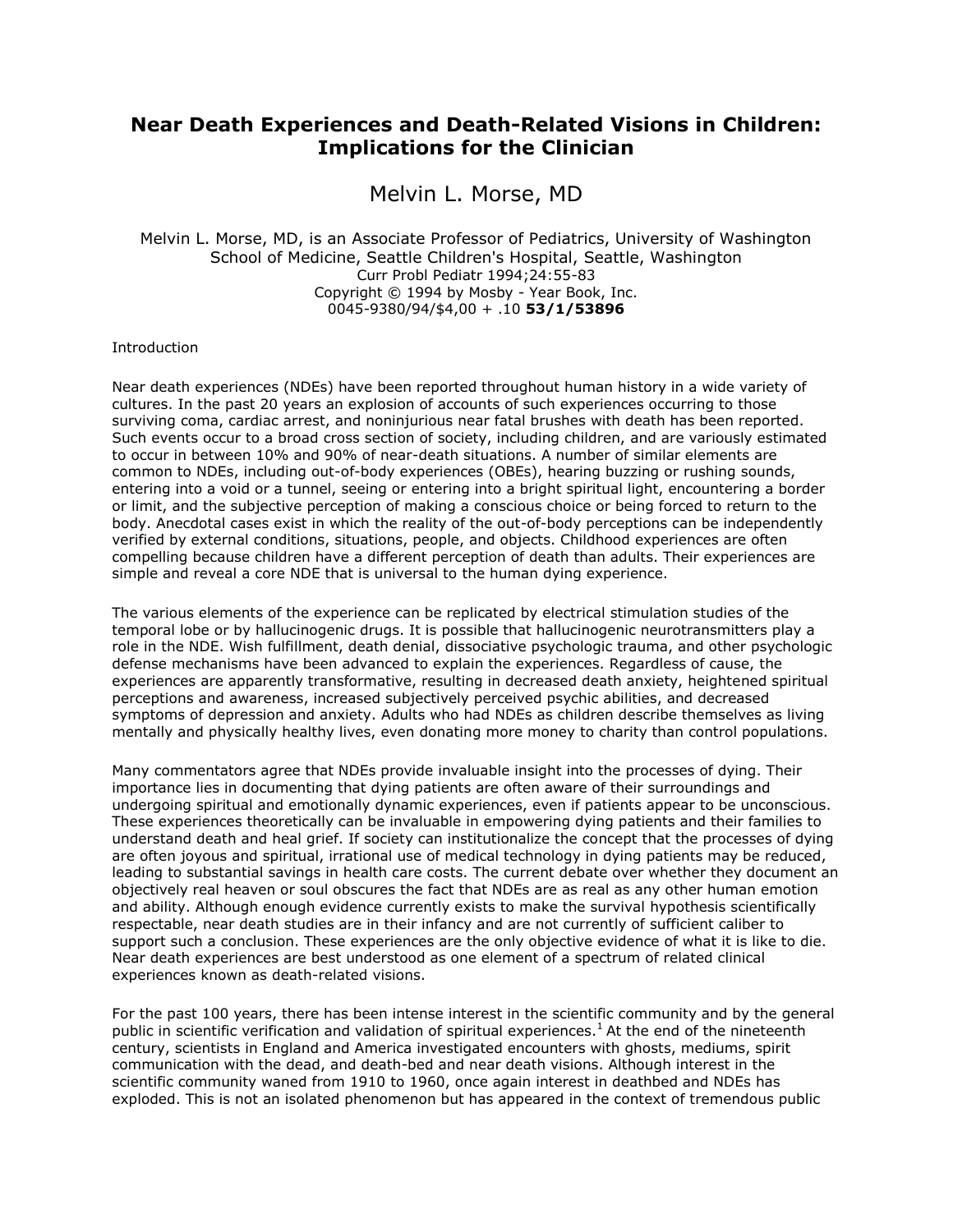interest in a wide variety of spiritual and paranormal issues, including spirit channeling, paranormal abilities, spiritual healing, encounters with UFOs, and even kidnappings by UFOs.<sup>2-5</sup> It has been pointed out that the first wave of UFO sightings occurred in the late nineteenth century at the same time of the first modern accounts of deathbed visions.<sup>5</sup> Carl Sagan<sup>6</sup> is the most articulate proponent of the idea that perhaps these visions and encounters originate in our own cultural psychology and are not so much an understanding of another world but a reflection of our own inner psychic longings.

Interest in these experiences has become most pronounced during a time in which our society is losing its cultural myths and shared spiritual rituals and longings. Joseph Campbell stated that the image of death is the beginning of mythology. Mythology makes one "part of a society of living and dead that came long before you were here and will be here long after you are gone. It nourishes you and protects you."  $\bar{7}$  Mankind's myths giving meaning to individual lives and help to interpret events such as death.

It is precisely this current lack of meaning for our own death and the death of others that, in my opinion, has led to such intense interest in NDEs, especially the experiences of children, who are often regarded as too naïve to invent stories based on repressed fear of death. Historian Philip Aries<sup>8</sup> describes modern society as having abandoned the traditional relationship between death and society, which had previously existed for tens of thousands of years. Starting with modern funeral practices in which the body was embalmed and preserved, death has become taboo, medicalized, and a defeat for patient and physician alike. Bluebond-Langer,<sup>9</sup> an anthropologist who studies children on a cancer ward for 1 year, described a sense of mutual pretense and shared denial in children who were dying of cancer between the children, parents, staff, and physicians. Once a fatal diagnosis was made, conversations with the child became briefer and often terminated abruptly if the child asked too many questions about death. A child's death is seen as a defeat by everyone involved.

Pediatricians have been described as not being trained to handle children's deaths. Residency training often provides a model that death occurs because either we have failed or our medical systems have failed. Colleagues often do not support each other when a patient dies, and it is difficult to create a climate in which death can be openly discussed and grief expressed.<sup>10</sup>

If it is difficult for us to confront death, it is understandable that is equally difficult to discuss spiritual visions associated with near death. Spiritual visions are often stigmatized as being irrational and absurd within the scientific community.<sup>11</sup> Our world view is so closed to anything nonmaterial that scholarship and a belief in the spiritual are perhaps mutually exclusive. In describing a case of spontaneous cure of a patient who was moribund with meningococcal meningitis and Waterhouse-Friderichsen syndrome, Gardner $^{12}$  reports that the patient ascribed her recovery to spiritual intervention. The physicians involved described her as "the one that got away," meaning that she simply defied the odds of dying for unknown reasons. Although her case was well documented, soon the accuracy of the diagnosis was called in doubt. He concludes that so fixed is our world view that even in such well-documented cases where patients and physicians are available for questioning, spiritual cures are probably impossible to prove. This case dramatically illustrates the wide gap between the world view of physicians adhering to our current scientific medical model and the more spiritual world view often seen in our patients.

Technology has so dominated modern medicine that a recent editorial in the *New England Journal of Medicine* advocated rehabilitating auscultation of the heart with a stethoscope because it might lead to the physician actually touching and talking to the patient. "This therapeutic aspect of the diagnostic procedures is thwarted if, instead of meeting the doctor, the patient is given a sheaf of requisitions for expensive laboratory tests that may or may not be germane to his or her condition." $13$ 

Clearly, much of the success of modern medicine is because of those very technological advances that allow so many to have NDEs. Yet every experienced physician acknowledges that there is a faith or a spirit or a vague undefined something that motivates the human body sometimes to heal and other times to die. Extensive reviews of the interactions of the mind and body to heal have been published. Prayer, guided imagery, cancer support groups, and simply having patients talk with an anesthesiologist about what the pain of surgery will be like all have documented effects on biologic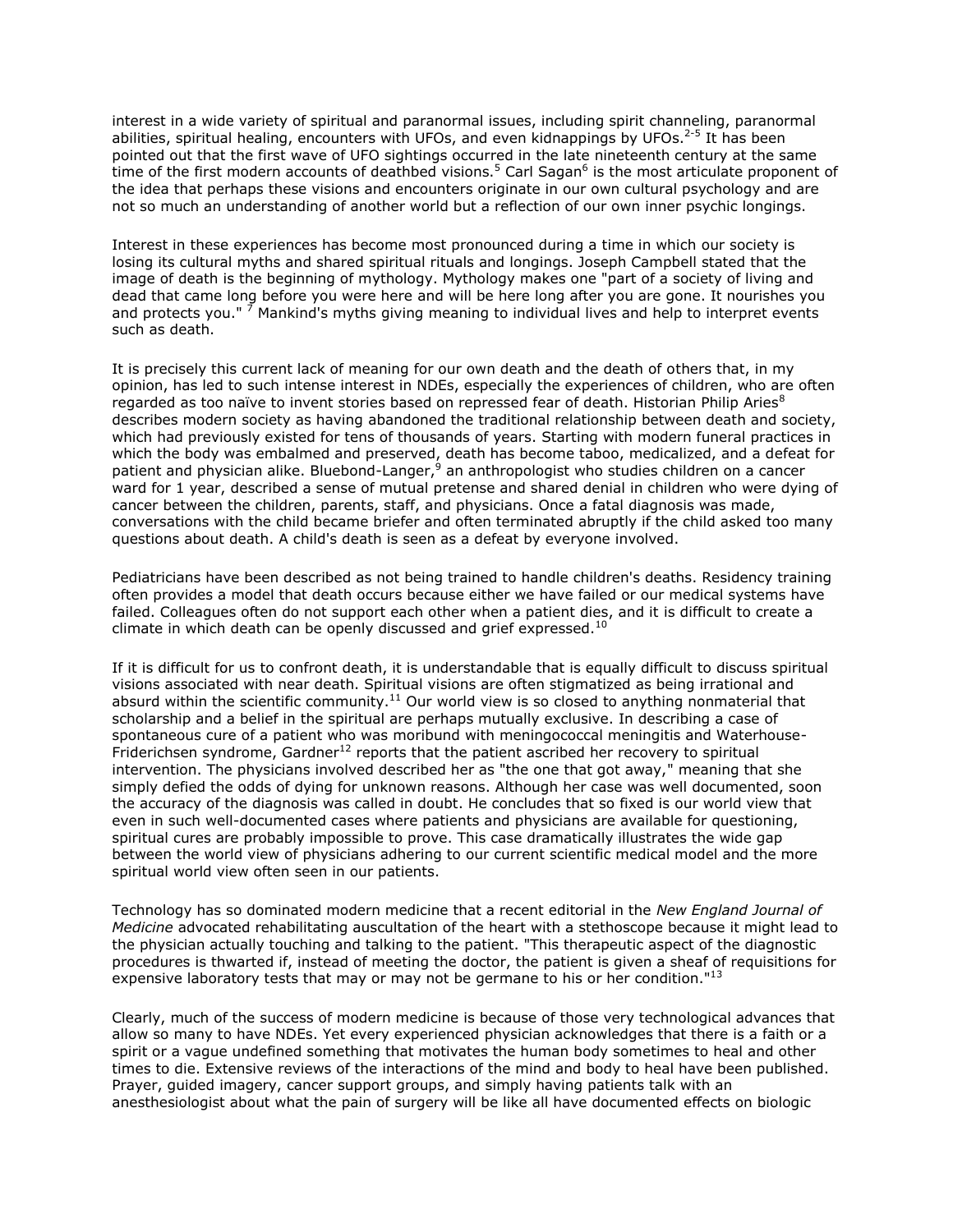healing. One recurrent theme in the mechanisms of the mind's effect on the body is that there is a belief system that has meaning for the patient.<sup>14-17</sup> One of the main effects of NDEs is that they create new meanings of life and death for those

who have them, as well as those who hear about them, new meanings that may well be therapeutic.<sup>18</sup>

There is nothing inherently unscientific or irrational about studying the process of dying by talking to children and adults who have survived near death. Every scientific investigation begins with a surprising fact, something that challenges our preconceived notion of what the world should be.<sup>19</sup> Nevertheless, studying the subject accounts of survivors of profound emotional and physical trauma is obviously fraught with research pitfalls. Issues of recall bias, patient selection bias, investigator bias, cultural expectations, and the fact that most of the research in this field is not peer reviewed and often the subject of television talk shows rather than skeptical scientific debate makes study design and interpretation of data difficult. However, in the past decade, the field of qualitative research has matured and become a science. <sup>20-24</sup> As clinicians, we routinely make decisions based on clinical research. Certainly interpreting near death research is no more difficult than interpreting research on other equally mysterious topics such as colic and infant feeding practices.

Spiritual visions and paranormal events can be best studied if perceived as psychic events described by human beings, with an agnostic viewpoint to the veridical reality of them. Eleven percent to 14% of the average American population who are mentally and physically healthy and do not take drugs have had an OBE<sup>25</sup>; such experiences must be normal and worthy of study as a unique clinical entity.

This article will review NDEs from the perspective of a practicing pediatrician. I will discuss their implications in bereavement counseling of parents who have had children die, as well as in working with dying children. These experiences raise a wide variety of difficult emotional issues in the children who have them and in their parents. Medical professionals and society can benefit from learning about such experiences, but the lack of a common cultural understanding of such experiences, as well as the wide gap between the materialistic viewpoint of the scientific establishment and the spiritual longings of the general public, must be resolved before we can begin to use these experiences to best advantage.

### **Historical Perspective**

The process of dying or surviving near death has been associated throughout history with spiritual visions that are strikingly similar to modern NDEs. *The Egyptian Book of the Dead*<sup>26</sup> (1500BC) is a manual to provide magical means by which the dead soul can join the crew of a ship, pass through the dark valley of the underworld, and be united with the Sun God for eternity. The Aztec God Hero Quetzalcoatl in his death poem describes "the darkness twist in him like a river," which led to his seeing his own face as if in a cracked mirror, seeing a shining city, meeting people and religious figures, and ends "with his body changed to light, a star that burns forever in that sky."<sup>27</sup> Primitive shamans often underwent initiatory experiences that involved either actual or the perception of near death, spirit helpers, a journey to another reality that often was through a tunnel or a dark void, and a return to ordinary consciousness with new knowledge and understanding.<sup>28</sup>

Anthropologist Chris Carr<sup>29</sup> compared the contemporary NDEs of Americans of European descent with the death experiences as understood by Tibetan Buddhist llamas of the eighth through eleventh centuries AD. He found that the most clearly culturally shared events included hearing loud noises like a wind or a roar early in the death process; seeing religious figures; seeing a white or gold light that is separate from oneself defining a dualistic consciousness; merging with that light to create a sense of oneness; a life review or judgment; and more generally, events that reveal death to be a learning process. He concludes that death, at least for EuroAmericans and Tibetans, is much like life in its essential purposes and meanings and that dying is a reality for learning, based on choice, and offering opportunity for growth.

In contrast, a review of a wide variety of shamanistic practices, otherworld beliefs, and primitive mythologies shows that there are many different types of symbols and images associated with dying. Although I am not aware of any formal review, my own analysis of this literature indicates that perhaps only 10% to 20% of such images are similar to NDEs. 30-34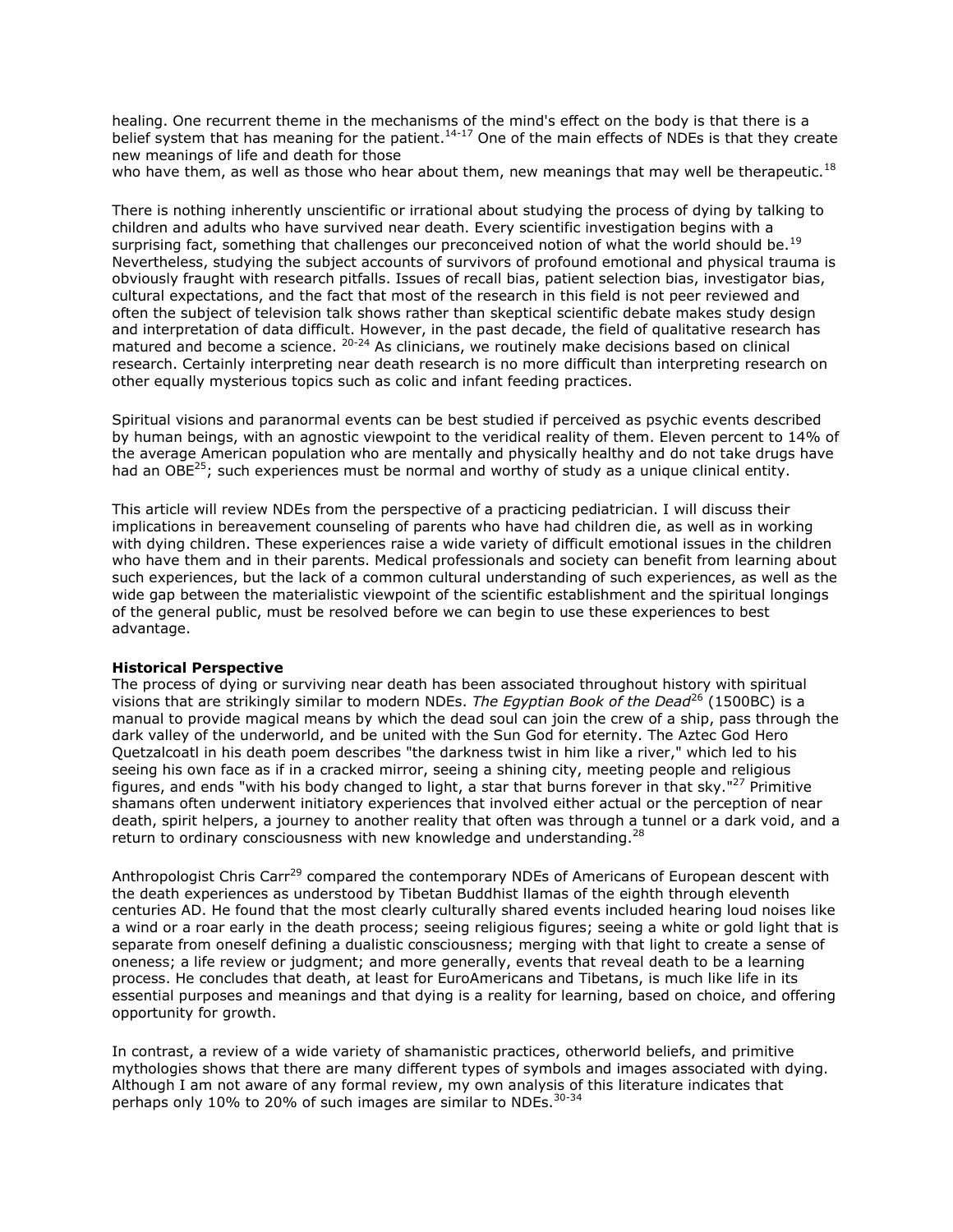One example of this is the ancient Babylonian story of Gilgamesh, which has been described as having in it an NDE, in which the hero crawled through a dark tunnel, entered into a wonderful garden that was the afterlife filled with a wonderful light. He wanted to stay, but the sun god sent him back through the tunnel into this life.<sup>35</sup> However, another translation of the same story emphasizes that the story itself is difficult to understand because it is in many versions and fragments. Gardner's version of the same events is filled with so many other details and images that it is hard to find similarities with modern NDEs.<sup>36</sup>

Although a belief in reincarnation is common to many peoples, many major religious traditions or philosophies such as Judaism, Buddhism, Confucianism, and Zen Buddhism do not particularly stress an afterlife or the survival of human consciousness after death<sup>37</sup> Siegel<sup>38</sup> argues convincingly that primitive human behaviours surrounding death are simply the evolution and shaping of instinctive animal behaviors and have nothing to do with a belief in a soul or life after death.

Cavendish<sup>39</sup> credits the belief in an afterlife and the spiritual light seen in NDEs to primitive people's observance of the cycles of nature in which the spring brings the rebirth of the sun after the dark of winter.

It is too simplistic to understand the primitive origins of the NDE as representing some core spiritual experience common to all human cultures. It is fairer to state that many aspects of modern NDEs have been reported throughout all of human history. Such experiences are frequently embedded in core religious beliefs and have been described as simply being a subset of religious visionary experiences.<sup>40</sup>

# **Early Anecdotal Case Reports and Collections**

Plato's *Republic*<sup>41</sup> describes an ordinary soldier named Her who nearly died on the battlefield but revives before being cremated. He described a journey from dark to light in the company of spirit guides, a moment of judgment, feelings of peace, and visions of unbelievable happiness. Sixth century Pope Gregory the Great collected examples of NDEs in his book of wonder tales called *Dialogues*. Similar to modern investigators, he made an effort to ensure that the subjects were of good character and not mentally ill. One example is a soldier who nearly died in battle, had an OBE, crossed a bridge over a dark gloomy river, and entered into a beautiful garden with a house of golden bricks.<sup>40</sup>

Chinese and Japanese Buddhists collected NDEs and their equivalent experiences artificially induced through meditative techniques in the seventh century AD. Their debates over the true nature of the experience are reportedly similar to our current twentieth century dialogue.<sup>42</sup>

In the eighteenth century, Swedish mining engineer and scientist Emanuel Swedenborg<sup>43</sup> collected and popularized numerous tales of NDEs and devoted the last portion of his life to a study of mysticism. An article in *Lancet* from 1866 describes how an archbishop was mistakenly pronounced dead, yet heard and observed conversations around him.<sup>44</sup> Numerous examples of NDEs exist in literature in the past 300 years.<sup>45</sup> The Mormon church has an enormous number of anecdotes of NDEs that have been collected from the early 1800s to the present.<sup>46</sup>

Swiss geologist and climber Albert Heim, $^{47}$  in the late 1800s, collected 30 firsthand accounts of fellow climbers who fell from great heights and survived. He stated that no grief was felt nor was there any fright, no trace of despair but rather a calm seriousness, a profound acceptance, and a dominant mental quickness. Time became greatly expanded. There was often a life review and visions of a transcendent heaven. Consciousness was painlessly extinguished at the point of impact, which was occasionally heard but not felt.

The modern concept of an NDE as triggered by death or after resuscitation was well established by the 1950s. Numerous prominent cases were reported including those of Admiral Francis Beaufort, writer Ernest Hemingway, Catholic priest Louis Tucker, explorer Richard Byrd, flying ace Edward Rickenbacker, psychologist Carl Jung, and many others.<sup>45</sup> German psychiatrist Oskar Pfister<sup>48</sup> reviewed the literature and presented a few cases of his own and concluded the subjects were having reactive fantasies to the fear of impending death. Anthropologist Irving Hallowell<sup>49</sup> reported that the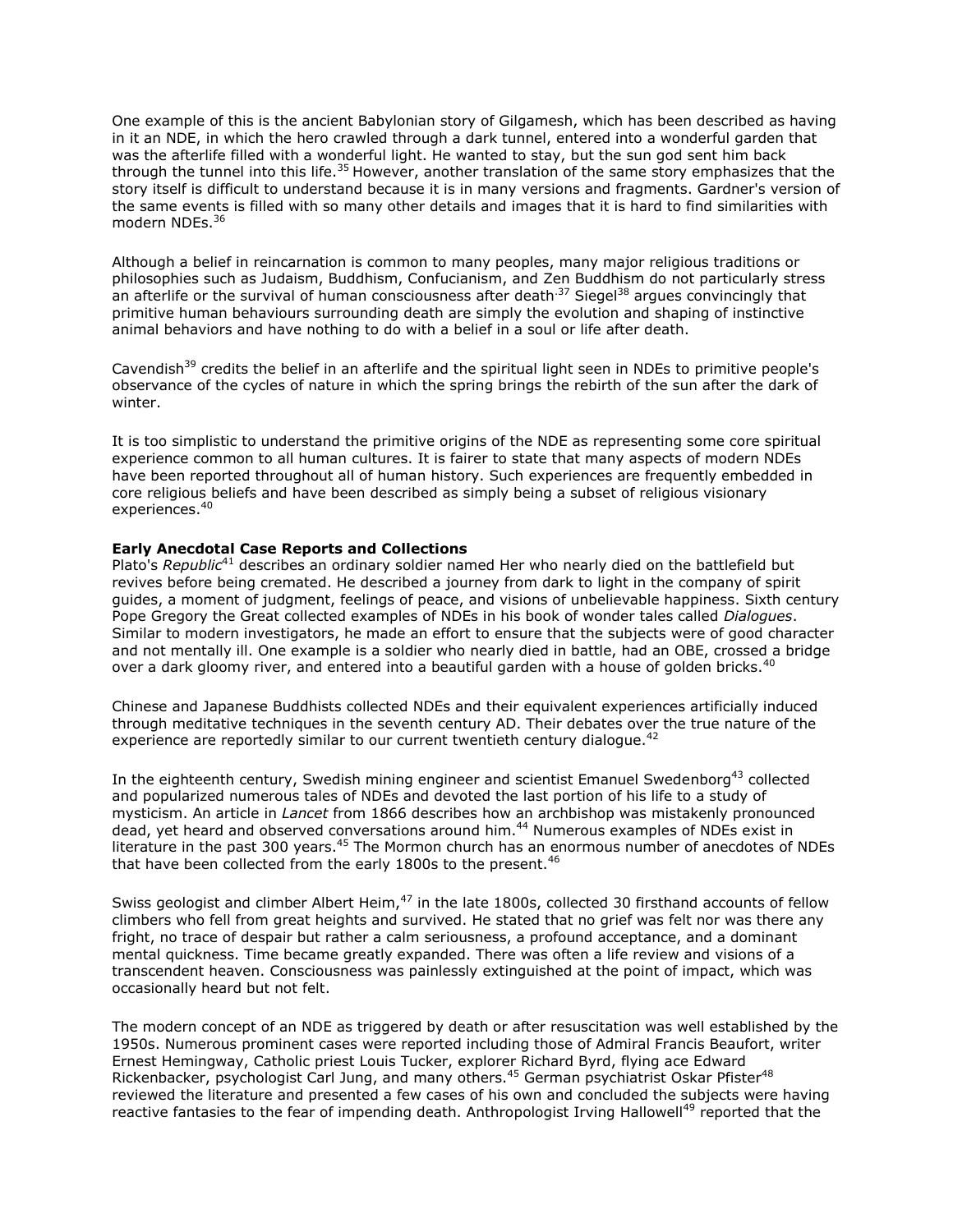Saulteaux Indians had a belief that dying involved a vivid out-of-body sensation, meeting dead relatives and spirit guides, and was a pleasant transition to another life. He believed that this belief came from direct experiences of aboriginal Indians who had nearly died and were revived, as well as from dreams and religious experiences in a conjuring lodge. French psychiatrists in the 1930s frequently discussed psychologic mechanisms for the OBE, some of which sound like NDEs.<sup>50,51</sup> Geologist Robert Crookdall<sup>52</sup> collected a large number of NDEs in the 1950s, and he found virtually the same cluster of core elements and experiences as later described by Moody.

### **Modern Case Reports and Anecdotal Collections**

The first systematic study of critically ill patients was by Russian physician Vladimir Negovsky, who routinely asked World War II soldiers who were "reanimated" from nearly dying of injuries and hypothermia what they remembered about the experience. He described "the great majority" as perceiving the experience as a deep sleep without dreams, although he acknowledges that some had memories of events around them and occasionally described blissful scenes of an afterlife. He believed these were distortions of perception in a malfunctioning brain. $53,54$ 

Druss and Kornfield<sup>55</sup> presented 10 survivors of cardiac arrest, three of whom had transcendent experiences of heaven. Dobson<sup>56</sup> reported only 1 of 20 cardiac arrest survivors who reported a transcendent or paranormal experience. Kalish<sup>57</sup> describes 15% of 600 subjects as having "faced inevitable death." He does not comment on any transcendent experiences in these subjects, even though they were interviewed about their feelings concerning death and near death. He further reported 323 subjects whom college students interviewed about near death. Despite "a high probability of fictional interviews," no transcendent or paranormal feelings were reported, although he did report that only 23% reported fear or panic, and many described life reviews, thinking of God, and praying.<sup>58</sup>

In a watershed article, Burch, Depasquale, and Philips<sup>59</sup> report a series of survivors of cardiac arrest who simply reported "a pleasant feeling as though they were entering a peaceful sleep." They were the first to recognize that interviewing survivors of cardiac arrest would perhaps give insights into the first 3 or 4 minutes of the dying process, which is the longest period of recall of psychic processes that might be expected. "As crude as the tool utilized in this study seems to be, there is no better model presently available to study the natural process of death." They informally and retrospectively interviewed 20 to 30 patients. When interviewed 25 years later, Dr. Philips indicated that he did not remember any patients describing transcendent experiences and that he was not biased against receiving such information (personal communication with Dr. John Phillips, November 28, 1993).

Noyes<sup>60</sup> present 215 accounts from 205 subjects who were in life-threatening situations but did not lost consciousness. The subjects were obtained "though a variety of informal contacts" and 76 were interviewed. His subjects described time slowing down, a calm emotionless state, rapid and vivid thoughts, déjà vu experiences, "detachment from the body," and then as circumstances became overwhelming or rescue efforts given up, revival of memories (panoramic memories) and effects typical of mystical consciousness seen in 10% to 15% of patients.

By 1972 the term "Lazarus complex" was coined for such experiences.<sup>61</sup> Canadian cardiologists presented a cardiac arrest survivor who had a complex OBE and MDE "similar to the concept of the soul leaving the body found in many religions." $62$  Psychoanalyst Hunter $63$  presents a case of a "hysterical woman" who had an NDE including childhood memories and a vision of the Taj Mahal, which he places within a psychoanalytic understanding of her personality.

In 1975 the flood of modern reports of NDEs began with the publication of *Life After Life* by psychiatrist and philosopher Raymond Moody.<sup>64</sup> He examined "a large number of accounts," perhaps as many as 150, from which he selected 50 to interview in depth. He readily acknowledges asking loaded questions and was very sympathetic to such experiences representing proof of life after death. He believed that he had to validate the patients' feelings and gain their trust, which of course makes objective research difficult. He described 15 distinct elements that are commonly associated with NDEs, as a sequence of events from hearing the news of death, to floating out of the body, feeling peaceful, meeting others, the being of light, the life review, the border, coming back, telling others,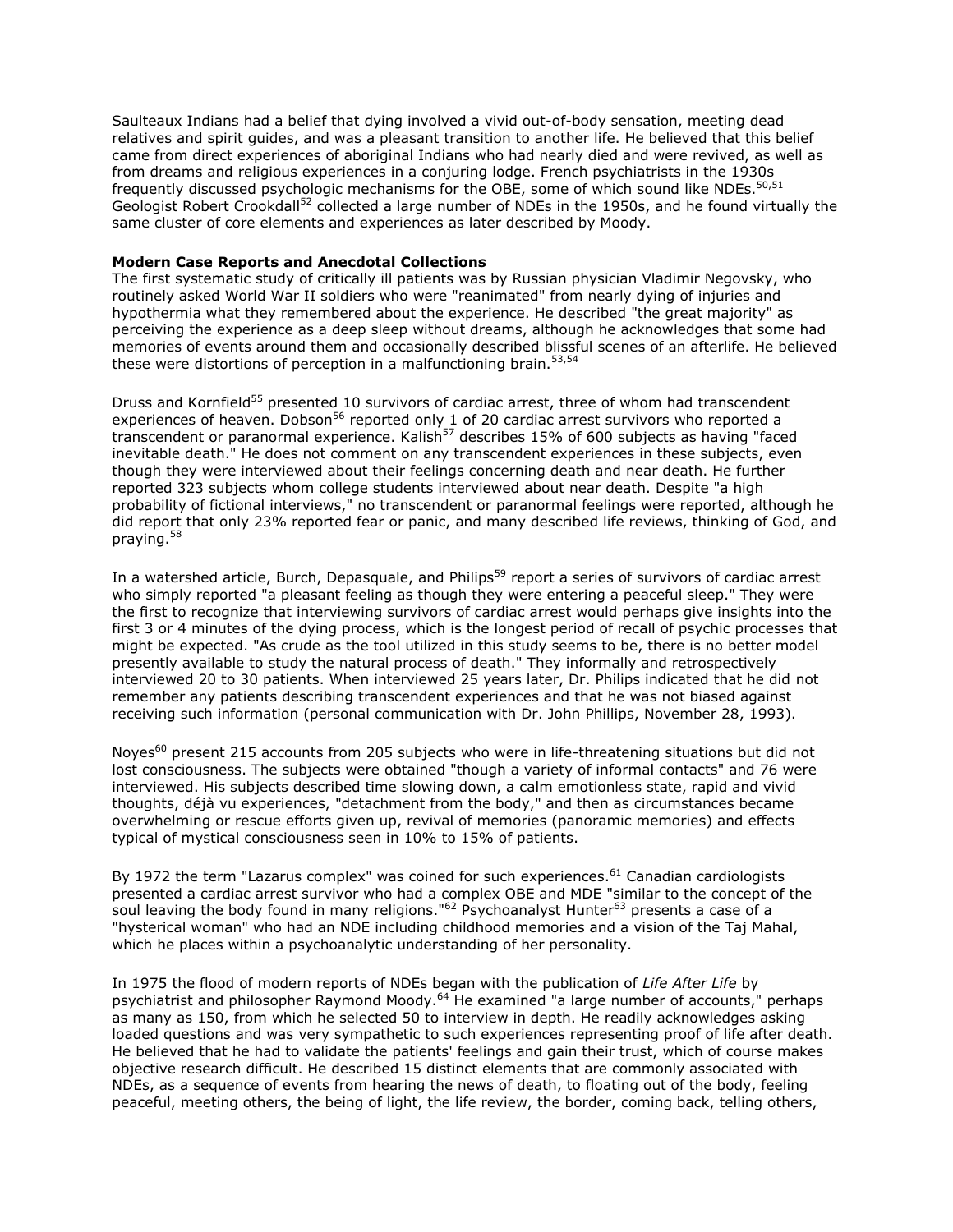and the transformation. This was intended to be a composition of the ideal case, but many patients only had fragments and pieces of the experience.

After Moody's publication, issues of cultural contamination and examiner bias became extremely difficult to control. Moody's book had a deep emotional impact on the major researchers, including Bruce Greyson, Michael Sabom, and others. Greyson is quoted as saying "a whole new world opened up" after reading the book, even though it is based on subjects who often approached Dr. Moody after lectures, no systematic interview format was involved, and no review of medical records of psychiatric or medical history was done. By 1978 Moody, Audette, Ring, Greyson, and Sabom formed the International Association of Near Death Studies (IANDS), with George Gallup, Jr., as an advisor.

The organization plays an important role in counseling people who had NDEs and were in spiritual crisis. Similar to the rash of accounts of alien abductions today, with therapists and support groups grappling with the challenge of how to treat such patients, in the late 1970s and early 1980s there were dramatic accounts of people who had repressed their NDEs for years for fear of public ridicule. Best-selling books and appearances on talk shows dominated near death studies.<sup>40</sup> Ring<sup>65</sup> has documented that both groups of people share similar personality traits and may have been the victims of sexual or physical abuse as children, speculating that they may be more spiritually evolved and open to other realities as a result of that abuse.

The organization itself developed a spiritual and political agenda, commonly referred to as "New Age." Persons who had NDEs were considered advances in mankind's spiritual evolution.<sup>66</sup> Humanistic psychologist Grey did a "cross-cultural study" of English NDEs and found they were similar to ones reported by her fellow IANDS researchers, supporting her conclusion that such experiences will help us to "live harmoniously with ourselves, with each other, and the planet that sustains us."<sup>67</sup> The organization's therapeutic role made independent objective research difficult. The organization has dominated most near death research since 1977, and most of the studies are published in its journal, which is refereed but not indexed in the medical or scientific literature. (Please note that in the origin article I indicated that the Journal of Near Death Studies was not refereed. This is wrong. It IS refereed and I have reviewed articles for it. I hope that Bruce Greyson accepts my sincere apology, 2/14/99)

This led to a research climate that is difficult to independently review or summarize. Ring<sup>68</sup> presented a study of 102 patients obtained partially from unselected hospitalized patients, and the rest from psychiatrist friends and newspaper advertisements. His interview format is filled with leading questions. The nature of the questions was heavily weighted toward answers that would please the interviewer by disclosing mystical events and personality transformations. The book is filled with impressive statistics based on a biased subject sample and poor data collection techniques.

Zalesky<sup>40</sup> has previously pointed out that even given this study design, when his results conflicted with Moody's work, he altered his conclusion so as to make both models fit the available data.

Viccio<sup>69</sup> has commented on the discrepancy between the incidence of NDEs reported by IANDS researchers and their predecessors. Greyson<sup>70</sup> speculates that perhaps "skeptical interviewers may have subtly communicated to the patients the wisdom of keeping silent about any puzzling experiences they may remember," although acknowledging that perhaps the IANDS researchers were overenthusiastic. His own research presented data from 78 reports collected from letters from people who had read about NDEs in magazines that specialize in paranormal reports or other self-selected sources, and he then subjected that data to a battery of statistical tests.<sup>71</sup>

# **Scientific Studies**

Atlanta Cardiologist Michael Sabom describes a prospective case control study in adults. Although only a brief experimental design is described in his article in the medical journals, in his popular book he states that as a result of his contact with them on hospital rounds, his assistant interviewed 78 patients over 28 months whom he prospectively identified as being near death. He was careful not to tell his assistant any other details so she would not be biased. He also studied 38 "self referred"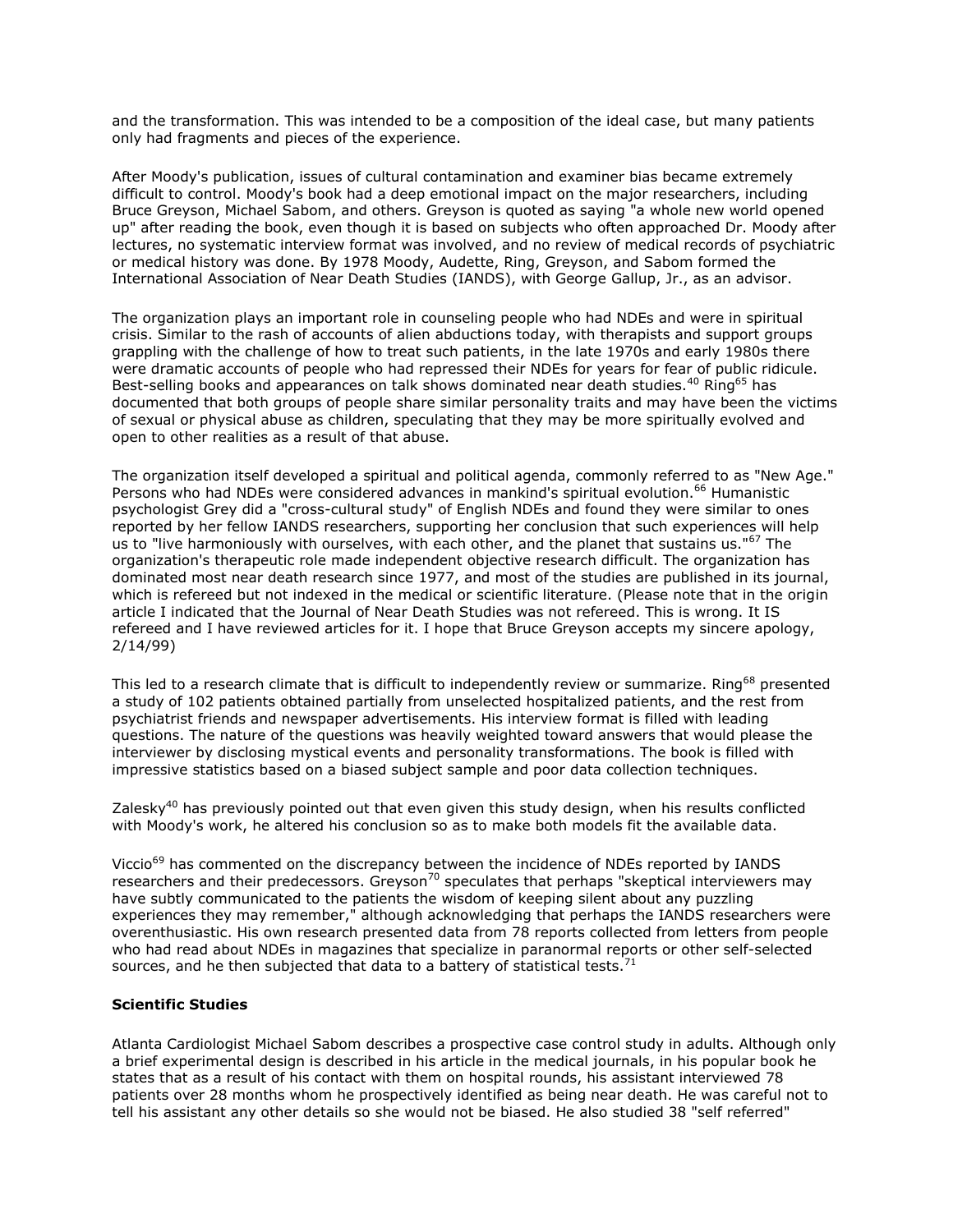patients. Forty-three percent of the former group recalled an NDE consisting primarily of pleasant transcendent experiences. Patients who had NDEs differed from those who did not in that they had significantly longer periods of unconsciousness and longer and more complex resuscitations. Patients reported vivid OBEs, as well as mystical and transcendent experiences of another reality. His study indicated that the OBE of his subjects involved their viewing their own bodies, as opposed to an astral projection type of OBE where the body could travel at will.<sup>72,73</sup>

Denver cardiologist Fred Schoonmaker<sup>74</sup> studied 2300 cases of cardiac arrest and described 1400 of them having NDEs similar to those described by Moody. Tennessee cardiologist Maurice Rawlings reported hundreds of NDEs in sequential patients he immediately interviewed after resuscitation. Many had visions of hell that they subconsciously suppressed and forgot about when interviewed weeks later. He states 18% of NDEs involve hellish visions. Rawlings converted to Christianity and described his findings in two popular books, 75,76.

In contrast, Schnaper,<sup>77</sup> at the Maryland Shock Trauma Center, described NDEs as simply being a variant of intensive care unit psychosis, with recall bias and amnesia of unpleasant sensations and feelings. He interviewed 68 patients and found that 17 recalled events subjectively placed at the time of coma, and 8 initially claimed amnesia about later recalled events. His interview format was open ended, asking questions such as "what do you recall about being unconscious?" Recurrent themes included being held prisoner, having done something wrong to deserve imprisonment, and transcendent feelings about death. Schnaper presented a video demonstrating a woman who, while semiconscious during her ordeal in the intensive care unit, described a wide variety of paranoid feelings, illusions, delusions, and spiritual feelings. When interviewed several weeks later, she reported a more typical transcendent NDE. (Schnaper presented a video at the First Annual International Conference on Near Death Studies, Georgetown, Washington, DC, 1990.) Tosch<sup>78</sup> replicated Schnaper's study design and used an expert panel of clinical nurse specialists and physicians to develop the research tool. Fifteen posttraumatic coma patients reported a similar variety of experiences as in Schnaper's article, including a sense of being imprisoned, paranoid illusions and delusions, smelling a dead person, and hearing a bomb threat. Some patients had transcendent feelings of floating out of the body and having discussions with dead relatives. Tosch acknowledges that she approached the problem from a Freudian theoretical framework; such a framework does not permit the possibility of the independent existence of a soul and views death-related visions as reactive fantasies.<sup>79</sup>

Numerous other case reports and studies are reported. Oakes<sup>80</sup> prospectively interviewed 21 survivors of cardiac arrest over a 2-year period and reported sensory awareness yet an inability to communicate, OBEs of the autoscopic variety, a journey through a tunnel toward a light, and feelings of indescribable splendor. I reported the first pediatric NDE, a 7-year-old girl who was without spontaneous heartbeat for 19 minutes and had fixed and dilated pupils. She recovered to give a detailed description of her own resuscitation including hearing pieces of conversations in the emergency room, accurately describing her own resuscitation with details such as nasal intubation and being placed in a CT scanner. This was followed by a spiritual journey with a spirit guide through a dark tunnel to a heavenly realm and a decision to return to consciousness.<sup>81</sup> Two miners trapped for 2 weeks underground, with adequate supplies and oxygen, describe a wide variety of experiences including conversations with dead relatives, seeing spiritual beings and heavenly realms, and seeing doors open in the wall that seemed to lead to a heaven. Both men reported seeing and hearing a third miner who assured them they would be rescued.<sup>82</sup>

Psychiatrists Owen and Roberts, 83 in their thorough review of the topic in 1988, could only conclude: The NDE may best be regarded as a complex hallucinatory phenomenon occurring in persons who perceive themselves to be facing imminent death and is associated with the psychology of dying. Kastenbaum, $84$  in his unfavorable review of my own speculative best-selling book, states that near death studies have betrayed their early promise and remain at the level of campfire stories.

NDEs are in fact stories told by patients who have nearly died. There is remarkable consistency in the stories themselves, whether reported by Freudian psychiatrists, New Age psychologists, materialistic death-fearing cardiologists, nurses, anthropologists, pediatricians, geologists, mining engineers, even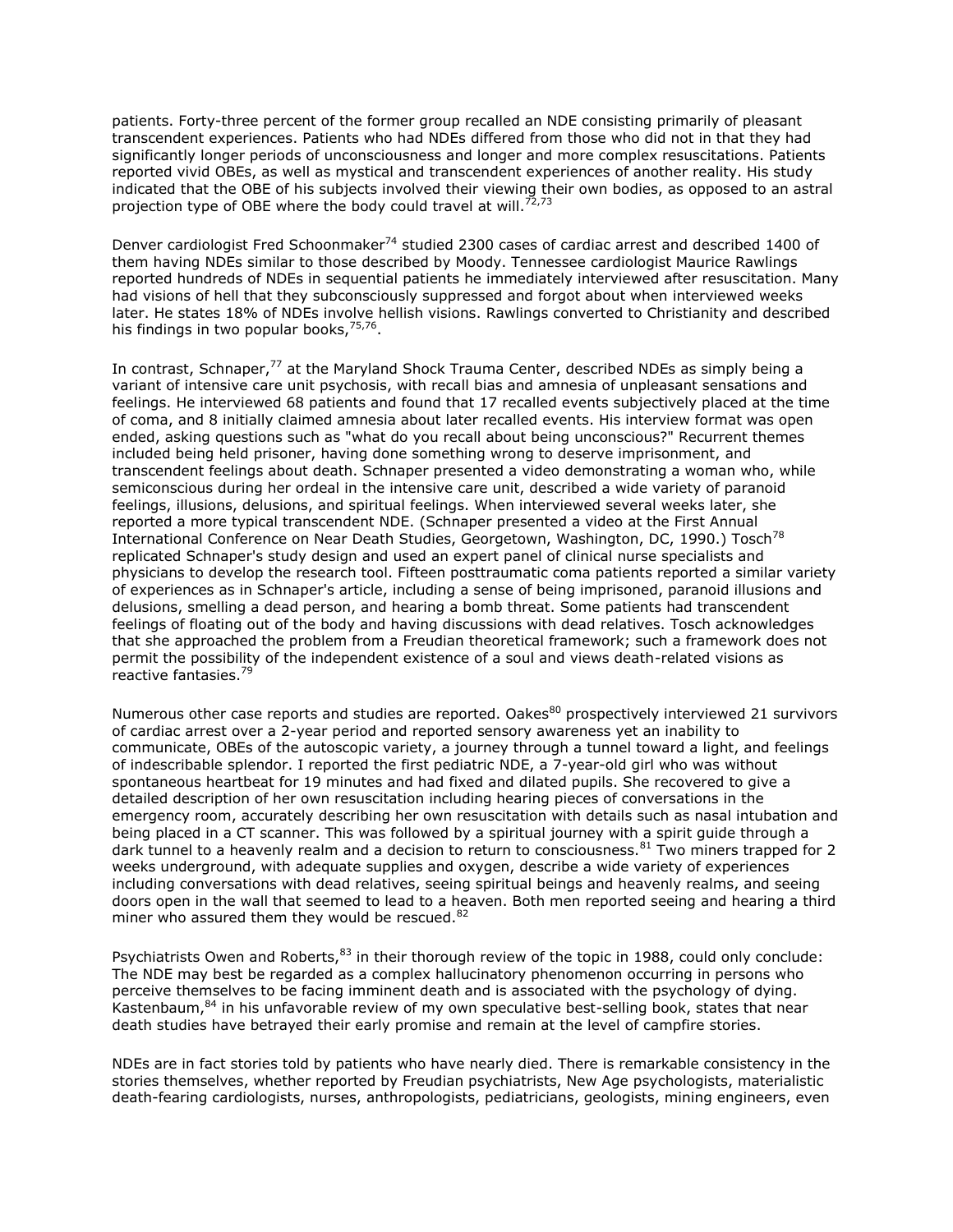sneering radiologists, who published a case report under the headline" A Nowhere Near Death Experience. Heavenly Choir Interrupts Myelography."<sup>85</sup> Again and again, they are described as involving a sense of detaching from the physical body, looking at one's own body and surroundings from a vantage point outside the body, entering a void or darkness, and encountering a spiritual light. There is often a decision of some sort to return to the body.

The true incidence of such experiences and a precise phenomenology will have to wait for large-scale prospective studies. Enough evidence exists now that these experiences are intermingled with the psychology of dying and should not be considered hallucinations or pathologic processes.

NDEs involve a vividly real experience that is superimposed over ordinary reality. They are described as occurring in persons with intact egos and normal mental status examinations. They are most similar to religious visions and demonstrate few of the aspects of pathologic hallucinations.<sup>86</sup>

There is little evidence or reason to believe that these experiences represent psychiatric pathology or dysfunction, according to German psychiatrist Michael Schroeter.<sup>35</sup> They can be easily distinguished from hallucinations of schizophrenia or organic brain dysfunction.87,88 NDEs are predominantly positive and lack the paranoid ideation, distortions of reality, negative imagery, olfactory elements, and aggressive and hostile elements of drug-induced hallucinations or other transient psychoses.<sup>89,90</sup> They represent an acknowledgment of reality, whereas intensive care unit psychosis usually represents a denial of reality.<sup>91</sup> They occur to people in excellent mental health,<sup>18</sup> who have a similar capacity for fantasy, as well as similar repressed anxieties as the typical population.<sup>92</sup> To explain NDEs as depersonalization or regression into the psychologic state before ego differentiation ignores the clinical experiences of the subjects, which are experienced with intact ego identity.

Furthermore, NDEs are described as occurring to infants and young children who have a different concept of death and have not yet experienced ego differentiation. Pediatric nephrologists from Massachusetts General present two childhood NDEs. One suffered a cardiac arrest from renal failure at 8 months of age and began to articulate her NDE at age 3. The experience involved going into a tunnel and seeing a bright light.<sup>93</sup> Although a precise understanding of the developmental aspects of death anxiety does not exist, most authorities agree that the child under age 2 has no concept of death and that from 2 to 5 years of age, there is a limited understanding that death is perhaps the temporary cessation of activity. The anxiety that children have at this age is comparable to separation anxiety and does not come from some deep-seated fear of death.<sup>94</sup>

Gabbard and Twemlow also present two cases of childhood NDEs. Todd was age 2 years 5 months when he bit into an electric cord from a vacuum cleaner. Medical records document that he was in ventricular asystole with no spontaneous respirations for approximately 25 minutes. After his resuscitation, he slowly recovered cortical and neurologic functions over the next 4 to 6 months. At age 33 months, he was playing in the living room when his mother asked him about biting into the cord. He stated: "I went into a room with a very nice man and sat with him. (The room) had a big bright light in the ceiling. The man asked if I wanted to stay or come back with you." He then looked up at his mother and stated: "I wanted to be back with you and come home." He then smiled and went back to playing with his toys. This occurred in 1972, before the publication of Moody's book.

Mike was age 4 when he nearly drowned in a community swimming pool. He fell in the pool and was unable to swim and sank to the bottom. His mother rescued him and he did not require resuscitation. After being pulled out of the pool, he stated that he saw pretty lights on the end of a long bridge. He talked of golden lights and said that he learned how to swim. He had recently been to Disneyland and described the bridge as being similar to Cinderella's Castle. He wanted to return to the pool, stating that there was an old-time cabin down at the bottom of the pool with a cranky old man in the middle of the golden lights.

The psychoanalysts present a third case of a 29-year-old woman who was watching Elizabeth Kübler Ross on television describing the tunnel experience associated with NDEs. She suddenly remembered with vivid clarity that such a thing had happened to her when she was near death from a complicated case of the mumps. The experience was intensely vivid and similar to prior reports of NDEs, including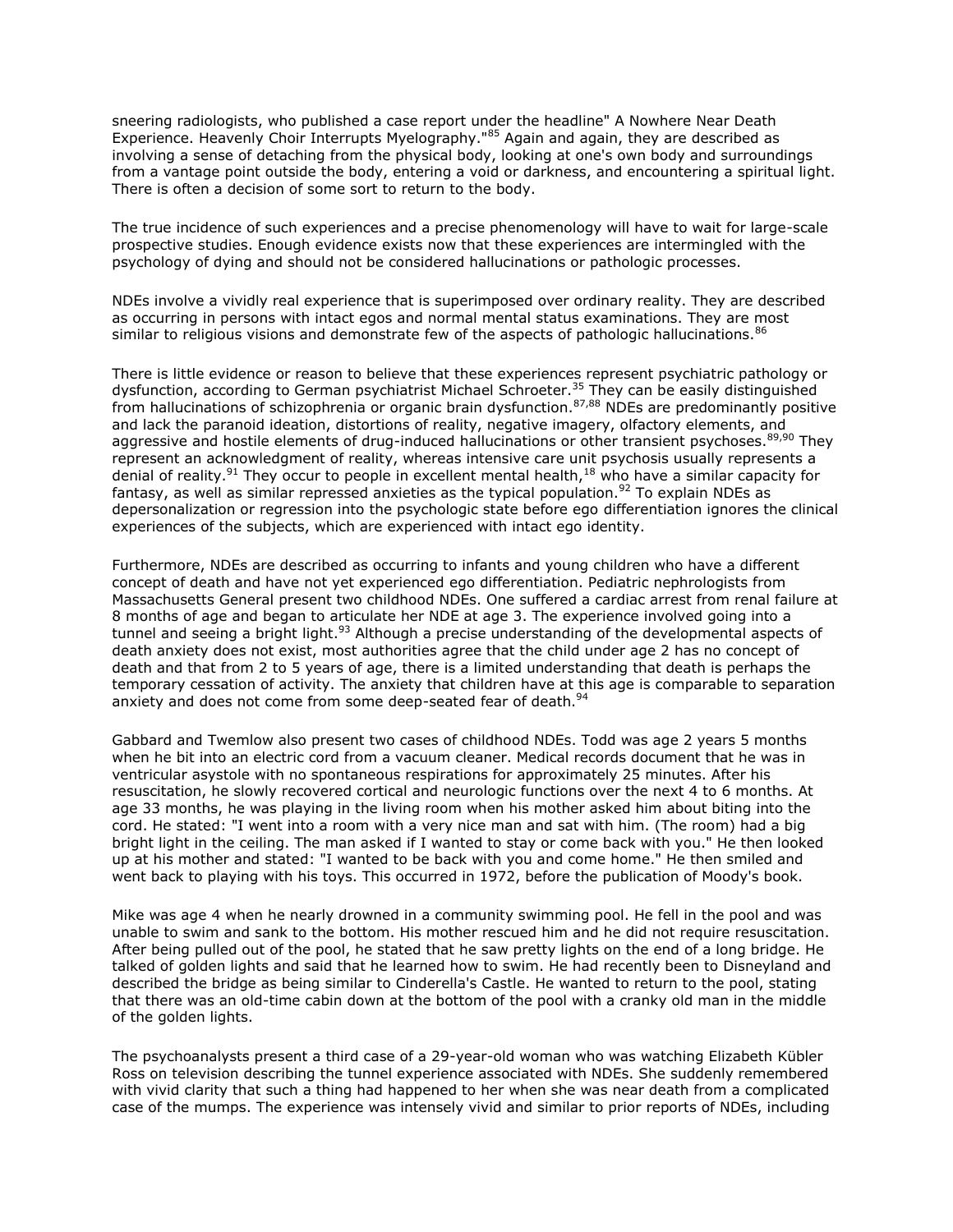drifting out of her bed, watching her mother place a cloth on her forehead, entering into the blackness of a dark tunnel, and traveling toward an intense bright light. A bearded man in a white robe appeared. She met others in heaven and finally returned to her body.<sup>25</sup>

Other pediatric cases are reported by William Serdahely<sup>95</sup> at the University of Montana. He surveyed pediatricians throughout Montana and surrounding states and asked if they had encountered pediatric NDEs in their practices. He collected four experiences. Pat was interviewed at age 9 concerning his near drowning at age 7. Medical records documented that he lost spontaneous heartbeat and respirations, and cardiac resuscitation was required after he fell off a bridge into the water while fishing. He stated he floated out of his body and "was up in the clouds. I was a little bit scared. I looked down and saw my body on a stretcher and Jim Perkins (a medic) with his head in his hands. Then I went into this tunnel. I wanted to go, but Abbie and Andy licked me and nagged me to go back." Abbie and Andy were his former dog and cat who had died. He further stated that time did not exist while in the tunnel. An amateur photographer present at the scene of the rescue photographed a picture of the medic, Jim Perkins, sitting with his head in his hands. Reportedly, Pat had not seen or heard of the picture before his description of his NDE.

A 10-year-old girl had a full cardiopulmonary arrest while in the intensive care unit after spinal surgery. She described her experience 2 years later. Stating she was "peaceful and relaxed, and remembered seeing a whitest blue light at the end of the tunnel. She saw the shadow of a dog, and also a white lamb that was loving and gentle, which led her back to her body." Her parents reported at age 2, she had a lamb that doubled as a music box that was her favorite stuffed animal.

Natalie was 17 when she suffered a respiratory arrest and seizures as the result of status asthmaticus. She found herself suddenly in a tunnel, "thinking logically that I was in a tunnel while I was having an asthma attack. Suddenly two light figures (her words) came to her. They were friendly, and took her hands and together they floated towards the light. As she was traveling, images came to her, of her father swinging her and she saw how sad her mother would be if she died. The beings set her down and she walked out of the tunnel and back to her body."

Mike, at age 4, fell from a high dive and landed on his head. His mother found him and believed him to be dead. He stated he was floating out of his body and was then in a fog. A shaft of yellow light, like the sun, penetrated the fog and surrounded him. At first the OBE was scary, but then he said he was with friends. He heard a warm comforting male voice asking him if he wanted to live or die, and he thought his mother would miss him, so he wanted to live and returned to consciousness.

These stories are best analyzed scientifically as "subjective paranormal experiences," a term developed by Vernon Neppe, director of neuropsychiatry at the University of Washington, to allow for clinicians to study visionary or paranormal experiences without taking a philosophical position as to the objective reality of them.<sup>96</sup> They intuitively have tremendous implications for counseling dying children and their parents, as well as bereavement counseling. As one 10-year-old boy I will present told me "you have to tell all the old people about this" (that he thought he was still alive after nearly drowning). Another girl in my practice, who nearly died of fulminant bacterial meningitis and had an NDE, has on her own, at age 10, decided to counsel children who are dying of leukemia and regularly visits several dying children. So the fact that these are stories that are extremely difficult to properly study should not blind us to the possibility that they represent a spiritual aspect of dying that is of potential use in grief counseling and working with dying patients.

Some of the confusion in the previously cited literature is because there are three distinct clinical entities (discussed below) that have not been previously demarcated.

### **Transient Depersonalization**

Transient depersonalization is a transient dissociative event that occurs to subjects before accidental death. This "transient depersonalization syndrome" involves unusual clarity of thought, time seeming to slow down, and a sense of peace and calm. Anyone involved in a car accident has had this very common-place reaction, which probably has tremendous survival advantage. Athletes describe a similar reaction when intensely concentrating; baseball hitters claim to at times see the ball well, time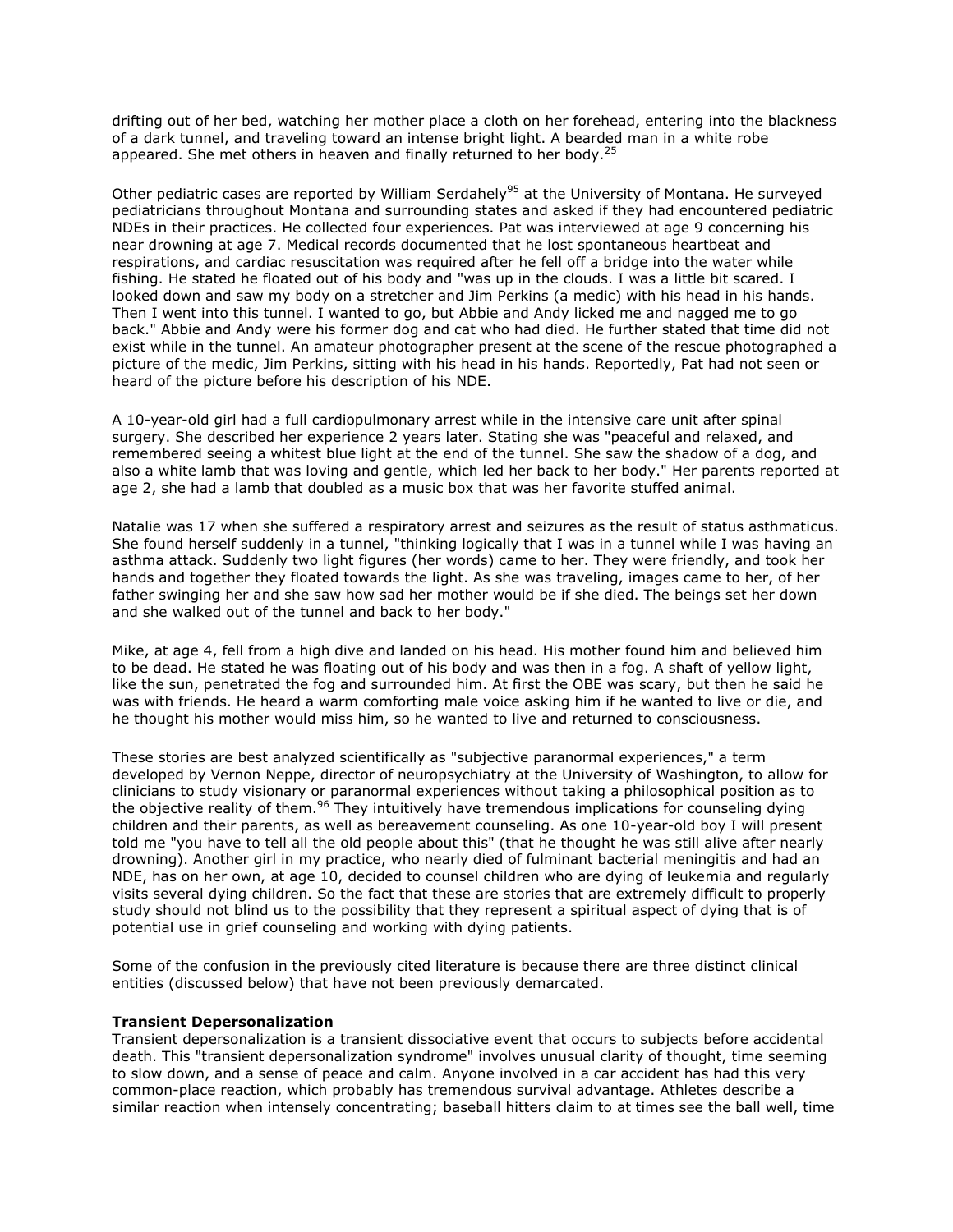slows down, there is a sense of peace and clarity, they can't hear the crowd, but they can see the seams of the ball as it slowly rotates toward them. They often have a sense of detachment from the physical body.<sup>97</sup> Professional football player, Eugene Robinson, during a postgame interview, described making a game winning interception as "I didn't think about it. I couldn't hear or see anything. Time seemed to stand still. I watched my own body reach out and grab the football."

Noyes and Kletti,<sup>98</sup> in their many articles, consistently state that their subjects, who were not unconscious, did not have transcendental or the more typical NDE until rescue efforts or the accidental situation seemed irreversible.<sup>99,100</sup> They assume that they are dealing with a clinical entity that is a spectrum of events from peaceful hyperalertness to the NDE. My interpretation of their data is that there are two distinct clinical entities, both of which are likely to be present in the context of near fatal car accidents.

# **Intensive Care Unit Psychosis**

My understanding of Schnaper and Tosch's data is that they were in fact describing cases of intensive care unit psychosis with a few patients with true NDEs mixed in. It is not surprising that semiconscious patients denying reality and suffering from distortions and illusions of reality will describe spiritual elements and interpretations to their illusions and suffer from selective amnesia and recall bias in reporting their experiences. This does not mean that they are having NDEs, and the authors make no effort to document that the patients in fact perceived themselves as being near death. The clinical setting of NDEs is typically either fully conscious patients approaching accidental death or survivors of profound comas as a result of life-threatening illnesses or accidents. Tosch, for example, differentiates her patients with typical features of transient psychosis from those who spoke with dead relatives or had out-of-body perceptions but then arbitrarily presents that as being the same clinical entity and presumably the same cause without comment or explanation. Another case in the literature of a semiconscious delirious man who overdosed on narcotics and had hallucinatory ravings minutes after receiving naloxone is similarly misidentified as being an NDE.<sup>100</sup>

### **NDEs**

These are best defined as a sequence of events beginning with the subjective perception of near death, the subject sensation of separation from the physical body with the autoscopic type OBE, entering into darkness, and seeing a spiritual light. Often there are spirit guides and a decision of some sort to return to the body. There is considerable cultural variation of the experience, depending on the personal life history, age, religious background, and interviewer's belief system. The subjective experience is not one of a distortion or denial of reality but the correct perception of this reality from a bird's-eye view, followed by another reality being superimposed over this one.

### **Explanatory Models**

From the clinical perspective, it is important to understand when these experiences occur. Do they occur in the few minutes between the death of the body and the death of the brain, or are they artifacts of resuscitation, secondary falsifications after the fact?<sup>101</sup>

p>If they are secondary falsifications after the fact, they are of primary interest only to psychiatrists and psychologists striving to understand how the mind creates memories or the genesis of entities such as false memory syndrome. They would not be of use in grief counseling or dying situations because they would be meaningless hallucinations, reflections of the patient's clinical condition but unlikely to add anything to it.

If, however, they are real-time events, and do in fact represent the only objective evidence of what the dying process is like, then these experiences are of intense interest to pediatricians and other health care professionals. It does not matter to the clinician if these represent a final burst of neuronal fireworks within the brain or the spiritual entry into another reality. That is a question for philosophers and religious thinkers. To the clinician they would represent an important developmental phase of man, one that we will all encounter.

### **Secondary Falsifications**

I believe that most physicians and scientists interpret NDEs as secondary falsifications, distortions of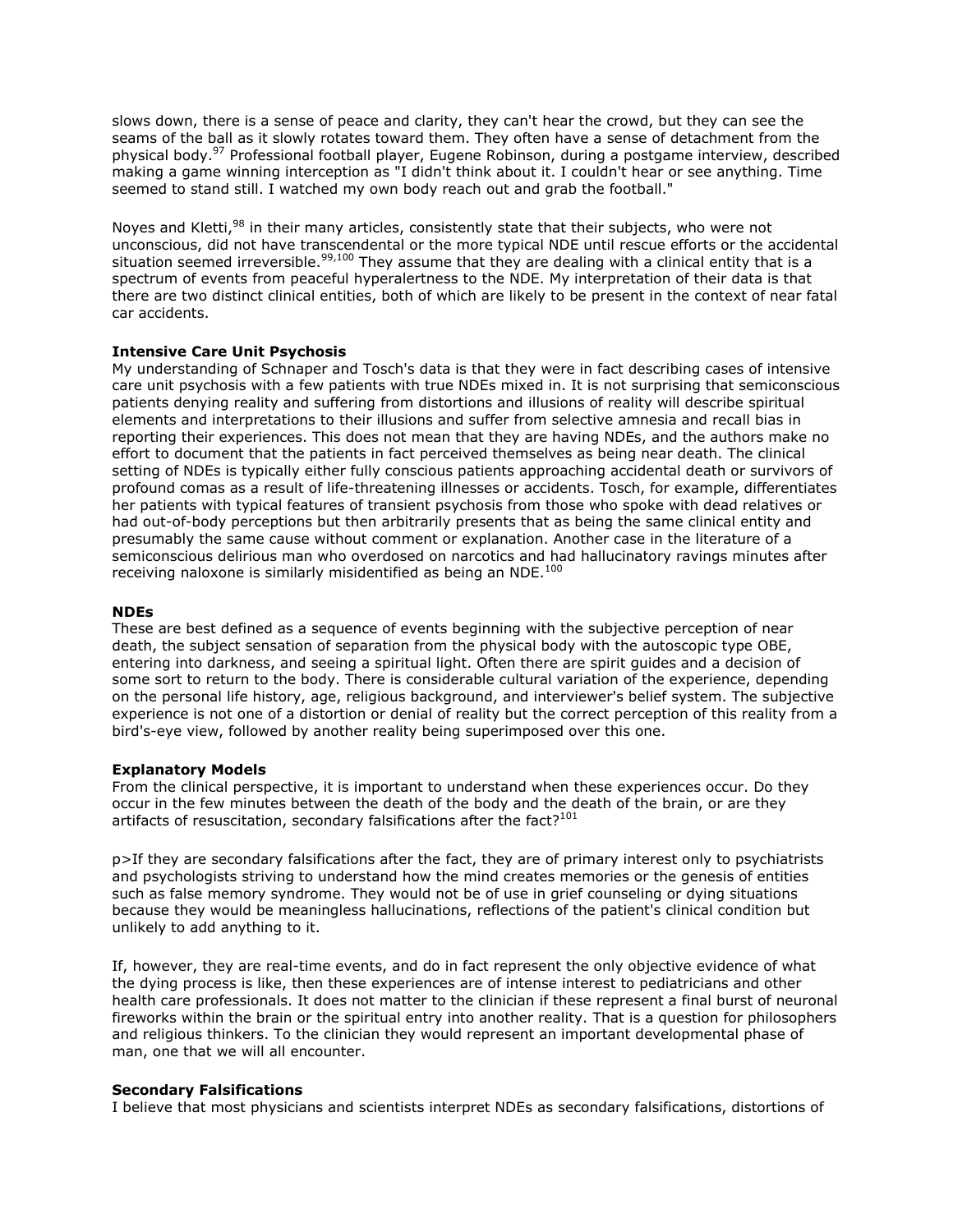man's perception of his environment while the brain is malfunctioning. As Negovsky<sup>54</sup> speculates, "auditory perception may be preserved when areas of the cerebral cortex serving vision have ceased functioning and after motor activity has ceased." Without any mystical explanations we can understand why the dying and then revived person can tell us he or she heard the voices of physicians. The fact that resuscitated people in different countries can recall similar images seen by them during dying or resuscitation does not prove life after death. It can be explained by the dynamics of the disintegration of cerebral function caused by different resistances to anoxia of the various areas of the central nervous system.

Blackmore<sup>102</sup> has developed a computer model of the images the brain receives from the retina at the point of death. The macula may cause a persistence of light images as the brain dies. As the brain dies, she speculates that an increase in cortical acceptability could destabilize the uniform visual image we perceive and result in the perception of concentric rings, lines, and tunnel.

This model speculates that the OBE results from the dying brain attempting to reconstruct a model of the universe from limited sensory input. She points out that we are constantly constructing a model of reality from a wide variety of competing sensory input. When that input ceases, we rely on memories and fragments of perceptions to reconstruct a memory model of reality, from a bird's-eye view. Such a model would seem perfectly real.

The most articulate proponent of this concept is UCLA psychiatrist, Ron Siegel, one of the foremost experts on hallucinations. He points out that all of the elements of the NDE, tunnels, lights, religious figures, childhood memories, heavenly music, and the like are commonly seen in a wide variety of hallucinatory experiences. He sees the NDE as the dissociative hallucinatory activity of the brain and the common elements simply being common reactions of the central nervous system to stress coupled with cultural expectations and influences. His superb article should be read by anyone interested in this area and is difficult to adequately summarize.<sup>38</sup>

The psychiatric literature is in general agreement that the experience is triggered by death anxiety, psychologic stress, and the fear of death. Although Carl Jung had an NDE,103 many articles addressing this issue use the reductionistic framework of Freud to analyze the NDE as a regression into an infantile state with the being of light representing the unconditional love an infant receives.1,25,48,.63,83 Bates and Stanley call NDEs "a new psychiatric syndrome."<sup>90</sup> Psychiatrist Appleby<sup>104</sup> in his review of the subject states "NDEs do not give any insight into death, but in what it can illustrate about psychological life."

The psychiatric literature is difficult to interpret because no clear-cut distinction is made between simple out-of-body states, most of which involve a sense of astral projection; the autoscopic out-ofbody state of the NDE that involves seeing one's own body from a bird's-eye view; and autoscopy, a psychiatric syndrome of seeing one's double, usually from the waist up. In virtually all of these articles, selected case reports are presented to "prove" various viewpoints without any real effort to delineate these three distinct clinical entities.<sup>105-107</sup> These speculations are helpful in giving insight into why retrospective falsifications might occur, but the New Age psychologist Ring has no more data to support his speculations than the reductionistic Appleby, or, for the matter, the child who thinks he or she actually went to heaven.

William Calvin<sup>109</sup> presents the most coherent theory as to the mechanisms of secondary falsifications. He presents a woman who nearly died in a car crash who had a long period of amnesia during her recovery. Her friends told her that she spoke of being visited by Adam and Eve, and she insisted that they were actually present. This seems like the spiritual aspects of the NDE. In addition, however, as she recovered, she frequently made errors in mental processing. An antique dealer she knew well became the head of the water department. Her surgeon was misperceived as a merchant from Boston, and a painting on the wall sent her into long explanations of events and people who never existed.

Any time the brain is confronted with memory gaps and pieces of information that don't seem to fit, it will attempt to make its best effort at creating a memory and will believe it to be true. We do not remember dreams and memories precisely but are constantly recreating them.<sup>108,109</sup> Memory expert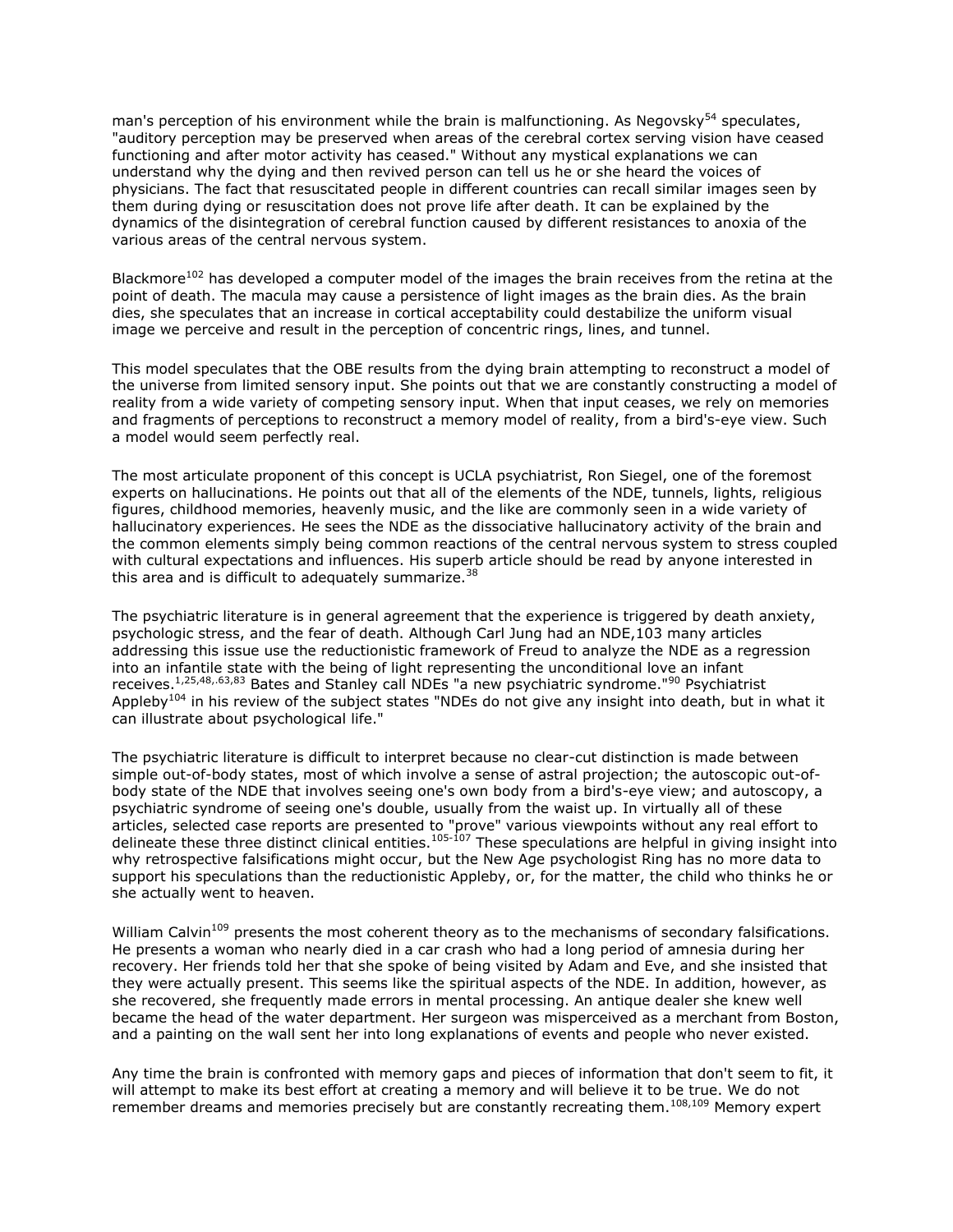Elizabeth Loftus $110$  has convincingly shown that false memories are fairly easy to create in experimental situations simply through gentle questions. Even well-trained interviewers can inadvertently create false memories through unconscious facial movements and subtle coercion that even the interviewer is unaware of. For example, a young boy was repeatedly, but gently, asked about receiving stitches at the hospital. Initially he denied having stitches, which was true, but soon evolved a story of a mouse biting his finger and requiring so many stitches his mother fainted from the sight of blood. This newly created memory was then perceived as being real.

This retrospective falsification model depends on fragments of perceptions of a chaotic disorganized brain, which is either psychologically or physiologically stressed coupled with a secondary reorganization into a coherent story.

# **Real-Time Models**

These models primarily depend on similarities between the known functions of the right temporal lobe and related structures and NDEs. They speculate that NDEs are either the dysfunction or normal function of the temporal lobe and related structures and NDEs. The speculate that NDEs are either the dysfunction or normal function of the temporal lobe, depending on the philosophical outlook of the investigator. Because coma involves the cessation of cortical functioning and "wipes clean the slate of consciousness,"<sup>111</sup> these models depend on aspects of consciousness and memory being mediated by deep cortical structures. Although NDEs have been reported with isoelectric electroencephalograms, the electrodes used did not monitor limbic and deep temporal lobe activity.<sup>112</sup>

Researchers have described NDEs as neurobiologic events, either as temporal lobe dysfunction $^{113}$  or normal temporal lobe activity<sup>114</sup> occurring in dying patients. For nearly 100 years, patients with temporal lobe tumors were noted to have vividly real hallucinations superimposed over ordinary reality. These included seeing people dressed in white and other spiritual visions.<sup>115</sup> Most, if not all, of the 15 traits of the NDE as described by Moody, have been replicated either by electrical stimulation studies, seizures, or other pathologic conditions of the right temporal lobe based on my reading of the literature.

### **Case Report**

J.R. is a 12-year-old right-handed girl, who came to my office for evaluation of a funny dream that seem to mean she was going to die. It frightened her. Her past medical history was remarkable for migraine headaches that occurred every 1 to 2 months. She had also had a blackout spell while standing in line at a ski resort and lurches forward and broke her arm. She is otherwise in good health, gets excellent grades, and lives with her parents in a suburb of Seattle.

She stated that she had an intense headache and felt she had to lie down. While she was having pain, she felt herself "sucked out of my body, you know, and into the long tunnel." She floated to the ceiling of her room and looked down at herself "all miserable and in pain." She then traveled through the tunnel into a heavenly realm with bright colors that seemed to be flowers. She saw a shining castle. She did not encounter a spiritual being or see a spiritual light. She thought her mother would be sad, and she knew she would die if she stayed in this realm. She made a decision to return to her body.

The neurologic and physical examinations were entirely benign. Her electroencephalogram was read by a neurologist blinded for clinical details as showing abnormal right temporal lobe activity.

The case report is an example of a "real-time" NDE, except the patient was not near death or in an unusual amount of pain from her migraine headaches. She did have the perception she would die if she remained in the heavenly realm but certainly was not in any danger of dying. She did not lose consciousness, nor was this a dream, so there can be no question of confabulation or recall bias. She was referred to me by her neurologist weeks after telling him of the dream.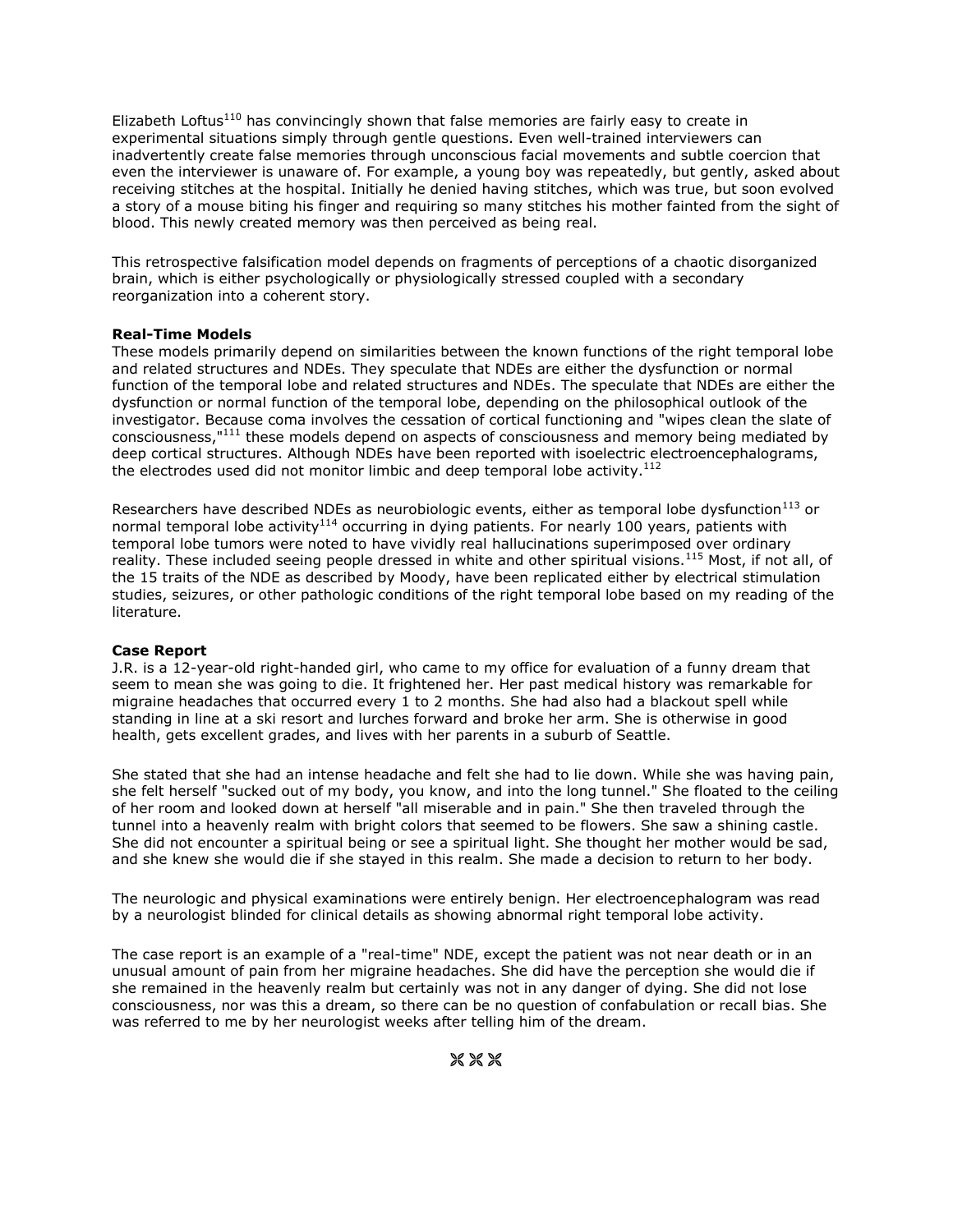Most of the 15 elements of Moody's NDE have been described in the literature as resulting from temporal lobe seizures, electrical stimulation studies, or otherwise arising from deep temporal lobe and related structures. Penfield performed electrical stimulation studies of the right sylvian fissure and found that patients often heard heavenly music, saw vivid hallucinations of people, and recalled memories so vividly that they seemed to be three-dimensional and real. One patient is reported as saying: "Oh God, I'm leaving my body," and another saying "I'm half in and half out."<sup>116,117</sup> Penfield described the major contribution of the temporal lobes to have to do with memory recording and retrieval, explaining both the preservation of the memory of the NDE, as well as the panoramic life reviews. He describes related hippocampal structures as containing the ganglionic record of the stream of consciousness.<sup>118</sup>

These structures allow the mind to interpret current experience and compare it to past experiences; this fits nicely with Blackmore's speculation that the OBE is simply a different interpretation of reality when normal sensory input is lost. The real-time model of normal temporal lobe function would reinterpret her model as follows: normal sensory input at the point of death ceases, so the temporal lobe becomes activated, generating images of people, heavenly music, beloved family members and pets, and blends them with memories that are vividly real. Having no reference point to our current shared reality, this would allow the mind to reconstruct an altered reality. West<sup>119</sup> uses the example of a man looking out the window, with a fire burning behind him in the room. As the night comes and light ceases from outside the window, the man sees the fire reflected in the window glass, along with reflections of objects in the room. He might easily mistake these reflections as coming from outside. This perceptual release explanation of NDEs is agnostic as to the "reality" of those other images but only makes the point that the seemingly autoscopic OBE may simply be a reflection and reconstruction of an inner state. The only study of this issue, done on one patient, concluded that the OBE is an altered state of consciousness as opposed to a reactive fantasy or veridical experience.<sup>120</sup> As one child who had an NDE said to me, "It was kind of like floating out of my body, but it was also like walking into my mind."<sup>121</sup>

Neurologist philosopher Arnold Mandell<sup>122</sup> agrees that the kingdom of heaven can be found within this area of the brain. He also reports cases of temporal lobe seizures that are similar to NDEs and mystical states. Between seizures, some temporal lobe epileptic patients experience long-lasting religious conversions, permanent personality changes, and long-lasting beatific states. His hypothesis is that the hippocampus is the meeting place between the incoming senses from the external world and the incoming senses from memory and emotions, the internal world. During temporal lobe seizures, which involve the hippocampus, internal and external reality are out of sync and inner experience dominates. Karl Pribram is also quoted as saying that a lesion in the temporal lobe can create a state similar to mysticism.<sup>123</sup> The cessation of external input as the brain dies would similarly result in a predominance of input from memories, emotions, senses, and the other images such as spiritual guides, memories of a beloved grandmother, preconceived ideas about god and angels, and the rest of the aspects of the NDE.

Unfortunately, when electrical stimulation studies were done, the clinical entity of NDEs had not been described. Van Buren,<sup>124</sup> for example, describes a 19-year-old man who had temporal lobe seizures. His aura consisted of "auditory and visual hallucinations that changed interpretation of self and surroundings." More detail is needed before concluding he was describing an NDE. There is tremendous variability in mental responses to temporal lobe stimulation, even when the same spot is stimulated twice in the same patient, so it should not be surmised that these events are static memory chips awaiting to be activated. Also we are not given many details as to what clusters of symptoms were often seen together; responses such as feeling unusual heartburn, a sensation of wanting to belch, or fear and anxiety are reported as often as "patient reports seeing flashing, fluttering, blinking, or undescribed lights." When memories of past events are recalled, they are often reexperienced as if they were really happening. Often patients are sparsely described as having "hallucinations of complete scenes" without further detail.<sup>125</sup>

Further support of this theory of hippocampal disruption resulting in increased mesial temporal lobe contribution to our perceived image of reality comes from findings that LSD acts by a similar process. LSD is known to produce images identical with NDEs. I applied Ring's Near Death Validity Scale<sup>68</sup> to published accounts of reports of LSD used in therapy on dying cancer patients and found that many of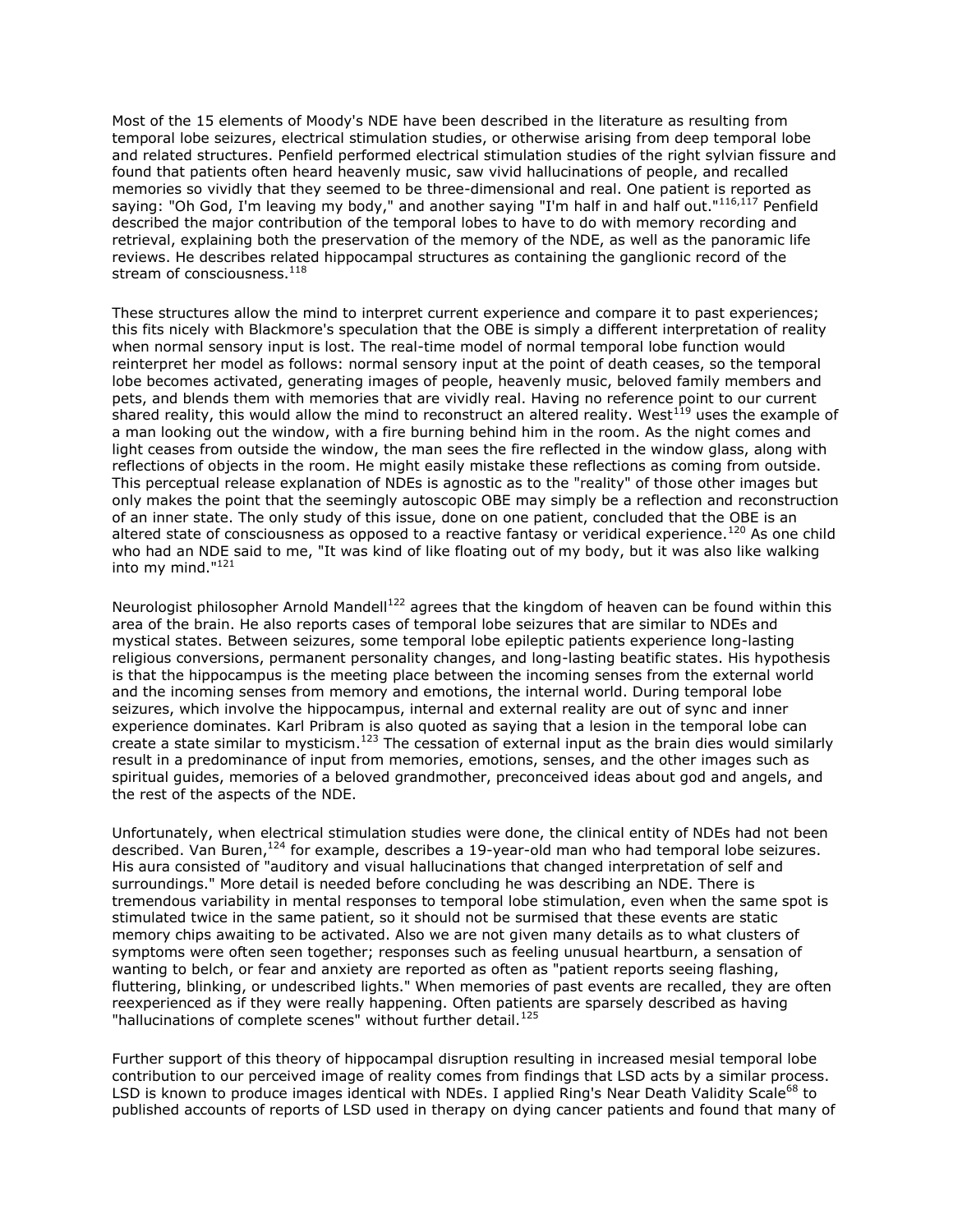the accounts scored as moderate or deep NDEs.<sup>126</sup> Halgren et al,<sup>125</sup> comment that two other conditions (other than temporal lobe stimulation) associated with hallucinations, natural sleep and LSD, are also associated with profound disruption of hippocampal neuronal activity. The behaviors that suggest chimpanzees are having hallucinations from LSD are not effected by frontal lobectomy yet are stopped by temporal lobectomy.<sup>125</sup> Spiegel and Jarvik<sup>127</sup> also comment that the effects of LSD are similar to those seen in temporal lobe stimulation studies.

These similarities of NDEs, temporal lobe stimulation studies, temporal lobe seizures, LDS-induced hallucinations, and mystical states imply all of these are associated with similar brain states, regardless of the primary mechanism of the differing clinical entities. This real-time temporal lobe model for NDEs works equally well for those who describe the experiences as artifacts of temporal lobe function<sup>128</sup> or for those who consider them to represent the normal functioning of the human brain at the point of death.<sup>114</sup> Activation of this area of the brain could occur in the entire spectrum of clinical situations producing visionary and NDEs.

A variety of different neurotransmitters and neuronal receptors are speculated to be involved with NDEs, including serotonin,<sup>129</sup> endorphins,<sup>130</sup> or L-glutamate. As for the latter, Jansen<sup>131</sup> states that NDEs are in fact a by-product of the brain's attempt to heal itself at the point of death. The neurotransmitter at N-methyl-D-aspartate receptors is probably L-glutamate, which can kill neurons when in excess. The release during ischemia of an endopsychosin that may function as a protective blocking agent could serve the function of minimizing brain damage and could have dissociative side effects on consciousness.

Real-time models regard the NDE as occurring in the final moments of consciousness. There is philosophical dispute as how to interpret them, ranging from seeing them as an artifact of neuronal dysfunction, a real experience linked to normal temporal lobe function, a possibly harmful experience wasting precious energy on generating hallucinations,<sup>54</sup> or possibly helpful in blocking the harmful effects of ischemia while generating a pleasing dissociation fantasy.

# **Report of a Combined Retrospective/Prospective Case-Control Study of Childhood NDEs**

In 1985 our research group at Seattle's Children's Hospital published initial results of a combined retrospective/prospective case-control study of pediatric NDEs designed to clarify these issues.<sup>114</sup> This represented the first large-scale study of children's NDEs, as well as the first prospective case-control study of NDEs in either children or adults. Our final report was first accepted for publication in the *Journal of Pediatric Oncology Nursing.*<sup>132</sup>

Our experimental group consisted of 26 critically ill patients, who had life-threatening events with a 10% or greater mortality given the care in our pediatric intensive care unit. This group was compared with 121 seriously ill control patients with life-threatening conditions with a low mortality rate. Both groups were age and sex controlled; had a similar range of abnormal blood gases; were treated with the same medications including benzodiazepines, narcotics, anesthetic agents, and seizure medications; were mechanically ventilated and intubated; and were subjected to the psychologic stresses of the intensive care unit environment.

There were 26 critically ill patients, 16 retrospectively identified from chart reviews during the period of 1975 through 1985, and 10 prospectively identified from 1985 through 1992. They included survivors of cardiac arrest (18), profound coma with Glasgow coma score lower than 5 (7), and diabetic ketoacidosis with blood sugar of 2398 mg/dl (1).

The control patients were age and sex matched to the critically ill patients. One hundred twenty-one control patients included tension pneumothorax (4), head injury with Glasgow coma score greater than 5 (23), epiglottis (9), asthma (6), cardiac surgery with cardiac bypass (19), elective surgery (20), drug overdoses including narcotic overdose (11), pneumonia (8), idiopathic hypotension (1), Guillain-Barré syndrom (2), diabetic ketoacidosis and coma (3), near drowning (15). These patients were treated with narcotics, benzodiazepines, anesthetic agents, anticonvulsants, barbiturates, and cardiopressors such as dopamine and levophedrine. There were no significant differences in peripheral blood gases between the control and experimental group, and individual control patients had arterial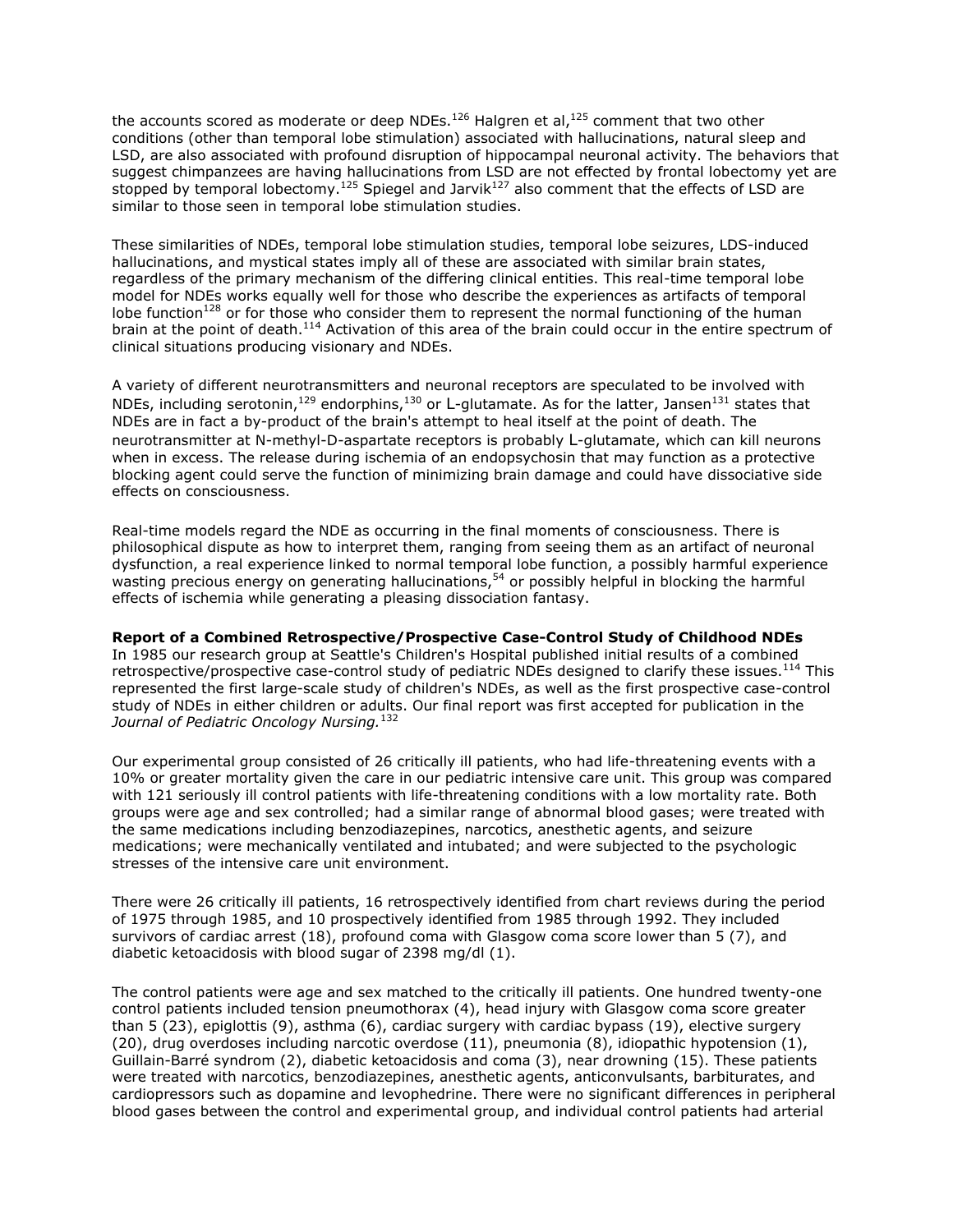blood gases of all extremes including a PO<sub>2</sub> as low as 42 mm Hg, PCO<sub>2</sub> as low as 11 mmHg, and a PCO<sub>2</sub> as high as 98 mm Hg. Seventy-two percent of parents of control patients answered "yes" when asked, "Did you think your child was likely to die?"

The authors had no preconceptions as to what constituted an NDE at the onset of this study, and any memories a patient subjectively perceived as occurring during the time of unconsciousness qualified as an NDE. This was done to clarify whether NDEs are simply a subset of intensive care unit psychosis. An interview format was developed with 16 open-ended questions such as "What do you remember happened to you when you were in the hospital?" Once the open-ended questions were asked, then a second questionnaire requiring "yes" or "no" responses was administered, with questions such as "Did you see a light?"

Twenty-two of 26 critically ill children described memories of being clinically dead, and furthermore virtually all of the memories were consistent with previous anecdotal collections of adult NDEs. All of this information was obtained in the open-ended question phase of the study, and no new information was obtained from the "yes or no" direct questions. Only one patient described a distortion of reality, saying that when she was floating over her body, although she accurately described her own resuscitation by medics, her mother's nose appeared flattened and distorted "like a pig monster." In all other cases the patients were oriented to time, place, and person and aware that they were critically ill but sometimes described another reality superimposed over the one they ordinarily perceived. They often subjectively perceived themselves as being awake and alert while seemingly in a coma and believed the entire experience was real. In fact, one 6-year-old boy emphatically stated "It was real, Dr. Morse, it was realer than real."

The content of the experiences was usually described as a fragment of a greater indescribable experience. One 8-year-old boy stated: "I have a wonderful secret to tell you. I was climbing a staircase to heaven. It was long and dark and I could see a light (that was heaven). I came back because my brother had already died and it wouldn't be fair (if I continued)." This is the entire description of his experience and all other questions were answered with "I don't know (or remember)." Another 6-year-old boy stated "It was weird. I thought I was floating out of my body. And I could see a light. There were a lot of good things in it." Again, he could not further define what this light was or what he meant by "good things" in it. A 5-year-old girl described the light as "It told me who I was and where I was to go." A 12-year-old girl stated: "I learned that life is for living and that light is for later." This was her complete statement about her experience, only further stating that she was somewhere besides her own body but couldn't say where else she was or what else happened to her.

One case strongly suggests that NDEs occur at the point of dying. A 14-year-old boy with documented long QT syndrome (Romano Ward syndrome), sick sinus syndrome, and juvenile-onset diabetes experienced a pacemaker failure, resulting in recurrence of ventricular tachycardia and fibrillation. He described floating out of his physical body and watching his own resuscitation from a corner of the room, surrounded by a soft white light. He could "see my hair all messed up. They cut off my clothes and hooked me up to IVs and stuff. I saw the nurses put some grease on me and then Dr. Herndon put paddles on my chest and pressed a button. I was sucked back into my body. That hurt. I have never hurt so much. Sometimes I still wake up at night and feel that hurt."

Dr. Paul Herndon, chief of cardiology at Children's, and nurses present independently verified that within minutes of this patient's successful resuscitation, he regained consciousness and said: "You guys just sucked me (or pulled me) back into my body."

Only four patients described a coherent experience that made sense when told from beginning to end. For example, one 5-year-old child had a cardiac arrest as a result of fulminant bacterial meningitis. She stated that she floated out of her physical body and saw the doctors and nurses working on her. She rose up into the air and saw a man she thought was Jesus "because he was nice and he was talking to me." While in this heavenly realm, she saw "the dead people, grandmas and grandpas and babies waiting to be born." She saw a light that she drew as being a rainbow and stated it "told her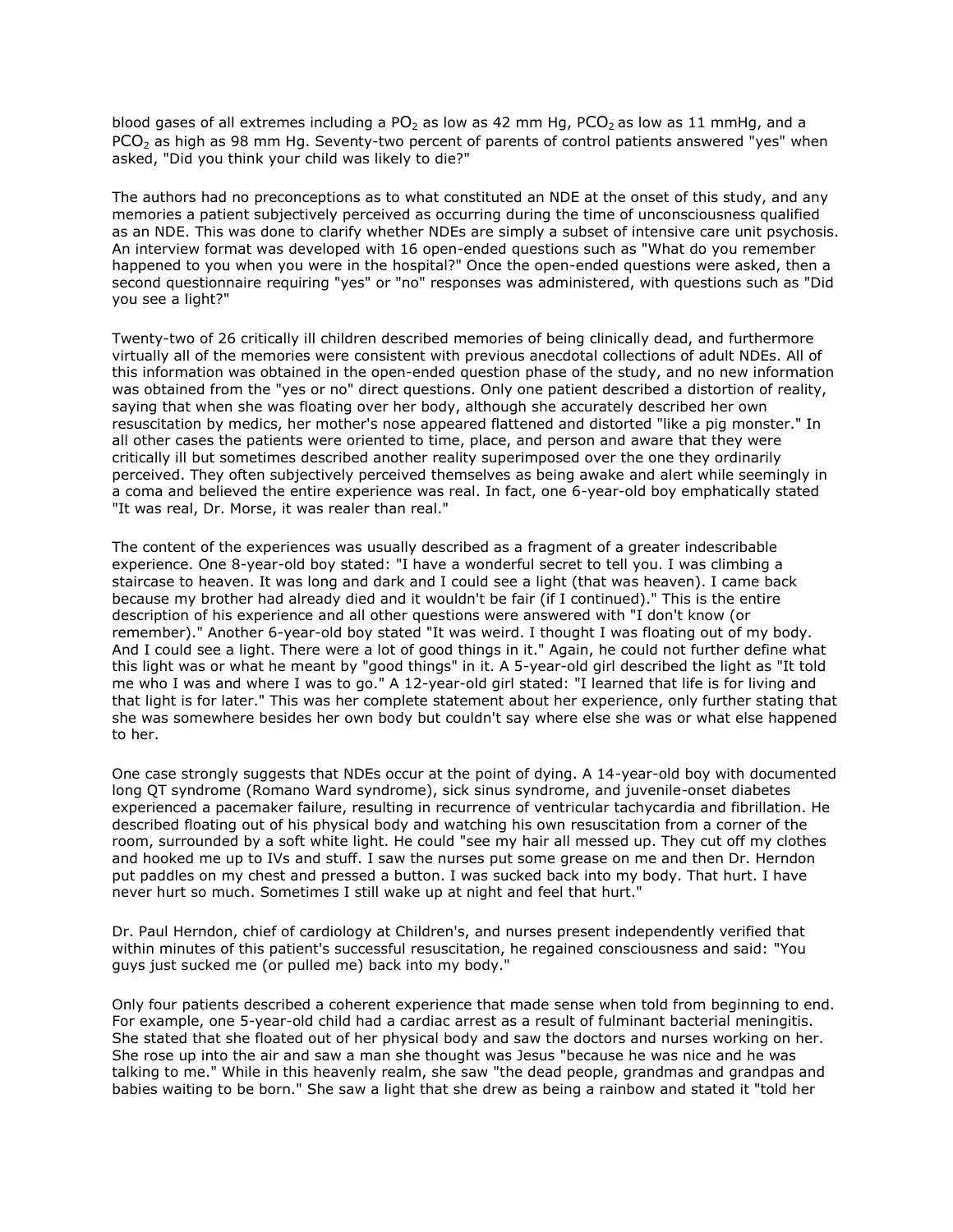who she was and where she was to go." She said that "Jesus told me it wasn't my time to die" and she regained consciousness. (A drawing of her NDE is shown on the cover of this issue.)

A 10-year-old boy, who survived a profound coma from nearly drowning, reported that hands reached into his body while "I was drowning." He had a terrifying experience of being plunged by these hands into total darkness. He did not know whose hands they were or why this happened to him. Eventually the darkness dissolved into a beautiful heavenly scene of golden fields and rainbows. He became frightened again, thought he would die, and never see his family again, and subjectively returned to consciousness.

An 8-year-old boy nearly drowned as a result of his parents' car swerving off an icy road and plunging to the bottom of a river. His rescue and subsequent recovery were quite dramatic, earning his rescuer, a passing motorist, Washington state's highest aware for heroism. He states "I could see the car filling up with water, and it covering me all up. Then everything went all blank. Suddenly I was floating in the air, I felt like I could swim in the air." He was very surprised to still be thinking as he knew he must have died. "Then I floated into the huge noodle. Well, I thought it was a noodle, and when I told my mom about it, I told her it must be a noodle, but maybe it was a tunnel. Yeah, it must have been a tunnel because a noodle doesn't have a rainbow in it." He described the tunnel branching into two passageways, and he inadvertently went down one to "the animal heaven." There were flowers and a bee that spoke to him. He then went into the "human heaven" and "I saw a castle, it was just a regular old castle, not all broken down, I really didn't go to see it, but I could just picture it in my mind. I just had an idea of what it looked like." He then, for reasons unknown to him, returned to consciousness. He was very surprised that he continued to live after thinking he was dead and believed that old people (faced with death) would also want to know.

A 5-year-old boy had a tracheostomy for severe tracheomalacia. He had a total of three cardiac arrests during his life, at age 4 months, 8 months, and 2 years. At age 3, when his parents took him to a Christmas pageant, he began protesting, saying the figure on the stage was "not my Jesus." By age 5, he reported to his parents that when he was an infant, he almost died. He floated out of his body, and saw his grandmother and mother hugging each other and crying. He continued to float straight up until he saw a dark tunnel. He perceived himself as crawling down the tunnel and entering into a brightly lit heavenly realm, where he "ran and double-jumped with God." His parents and he believe that this experience occurred during his respiratory arrest at age 8 months, which was long and complex, requiring 45 minutes of chest compressions.

Most of the children simply told fragments of an experience. All of their fragments, when taken together, give us an understanding of a core NDE, strikingly similar to those previously described in adults, yet different in important ways. There was a sense of being dead (21), seeing a light (18), separating from the physical body (16), going through a tunnel (12), seeing dead relatives (10), seeing living teachers and relatives (6), seeing pets (6), seeing angels (9), seeing a godlike being (8), deciding to return to the body (12), and a sense of peace and joy (8).

For example, one child described three distinct fragments of an experience. First she could see her own body as doctors wearing green masks tried to start an IV. Then she saw her living teacher and classmates at her bedside, comforting her and singing to her (her teacher did not visit her in the hospital). Finally, three tall beings dressed in white that she identified as doctors asked her to push a button on a box at her bedside, telling her that if she pressed the green button she could go with them, but she would never see her family again. She pressed the red button and regained consciousness. This very mechanistic experience comes from a child raised in an agnostic family.

An 8-year-old girl was brought to our office in coma from fulminant liver failure from mononucleosis. Her resuscitation included the use of intracardiac epinephrine. She has a long memory gap from the time she was at home, eating a push-up popsicle the night before her presentation, until she regained consciousness several days later. Embedded in this long memory gap is a distinctly vivid image of seeing her beloved but dead grandmother sitting at her bedside, very calm and peaceful. "I was just so shocked to see her," the girl stated, because she knew her grandmother was dead but seemed to be alive. The grandmother was surrounded by white and blue clouds. The girl then stated "and then I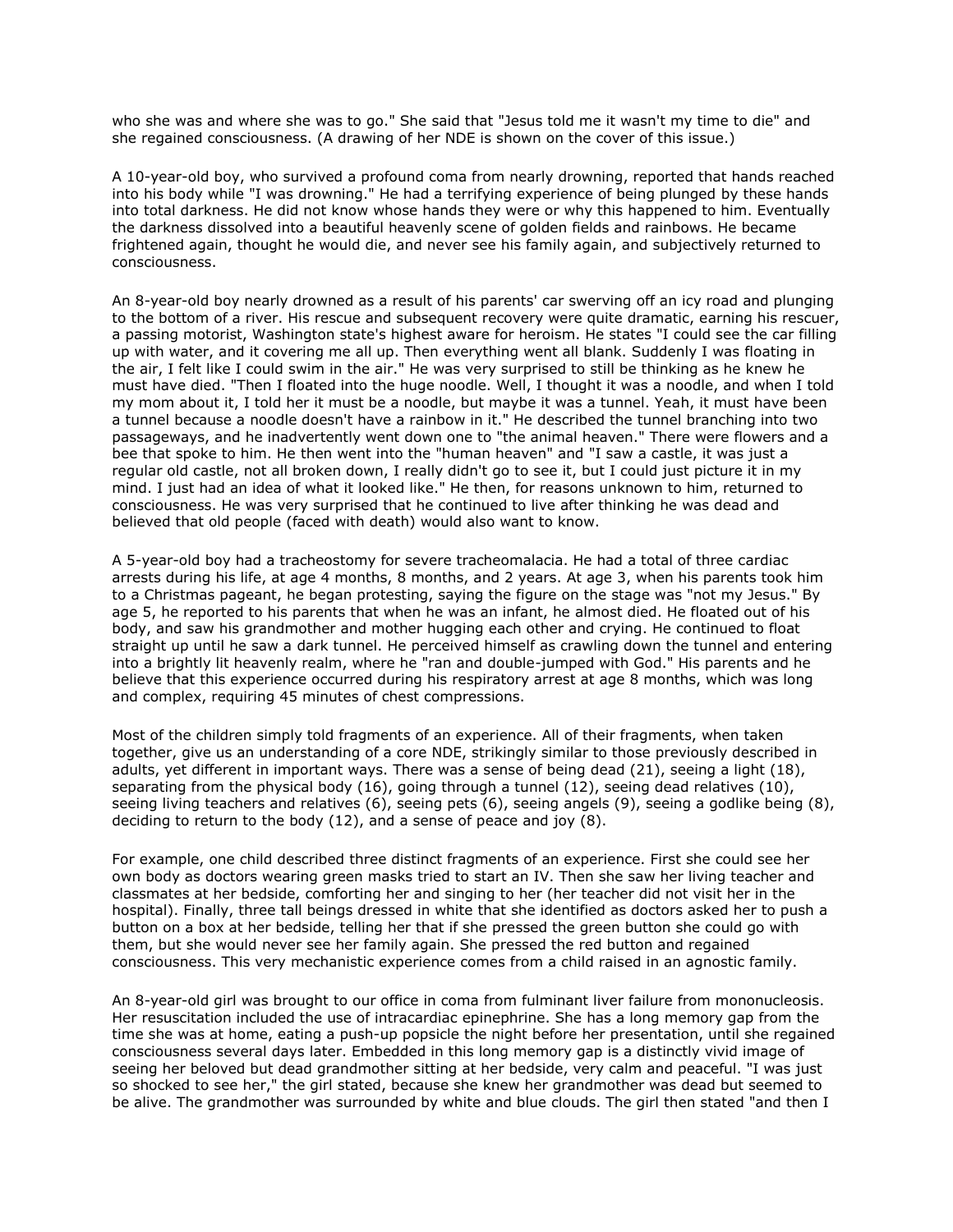was back." When asked what this statement meant, she said "that's what I have been trying to figure out." She is certain that the appearance of her grandmother coincided with her cardiac arrest because she states that she could hear the nurses saying that they had to "get that crash cart thing really quick" during the time she saw her grandmother. She has no other memories of her experience, but comments that "I am not afraid to die anymore because now I know a little about it. I always used to believe in heaven, but now I know that we still live (after we die)."

Many patients had even briefer fragments than these, which were very hard to interpret. One girl with chronic renal failure had a cardiac arrest when her potassium rose to 8.4 mEq/L. She responded to cardiopulmonary resuscitation including chest compressions. She awoke crying that she had a frightening experience of being in her classroom at school and being scolded by her teacher. Several children simply said they had a "weird dream" that they were flying or floating. Several children said that they saw a "bright light" but made no further comment of any sort. One girl said "I thought I heard something saying something to someone." One boy reported "I think something happened but I can't remember it, maybe I went somewhere with someone." Four children said that they could remember something happening but then were unable to say what it was they remembered. Several children said things like "maybe Mrs. Jenkins helped me (a living teacher)" or "I petted my dog."

No control patients described any memories of the time they were unconscious in the hospital, except for two patients having elective surgery who described being conscious during surgery. One patient had elective surgery for an orthopedic procedure, and described recurrent nightmares that she had actually been awake during surgery. She recalled hearing the surgeon ask for new gloves and other comments during surgery. This awareness during surgery has previously been documented in the literature, $1^{33}$  and a review of both of these patients' medications indicated that they may have been underdosed with amnesic agents. Other than these two patients, all other control patients simply said that they could not recall anything referable to the time they were sick until they regained consciousness, usually not until they were on the ward or at home. One fascinating aside is that these patients did not subjectively describe regaining consciousness often days or even weeks after friends and family believe they have regained consciousness.

Our study suggests that there is a core NDE that is inexorably intertwined with the processes of dying. It involves a sensation of being dead yet conscious, separating from the physical body, hearing and seeing events surrounding the physical body, seeing relatives and comforting images, entering into a loving light, and often perceiving a decision to return to the body. It was independent of medications, hypoxia, hypercarbia, psychologic stress, or the perception that one was dying. It appears to be a real-time event at the point of death; the fragmentary nature of most of the reports coupled with the lack of any experiences at all in the control patients argues against secondary confabulation being the primary mechanism of the experience.

Our study clarifies the distinction between post-surgery psychosis and NDEs. The psychosis of openheart surgery is thought to be a reaction to the unbearable thought that one's heart has been operated on, sensory overstimulation, and emotional stress. The content of such experiences includes paranoid feelings about the staff, monsters coming out of the television set, and phantoms who lay in bed with the patient.<sup>134</sup> Although Blacher describes such psychotic events in 8 of 12 adults, we simply did not find them in our 121 control patients. Children may be less likely to have psychotic reactions to such emotional stresses because they had a different developmental appreciation of death than adults.

We have studied 400 Japanese NDEs and 50 native African experiences collected at the University of Zambia and found the same core experience as seen in American children. For example, in a retrospective study of over 400 Japanese NDEs, Japanese adults described a wide range of experiences in keeping with their cultural traditions. However, Japanese children similarly describe simple experiences of seeing a bright light or seeing living teachers and playmates. A 4-year-old boy, who had fulminant pneumonia, described floating out of his body and coming to the edge of a river. His playmates were on the other side, urging him to go back. There was a misty bright light on the other side. (In 1989 and 1990, my research assistant, Shannon Greer, spent several months in Japan. She met with Hiroshi Tanami and Takashi Tachibana, Japanese journalists who studied and reported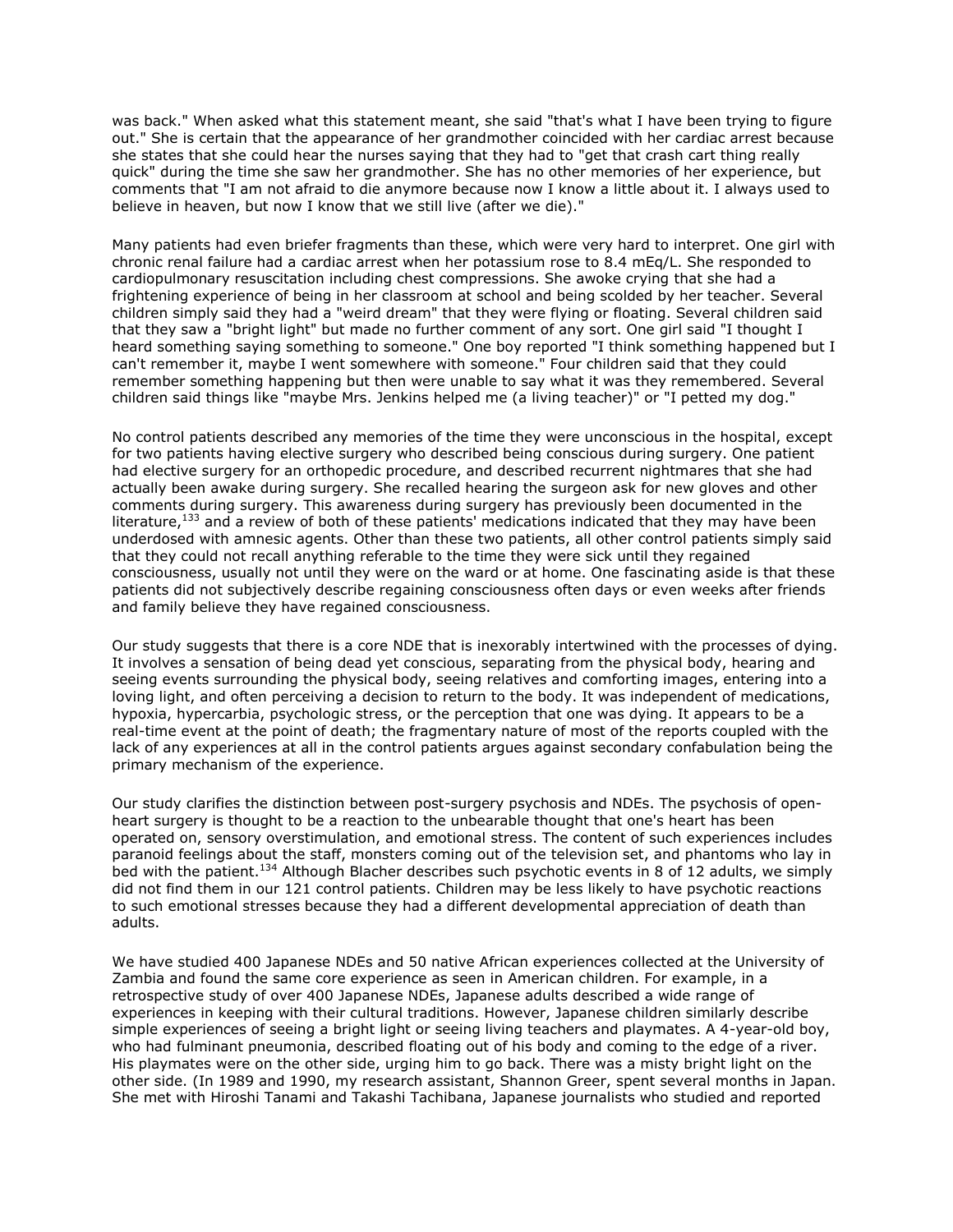on JHK television their study of 400 Japanese children and adults. The specific anecdote is courtesy of Akiko Murakoshi, MD, a Japanese pediatrician.)

The core NDE is then secondarily interpreted according to the age and culture of the person experiencing the event. For example, the tunnel and the life review are culture-bound phenomena not linked to the core experience.<sup>135</sup> The child often describes heaven as being filled with flowers or perhaps a pup tent on a golden field and Jesus described as looking like Santa Claus or being "very nice." The being of light is variously described as a wizard, a doctor, an angel, a living teacher, or god. Adults often describe dead relatives, whereas children often describe guardian angels, living teachers and playmates, animals and pets. Even negative NDEs have been described as often being similar to the events of the positive NDE with a different interpretation placed on the experience.<sup>136</sup>

Every study that addresses the issue of the timing of the NDE, in the literature that I am aware of, supports Burch's original assumption that the NDE reflects the last few minutes of human consciousness. Sabom reported six patients who reported specific events that occurred during their resuscitation, which presumably could not be confabulated, including the exact number of defibrillation attempts, precise descriptions of the ordering of procedures and medications, and comments by staff members. He then interviewed 25 control patients who had no memories of their successful cardiac resuscitation and found that 20 of them made major errors in attempting to describe their own resuscitations.<sup>73</sup>

Levin and Curley<sup>137</sup> found that 60 pediatric intensive care units nurses at Boston Children's Hospital described a total of 13 pediatric NDEs. Seven of these experiences were told to nurses immediately after recovery, and one was reported during the experience. Unlike our study of cardiac arrest and coma, these children's diagnoses were cancer, cystic fibrosis, renal transplantation, and postoperative surgery, demonstrating that NDEs occur in a wide variety of clinical situations.

Von Lummel,<sup>138</sup> in a multicenter prospective case control study in Holland, has preliminary data that describe 15% of critically ill patients as having NDEs involving the previously described core cluster. A review of his entry criteria confirms our finding that the closer one is to death, the more likely an NDE is to be reported. Most of his study population who didn't have NDEs would have been control patients in our study. (In October 1991, I met with the Dutch research group Merkawah in The Netherlands and we reviewed our data.) Owens, Cook, and Stevenson, <sup>139</sup> while reporting that NDEs occur in patients whose medical records do not verify clinical death, state that those patients who do survive clinical death have a unique transcendent quality to their NDE. This is consistent with Noyes and Kletti's finding that patients close to death describe a transient depersonalization syndrome, but once death is considered to be inevitable, they then described transcendent experiences.<sup>60</sup> Finally, a nurse at Hartford Hospital states a patient described an NDE in which she saw a red shoe on the roof of the hospital during her OBE. A janitor later retrieved a red shoe. Ring<sup>140</sup> describes three such cases involving shoes, shoelaces, and a yellow smock and recounts a similar anecdote of a Seattle social worker who also retrieved a shoe outside a window ledge that was identified by a patient during an NDE.

This evidence clearly suggests that NDEs in fact occur when they are subjectively perceived as occurring, at the point of death. As such, they must represent the best objective evidence of what it is like to die, regardless of which neurotransmitters or anatomic structures mediate the experience. They are as real as any other human experience, as real as math or language. They occur to subjects with isoelectric electroencephalograms, suggesting that deep temporal lobe and associated limbic structures mediate the experience and that memory and perception of consciousness do not depend on function cortical structures. (Person communication with Denver cardiologist Fred Schoonmaker, December 9, 1993. He has done electroencephalograms on his own patients resuscitated from cardiac arrest and documented that 70 to 75 patients with isoelectric electroencephalograms reported NDEs. He did not use temporal or deep cortical leads.)

### **Long Term Effects**

One piece of circumstantial evidence that NDEs represent a real-time event and not a reactive fantasy is that long-term follow-up of these experiences documents that they cause significant personality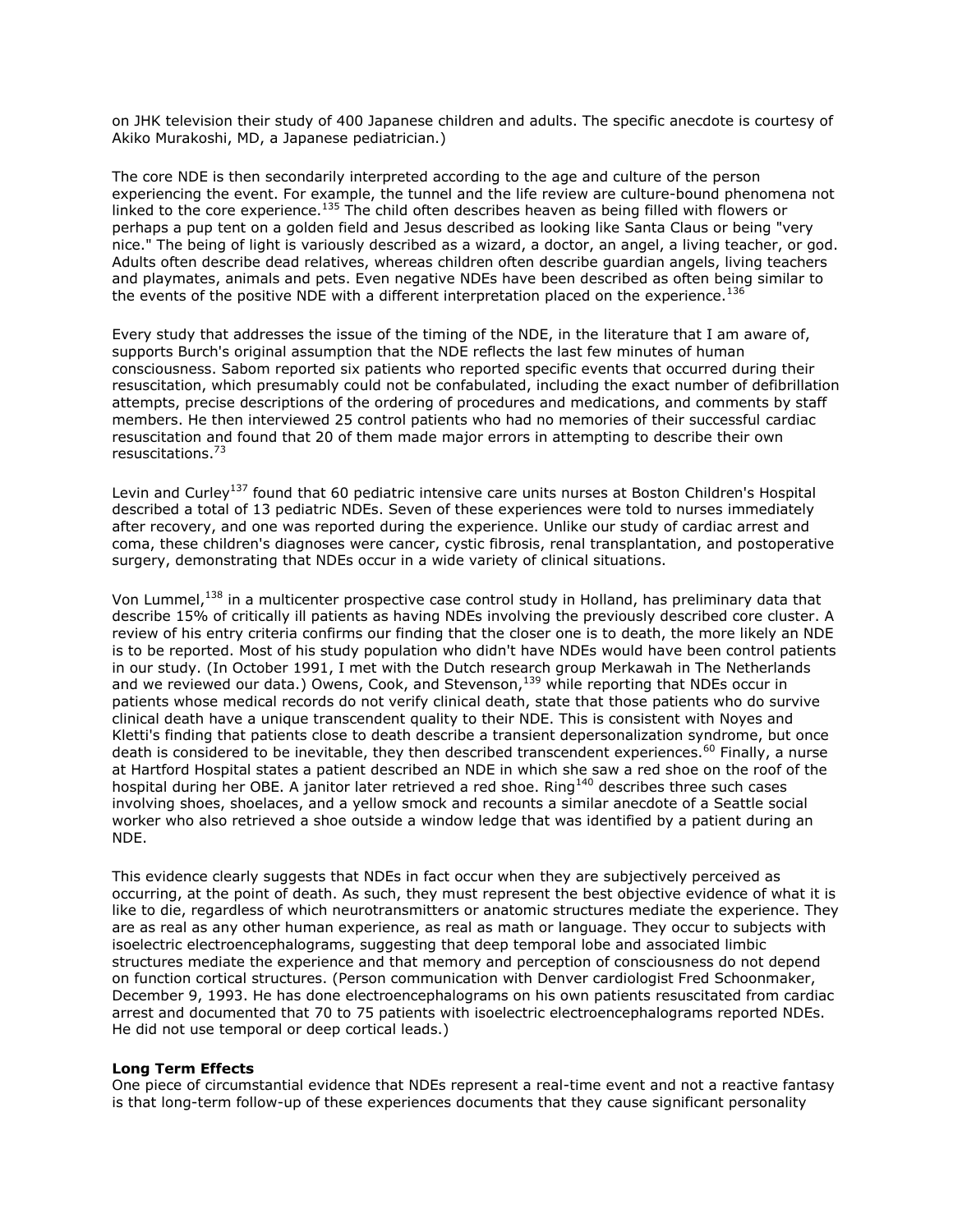transformation. Although prospective studies documenting pre- and postexperience personality and cognitive profiles have not been done, retrospective studies with proper control groups document that persons having NDEs have decreased death anxiety and higher scores on scales of profiles of adaptation to life. Pathologic hallucinations require numerous episodes and time to affect personality,141 whereas a single brief NDE can be "a powerful mediator of attitudinal change."83

We studied 100 adults who had NDEs as children and tested them with a battery of psychologic tests, including the Ellsworth Profile of Adaptation to Life Survey, Greyson Value Survey, Greyson Near Death Validity Scale, Templer Death Anxiety Scale, Reker-Peacock Life Attitude Profile, Neppe Subjective Paranormal Events Questionnaire, Neppe Lob Sensitivity Inventory, a complete medical and psychiatric history, family bonding and rating scales, Weinbeerger Anxiety Inventory, and open-ended essay questions. They were compared with control groups of 50 subjects each including (1) parents of children in a private suburban pediatric practice, (2) adults who nearly died as children but did not have an NDE, (3) adults who describe themselves as being New Age Christians or Humanists, (4) adults who describe themselves as having psychic powers, and (5) adults who had spiritual experiences of a mystical light as children not in the context of illness.

We found that children who have mystical experiences of light, either in the context of illness or not, have a similar psychologic profile to adults. This profile includes low death anxiety; few symptoms of repressed anxiety or depression; lower self-reporting rates of drug and alcohol use or use of over-thecounter health products; increased self-reporting of time spent meditating, eating fresh fruits and vegetables, and exercise; more time spent alone and with family members; and statistically significant increased scores on tests of general mental health and spiritual well-being. These adults self-described themselves as giving more money to charity and spending more hours a week in volunteer activities. In contrast, adults who nearly died as children but did not have an NDE had increased death anxiety, increased repressive and defensive symptoms, and evidence of posttraumatic stress syndrome. The other control populations scored in the normal range of these various tests as had been previously reported for control populations.<sup>18</sup>

Our study replicates and confirms previous similar studies in adults.<sup>142-144</sup> It is, of course, unknown whether these observed differences represent predisposing factors or the consequence of the experience. Lock and Shontz<sup>145</sup> compared those who had come near death with and without an NDE on scales of intelligence, extroversion, neuroticism, and anxiety and found no significant differences. In contrast, Kohr<sup>146</sup> reports an association of cognitive style with the NDE characterized by an interest in paranormal experiences, dreams and meditation, a quality of openness, and an ability to direct attention inward. This difference in cognitive style could exist even in young children and could account for why a few children have complex NDEs, most have tiny fragments of the experience, and some have no experience at all. Severe child abuse, well known to be a dissociative event often triggering multiple personality disorder, <sup>147,148</sup> could alter a child's cognitive style, resulting in increased likelihood of having NDEs. NDEs and multiple personality disorder may well be opposite ends of a spectrum of dissociative abilities of the human brain.

# **Relationship to Other Death-Related Visions**

Research on NDEs validates a host of death-related visions, including premonitions of death, predeath visions, and postdeath visitations, all of which have been described in children. It is my opinion that death-related visions play an important role in understanding the dying process. NDEs cannot be understood as an isolated phenomenon but should be interpreted as being a part of a spectrum of spiritual events that happen to the dying, their families, and caretakers. The salient feature of the NDE is that it is a mystical spiritual experience superimposed over ordinary reality, which is also the hallmark of the death-related vision.

Anecdotal collections of predeath visions have been reported for nearly 100 years, with comparable phenomenology to NDEs. Sir William Barrett, professor of physics at the Royal Academy of Science in Dublin, in 1926 meticulously collected anecdotes of predeath visions in children and adults at the turn of the century. For example, he describes a 10-year-old child who was dying of "bilious fever." One afternoon she lay in bed and seemed to look at a place above the door. She told her father that she saw a spirit "and it is Jesus. He says that I am going to be one of his lambs and go to heaven with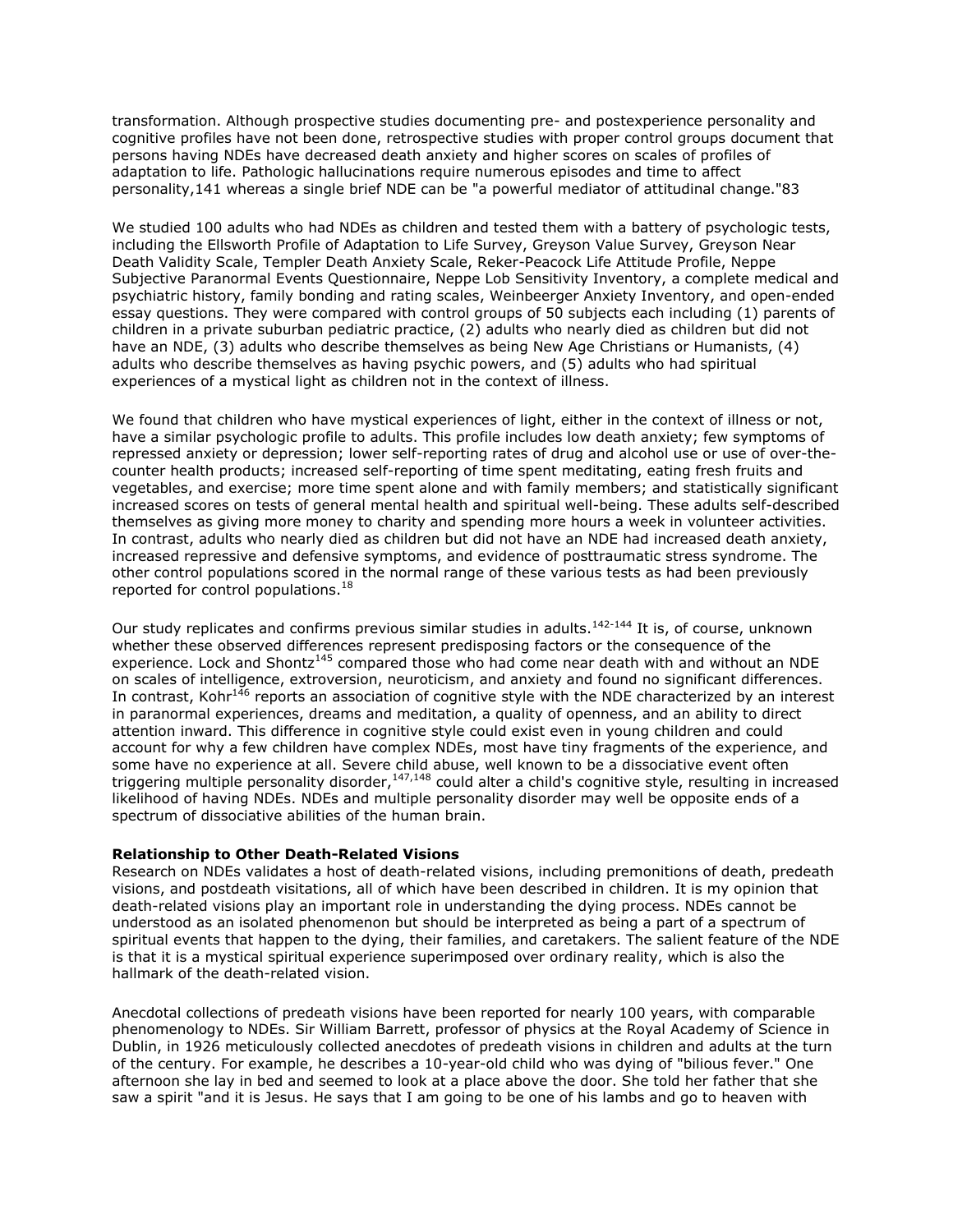him." She died 4 days later. She made statements to her parents such as "Mommy, after I am gone, the Comforter will come to you, and maybe he will let me come sometimes. I'll ask Allie about it (her sister who had previously died)." Barrett comments that the experience was not influenced by cultural expectations. The family's minister told the girl that "she would go across the dark river soon." The girl replied "it is all a mistake, there is no river. It is here and there, I see them here at the same time as seeing you. I cannot describe it, it is so wonderful, it is different, I could not make you understand." The girl was similarly puzzled when a neighbor asked her about the heavenly city, which she also did not see. Another case described an 8-year-old girl who died of diphtheria. "She had roused and had bidden her friends good-bye, when suddenly she said: why papa, I am going to take Jennie with me, why didn't you tell me Jennie was here?" She then died. The family only later learned that the girl's best friend Jennie died of diphtheria the day before. It is remarkable that Barrett's book written only 70 years ago describes virtually every deathbed scene as being attended by family, friends, one or two physicians, and a nurse. $149$ 

Gruen<sup>150</sup> analyzed parents who had vivid premonitions that their infants would die of sudden infant death syndrome (SIDS) from a psychoanalytic viewpoint. He describes parents who had vividly real dreams or waking visions of a spiritual nature. He concludes that the premonitions are the result of unconscious maternal conflicts about the infant.

More recently, Yale pediatric oncologist, Diane Komp, reported children who had an experience similar to NDEs before their deaths, except that the experiences occurred in "dreams, visions, or prayer and the children were infrequently brain dysfunctional at the time." For example, one 8-year-old boy dying of cancer, whose parents had avoided talking to him about death, told them one day that he dreamed that Jesus had pulled up to his house in a big yellow school bus and invited him aboard, telling him he was to die soon. A 7-year-old girl, dying of leukemia, sat up and said "The angels, they are so beautiful, can't you hear them singing Mommy?" immediately before her death. One boy dying of central nervous system leukemia stated that God spoke to him and that he asked God to live another year so the boy could explain his death to his 3-year-old brother. Dr. Komp stated that after this vision, the boy in fact lived 1 more year, something she believed was medically impossible. A man reported to her that when his son died after a car accident, he thought he saw a halo of light around his son's head and heard the words "don't worry, I'm all right," an experience that he did not believe until he heard about other death-related visions.<sup>151</sup>

Elizabeth Kubler-Ross describes dozens of death-related visions including predeath premonitions of sudden death, visions before and during head injury and coma, visions surrounding missing and murdered children, death-related visions relating to childhood suicide, and postdeath visitations. She describes a 7-year-old boy dying of leukemia who had visions of heaven that played a role in his stopping his own medical treatment. "In an unusual mixture of mysticism and courage, he said, "Mother turn off the oxygen, I don't need it anymore." With a big smile on his face, he said: "it is time," and then he left." She describes a 4-year-old girl who was murdered, who had a vivid dream the night before her murder. The girl was very excited, said that she had been to heaven, that it was "really, really, real," and that she saw Jesus, "a beautiful golden heaven with gold angels, diamonds, and jewels and she had fun there. She told her mother not to worry because Jesus would take care of her" and then went out to play. She was murdered only hours later.<sup>152</sup>

A handful of case reports and studies exist in the medical literature also documenting the similarities of NDEs and other death-related visions. A 10-year-old girl with leukemia had several experiences during bone marrow transplantation. After the third unsuccessful attempt, she told her nurses that she "had seen the light" and "spoke to Jesus." She told her best friend that she had been through a tunnel and had come back to say goodbye to her (the friend).<sup>153</sup> Osis and Harroldson<sup>154</sup> surveyed 5000 physicians and nurses in the United States and 704 in India and collective 471 cases of predeath visions. They were typically brief, within 24 hours of death; dead and living relatives were often seen, and the purpose of the experience was to take the dying person away and to provide comfort. There was no potential effect from medication in 80% of the cases. For example, a 4-year-old Hindu boy dying of leukemia stated immediately before death: "don't you see my mother (previously deceased), she is calling, she has her arms open for me."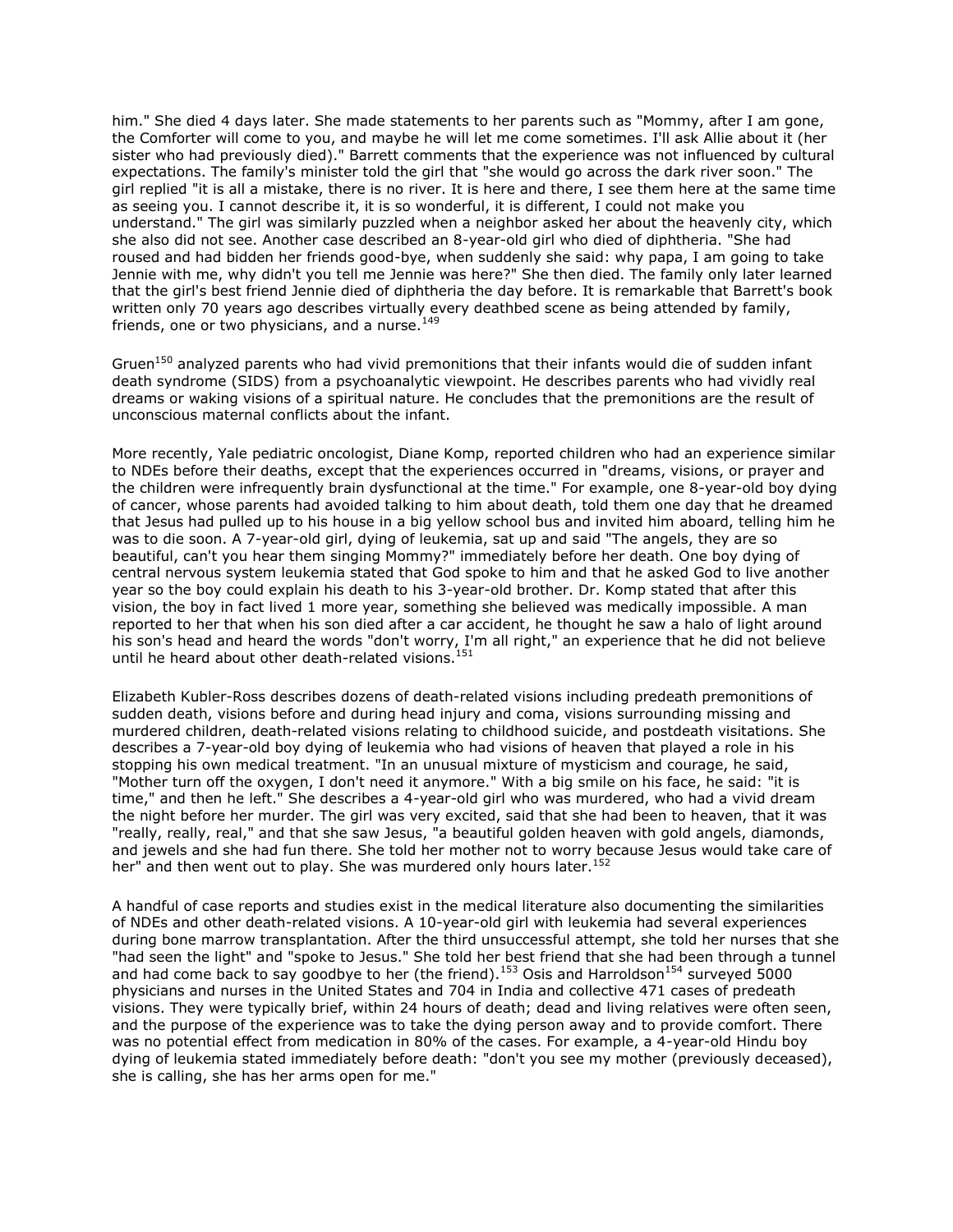Barrett et al.<sup>155</sup> report in a prospective case-controlled study that dying adults have a marked increase in hallucinations of apparitions in the final week of life.

Shared spiritual experiences with dying patients are also reported, which again are strikingly similar to NDEs. An off-duty nurse described a vivid dream in which she accompanied one of her patients through a tunnel into a spiritual light, which occurred at the same time her patient died in the hospital. She stated that during the dream "we burst out into the open-bright light all around us. I felt incredibly peaceful and good. Then I thought, I can't stay, it isn't 'my time, I have things to do. I looked (at her patient). She had already become part of that glorious white light.<sup>156</sup>

A teenage girl shared the dying experience of her brother who died when a car struck him while riding his bicycle. She was at home when he was fatally injured. His mother was called and immediately went to his bedside at Harborview Hospital in Seattle and then returned home to tell her daughter. She found her daughter sitting in the living room stating that she was floating out of her body and in a heavenly realm with her brother, who showed her his death and told her it was all right. The teenager was able to simultaneously communicate with both her brother and her mother. She stated that this vision occurred before her mother told her of her brother's accident.<sup>18</sup>

A pediatric allergist had a vivid OBE coincidental with his son's death. He was present when his son drowned and dove into the water in an attempt to save his son's life. Suddenly and unexpectedly, he saw the entire scene from a bird's-eye perspective. He had the vividly real sensation of being out of his physical body and saw the scene below him, including his own body. He felt completely peaceful and emotionally detached, "the sort of empathy that one might feel with a patient, yet not really feeling." He states: "I knew that there was someone behind me, watching the 'two me's,' and what was happening. He (I knew it was a male, adult, and highly spiritual) somehow conveyed to me (without speaking) that I had a choice to continue to feel peaceful or to return to that body in the water and return to great agony. I decided to go back down and immediately . . . was in the worst emotional pain I have ever experienced. Since then I think I know what happens after death and I see a lot more meaning in life" (personal communication with Clifton Furukawa, MD, December 13, 1993).

This was not a shared dying experience of NDE because he was not physically near death. Yet it has precisely the same elements and flavor of such experiences. This example is the exception that demonstrates the rule, in that the only common link it has with NDEs is that it is an important example that such experiences are clearly associated with our own deaths or the deaths of those we are emotionally attached to.

A retrospective case control study of premonitions of SIDS by the Southwest SIDS Research Group documented that 21% of parents had a premonition of their infant's subsequent death. Seven parents document their premonitions in a journal before the death. A retrospective control group and two prospective control groups reported 3% to 5% of parents whose infants did not die of SIDS having premonitions and that the control premonitions were of a qualitatively different nature than the premonitions of SIDS. SIDS premonitions were of four distinct types, including perceptions of physical events such as gasping and choking spells, dreams and hypnagogic visions, spiritual visions, and vague uneasy feelings. The spiritual visions were similar to other death-related visions, including spiritual voices telling parents that the child was to die, out-of-body visions including angels who predicted the child's death, and a 4-year-old sibling sharing the infant's dying experience. The control premonitions were primarily vague feelings of unease.

Postdeath visitations, often described as grief-induced hallucinations, are also well described in both children and adults. Although these experiences are again strikingly similar to NDEs and predeath visions, they are invariably described as a separate psychologic entity. They are typically described in the context of a dream or a waking vision as involving a vividly real hallucination of a dead relative, patient, or friend superimposed over ordinary reality. They often include spiritual intuitions and visions of a mystical light.

Anthoropologist Lewis<sup>158</sup> randomly interviewed <sup>108</sup> London nurses and found that 35% reported experiences with dead patients, ranging from vague feelings to visual and auditory hallucinations. A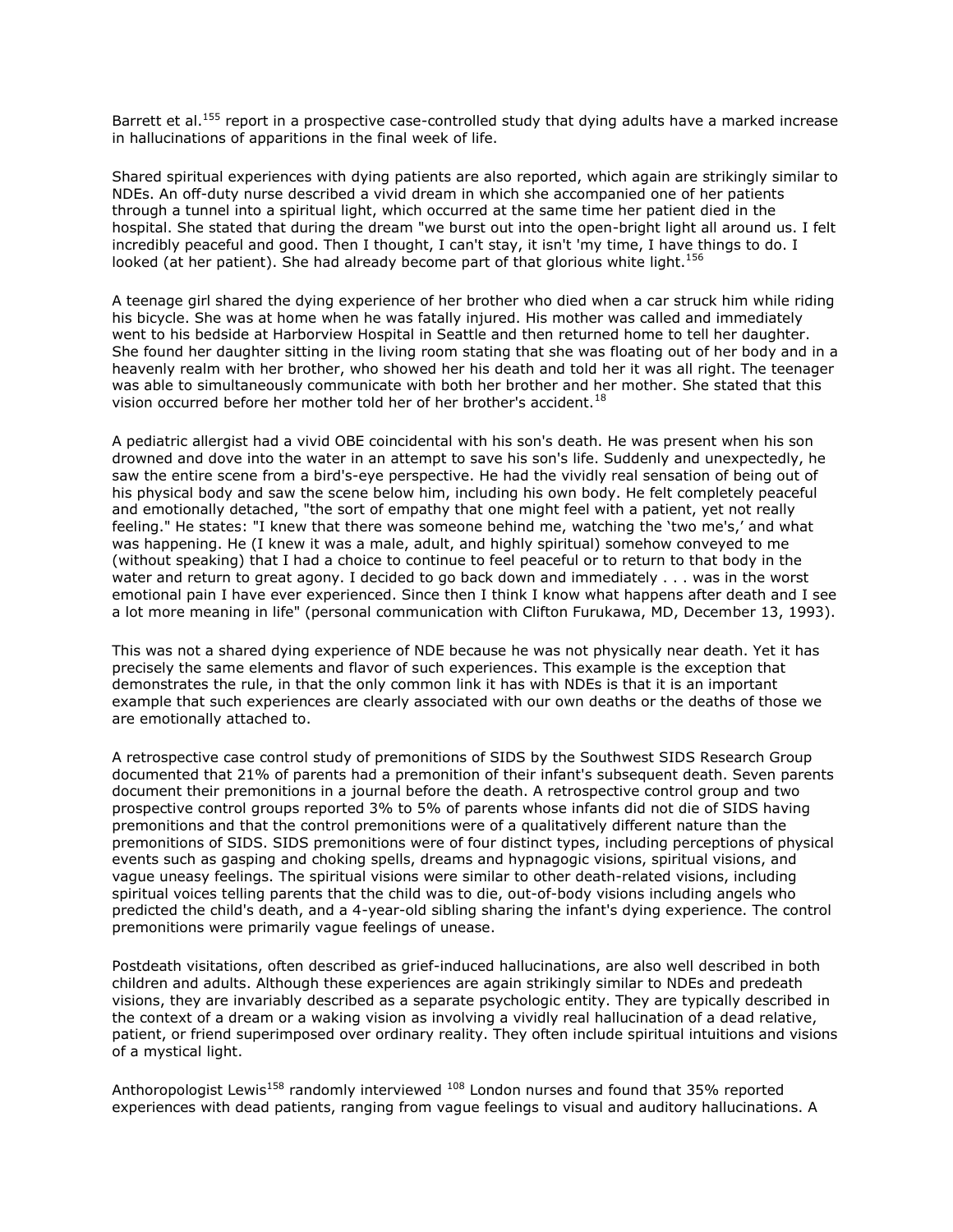pediatric nurse reported that she still felt the presence of a mischievous boy who died on the ward 15 months before her interview but could not explain her feelings further. In contrast, a midwife reported working on a surgical ward and seeing a vivid visual hallucination of a 14-year-old boy who had died; he was dressed entirely in white. These experiences were also intertwined with a sensation of a God, and the surveyed nurses reported the experiences as similar to NDEs.

Children have also been reported as describing visual hallucinations of deceased relatives, especially parents. Balk<sup>159</sup> studied 33 bereaved teenagers and found that they frequently felt that they heard, saw, or had actual contact with their dead relatives.

Simonds<sup>160</sup> described 5 of 10 bereaved children who had "audiovisual hallucinations" of deceased family members and only described one child as having unresolved grief issues. In Garralda's study<sup>161</sup> of psychotic hallucinations, he found that hallucinations in nonpsychotic controls were almost entirely confined to bereaved children who had hallucinations of a dead person. He further comments that these children had evidence of minor "temporal lobe dysfunction." Yates and Bannard<sup>162</sup> and Bender and Lipkowitz<sup>163</sup> also present cases of bereaved children who continued to visually perceive their parents after death.

These authors assume that the experiences are true hallucinations, meaning "false sensory perceptions not associated with real external stimuli."<sup>164</sup> No attempt is made to link these audiovisual perceptions of deceased relatives with the same perceptions seen in dying children, children resuscitated from nearly dying, and adults who have premonitions of the death of a child or shared dying experiences.

All authors acknowledge that these experiences seem vividly real to those who perceive them. This serves as an important distinction between these experiences and the experience of an imaginary companion, which Sekaer<sup>165</sup> describes as "always known not to be truly real." Sekaer, also a psychotherapist, acknowledges the distinction between the vividly real quality of the "imaginary parent" of the bereaved child but only states it is interesting, without further comment.

The nature and incidence of postdeath visitations has been more quantitatively studied in adults. Rando,<sup>166</sup> without data presented, states that a significant proportion of adults will have "hallucinations" of infants after they have died of SIDS. In 1769 Charles Bonnet<sup>167</sup> described adults who had pleasant visions of deceased relatives and other presumed hallucinatory experiences in the contest of sensory deprivation, and such experiences are reported as the Charles Bonnet syndrome.<sup>168,169</sup> Other authors have described visions of dead relatives in the bereaved without psychopathology or sensory deprivation.<sup>170</sup>

Rees<sup>171</sup> reported 50% of widowers reported visions of departed spouses, which occurred to them while in the waking state. Harroldsson,<sup>172</sup> in a national survey in Iceland, reported that 31% of respondents reported visual encounters with the dead. Kalish<sup>173</sup> studied adults in Los Angeles and found that 55% of blacks, 54% of Mexican-Americans, 38% of Anglo-Americans, and 29% of Japanese-Americans reported such encounters. These experiences have also been reported in traditional Hopi Indians.<sup>174</sup> Early accounts in adults also contain elements that could not be explained by reactive grief reactions, such as living persons seeing apparitions of the dead before their knowledge of the death.<sup>175</sup> The fact that these experiences are so common has led one investigator to advocate abandoning the word "hallucination" to describe them.<sup>176</sup>

### **Clinical and Theoretical Implications for Health Care Professionals**

It is my opinion that these experiences all represent a spiritual dimension to the dying process, a continuum from the predeath vision, the shared dying experience, the NDE, and the postdeath visitation. It has already been pointed out that virtually no studies of anticipatory grieving or behavioral interventions in the grieving process exist in the medical literature and that virtually all reports depend on an appeal to authority, meaning that commentators simply cite various authorities in the field that have made various statements in the context of anecdote without supporting data. $177,178$  It is my intent to present a new theoretical framework to understand these previously isolated clinical entities so as to stimulate research on the effects of these powerful spiritual events on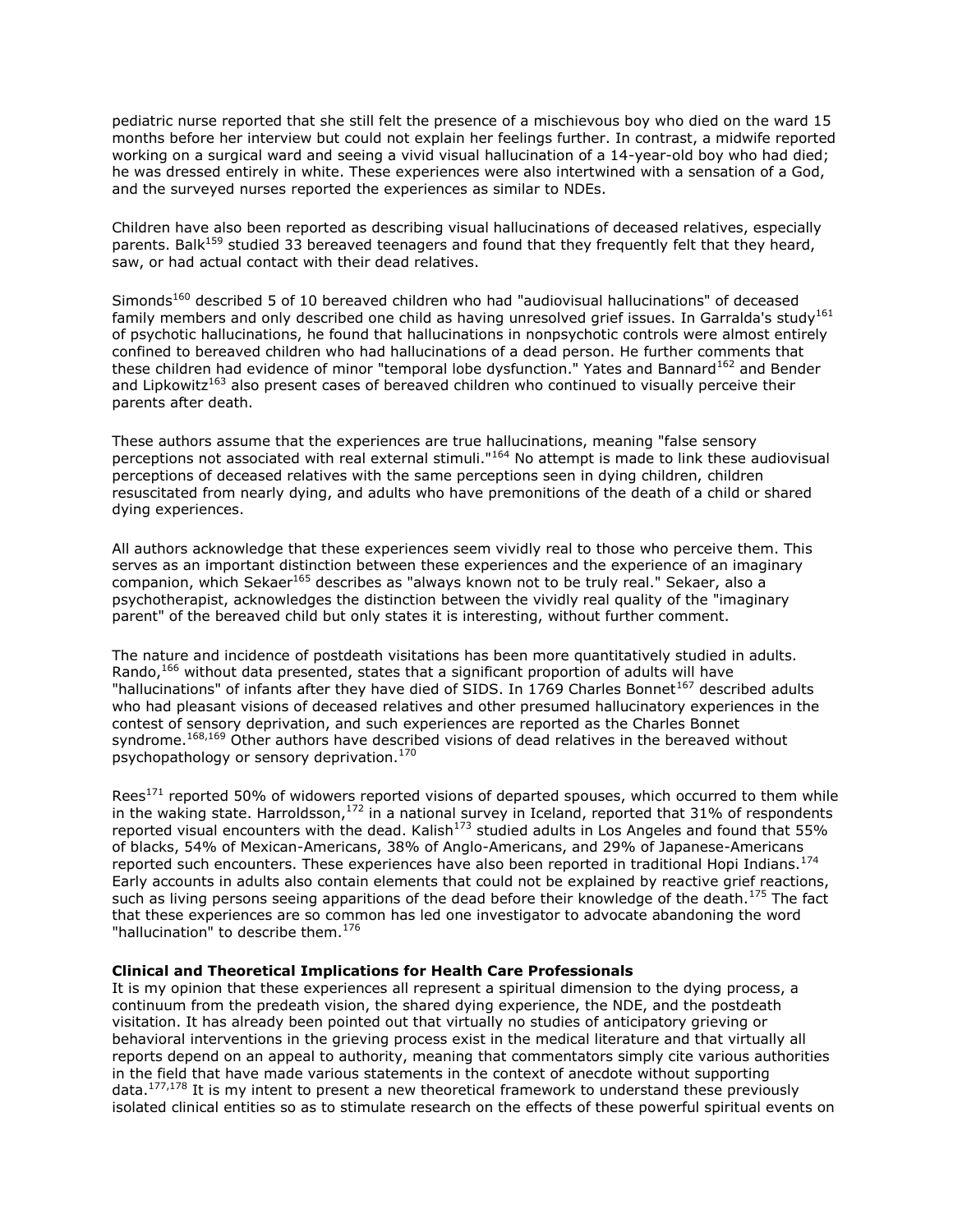dying patients and grief. Clinicians should recognize that these experiences can be used in a therapeutic context without entering the philosophical debate as to their objective reality. Such interventions are filled with therapeutic pitfalls because death, the limitations of medical technology, and spiritual visions are emotionally laden and somewhat taboo subjects in our society.

My experience is that these experiences simply need to be listened to and validated by health care professionals. Death-related visions should be accorded the same respect and dignity that we extend to mothers with colicky infants or parents raising children with attention deficit disorder, two equally mysterious clinical entities. Death is not simply the end of life but another developmental stage, and these experiences are part of the final stage of life.179,180 They require only a letting go of our desire to control, explain, and interpret life events for our patients. Simple affirmations and time spent listening, crying, or simply holding hands at the bedside are the interventions most likely to be of benefit. I have been involved in many cases in which a discussion of spiritual visions led to anger and conflict. Invariably, the reason for such an outcome resulted from well-meaning attempts to interpret or control the experience.

### **These Experiences Can Restore Dignity and Control to the Dying Process**

Dying can be a depersonalized, spiritual degrading, and dehumanizing process. Patients often die alone stripped of personal dignity. They feel useless and a burden to their families, often draining financial resources for terminal care of minimal benefit.

The death of a child is no different. Children feel the same social isolation, loss of dignity, loss of body image, and loss of autonomy that adults feel when confronted by their own death.<sup>181,182</sup> Studies that show that children have a different developmental perception of death were done on healthy children, and it is clear that children who are faced with death know what death is and have similar concerns about death that adults have.<sup>8,183,184</sup> Children suffer from a lack of empowerment and control over their lives when confronted with death and the therapies used to treat their illness.<sup>185</sup>

If it is understood that dying and comatose patients are often conscious and capable of emotionally processing information, family members and friends may want to spend more time at the bedside. Anticipatory grieving, life reviews, dialogues, and education concerning the spiritual perceptions of dying patients may well reverse the isolation of the dying patient. Spiritual visions can empower the dying patient in that they still have something important to share with others. I am aware of many cases in which children have used their spiritual visions to comfort their parents about their impending deaths. Such statements can be enormously comforting and allow the child to feel powerful and in control.

One important issue for children is to know what will happen to them when they die. Parents and health care professional can present what is known of near death research in a straightforward manner and simply explain what other children and adults say they have experienced when they underwent the dying process. It is certainly scientifically responsible to state that the process of dying is not painful or scary and that people often think that they leave their body during the very times when the most painful and invasive things happen to dying patients. Cardiopulmonary resuscitation with chest compressions, intubation, intravenous line placement, and other resuscitative and lifesustaining techniques can seem painful and scary to dying children, and it may be comforting to know that other children who have had such experiences did not feel pain but thought they were floating on the ceiling looking down. It may be comforting to know that it is possible to still hear and see one's parents, friends, and relatives during the process of dying. It is generally agreed that dying children often see angels, dead pets, favorite living teachers and friends, or dead relatives; this information can be shared with children without controversy as to the cause.

It is essential to understand that paranormal beliefs without a societal context to place them in does not help patients confronted with death.<sup>186</sup> Just as the medical community is in conflict as to the underlying cause an meaning of death-related visions, patients and their families will often have the same conflicts. I had a case involving a young boy who was dying of leukemia. His mother and he had shared dreams in which they both previewed a heavenly realm. The visions served to make the father feel isolated and left out, somehow less spiritually worthy. Another sibling felt that he was a "bad boy"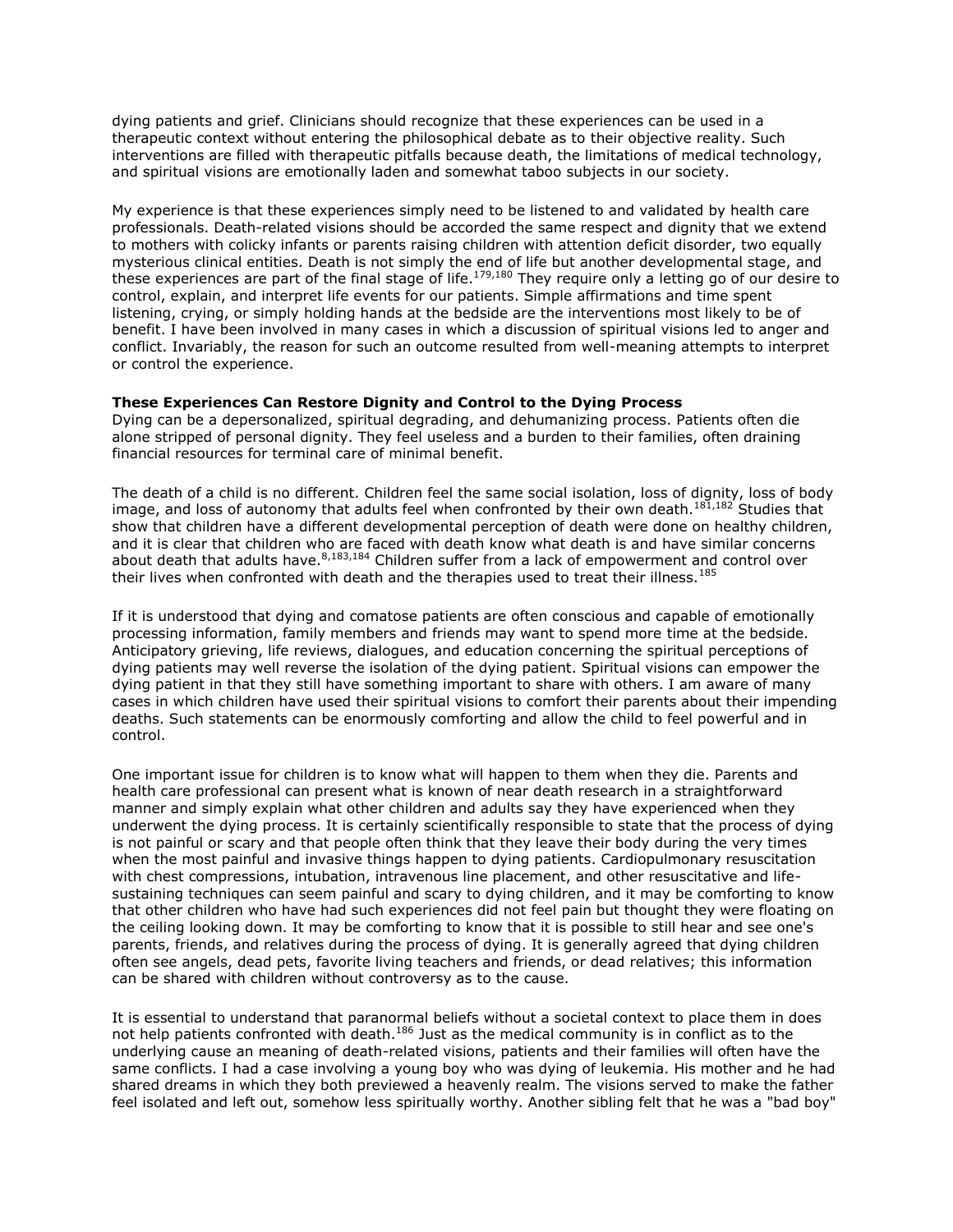and envied his brother who had leukemia and wondered why he couldn't see heaven. After the boy died, these feelings intensified. The mother was preoccupied with mysticism and attempting to relive the visions. The father felt isolated and misunderstood. The son felt his parents were mad at him because the good son who was privileged enough to see heaven was the one who died. All of this was superimposed over the more routine feelings of guilt and despair often associated with dying.

In contrast, these same visions can give families courage and confidence. I am aware of a case in which a young boy had spiritual visions in which he anticipated his death from leukemia. His physicians believed that further medical treatment would not prolong his life, and he withdrew from treatment and returned home. His spiritual visions played an important role in his family's understanding and acceptance of his desire to stop treatment and was one important factor in a complex decision-making process. His mother wrote to me: "You asked me what it was like to be at the bedside of a dying child. That made me laugh because Sea died on the living room floor. The last few weeks he was very restless and wanted to be on the sofa or the big chair or on his sleeping bag on the floor. If he had been in the hospital we couldn't have done that. I really don't know what exactly you are asking.

"If you mean, how did it feel emotionally, it was the most terrifying and at the same time the most moving thing I've ever experienced. It was awful to see my child grow sicker and weaker day by day and be able to do nothing to stop it. At the same time it was wonderful to be able to care for him, hold him when he wanted it, fix his favorite foods, even if he didn't eat it, watch him wait anxiously for 3PM when his sisters came home, It required every ounce of strength I had to get through it. Sometimes I felt like I was going to explode into a million pieces and often I wished that I would die too, even though that would not be fair to my daughters and husband. I don't know what my husband thought during this period. I have never asked him.

"I really believe that if the parents are not ready or willing to let the child go, then the dying can drag on and on. Most parents I have talked to were not like us though. They wanted to keep trying to the bitter end, even if there was almost no chance. These parents seem to have a harder time grieving. One lady I have been writing to has a 8-year-old daughter who died of leukemia. The doctors told her it was fatal, but she wanted to try everything. That girl went through hell. She was in the hospital the last 6 months . . .when she finally died, she said: 'I failed, I'm sorry.' After Sean died, no one wanted to talk about it. Most Americans are afraid of death. It leaves us bereaved parents in a very bad state."<sup>18</sup>

It is my opinion that his boy's spiritual visions were part of the mother's ability to successfully grieve and played a role in his dying at home. I believe that if his physicians had trivialized his spiritual visions or dismissed them as fantasies or meaningless hallucinations, his mother would have been less likely to have gained spiritual support from them.

It is not necessary to have a spiritual vision to achieve the same result. Gardner<sup>187</sup> reports a case of David, a young boy dying of leukemia at Denver Children's Hospital. He was initially taught selfhypnosis for pain relief and control of vomiting. He soon enjoyed the sense of control and mastery self-hypnosis gave him and he even tried to hypnotize the family dog. He used the image of a soaring eagle in his hypnosis to prepare himself for dying. He died in his father's arms, as his father told him to soar like an eagle to a safe place. The experience was thought to be a help to the process of grieving for both family and staff.

# **Death-Related Visions May Require Counseling**

These experiences can precipitate a state of spiritual emergency. Patients who have had NDEs may have difficulty understanding what has happened to them. Divorce is not uncommon in adults after such experiences because patients reassess their life and goals. The experience may be frightening; in fact studies of negative NDEs suggest that the experiences themselves are similar to positive ones but that the patients misunderstand the experience as psychiatric pathology or interpret various elements of the experience, especially the dark void, as meaning that they are in hell or having a negative experience.<sup>136</sup>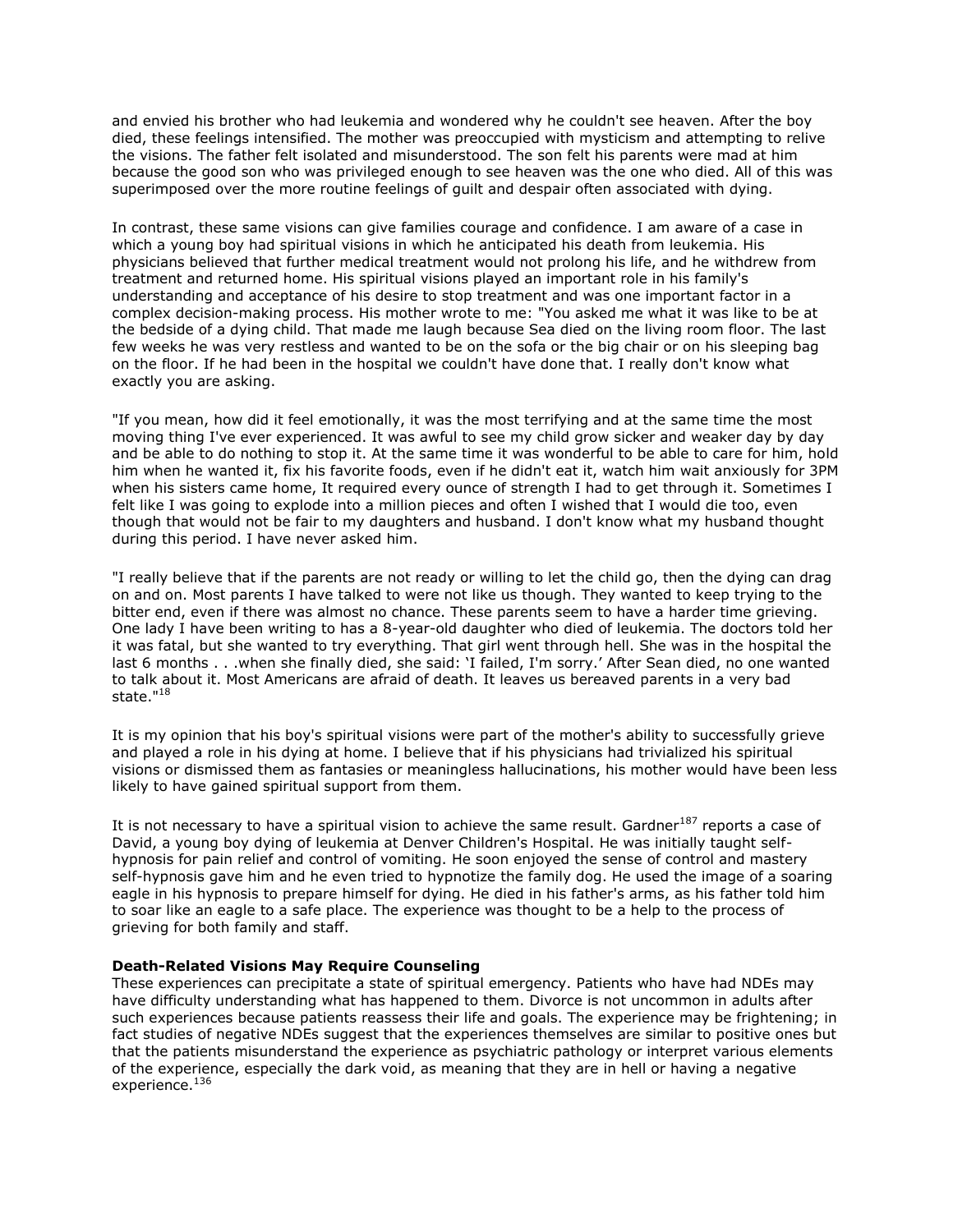In 10 years of counseling patients with these experiences, I have encountered the following common therapeutic dilemmas:

- 1. If NDEs involve a choice to return to life, does it then follow that if a child dies, he or she chose not to return? Parents often interpret this as meaning their child did not love them as much as those children who had NDEs (and returned).
- 2. If a child is in a prolonged coma, does this mean he or she is "stuck in the tunnel" or somehow unable or spiritually incompetent to complete the experience?
- 3. Why do some people have hellish or negative experiences? What about those who only experience a dark void or don't have any sort of spiritual experience at all?
- 4. Why do some family members have death-related visitations and others don't? For many families, death-related visions can lead to further family chaos because different value judgments and spiritual interpretations are placed on the experience.

These problems must be managed on a case-by-case basis. As belief in these experiences grows in the general population, such dilemmas will increasingly confront caregivers.

There is already a rich anecdotal literature on counseling adults who have had NDEs. Although no specific articles before this one have discussed counseling the child and family of a child who has had an NDE, the same principles apply.<sup>188-193</sup> Although children have a lower rate of complete recovery from cardiac arrest than adults (complete neurologic recovery is seen in 2% of cases in one series), it should be recognized that most clinicians will confront such a patient in their professional career.<sup>194</sup>

Recognize that critically ill and comatose patients are often aware of their surroundings and can hear and see through mechanisms not yet physiologically explained. The child should be spoken to as if conscious and all procedures explained to them. Parents should be encouraged to be at the bedside and speak to and touch the child.

As the child recovers, allow them the opportunity to express fears, anxieties, and to ask questions. Listen attentively to any reports. It is essential that any health care provider who works with dying patients be comfortable dealing with paranormal phenomena in an open and nonjudgmental fashion. Parents and family may be concerned about the mental state of children who have death-related visions. They should be reassured that such experiences are common, normal, and not the result of medications, high fevers, or pathologic brain conditions.

Avoid labeling either the death-related vision or the patient who has one. Give patients information about the experiences if asked, but remember that these experiences usually generate their own sense of meaning. Often the less said, the better, until the family and child have a chance to assign their own meaning to the experience. Simply listening to and validating the experience is most helpful in my experience.

# **Death-Related Visions Theoretically Can Assist in the Grieving Process**

A common model for mourning involves four tasks: accepting the reality of the loss, working through the pain of grief, adjusting to a new environment without the deceased, and emotionally relocating the deceased and moving on with life.<sup>195</sup> The knowledge that it is scientifically respectable to understand death-related visions as representing a real event has enormous potential to facilitate normal grieving and theoretically impacts on each of these steps.

Death-related visions can affirm spiritual intuitions and faith. Death-related visions potentially can intervene at each of these steps if they are validated as meaningful experiences. Often these experiences involve only a faint smile at the point of death or a brief comment such as "the light, the light," or "I'm on a rocket ship to the moon" and are not understood as being important.

Rando states that the establishment of meaning is essential to parents who are dealing with the death of a child. The child's death violates the natural order and can frequently cause a loss of faith in social conventions and spiritual beliefs.<sup>166</sup> Kalish<sup>196</sup> points out that the child's death causes more stress than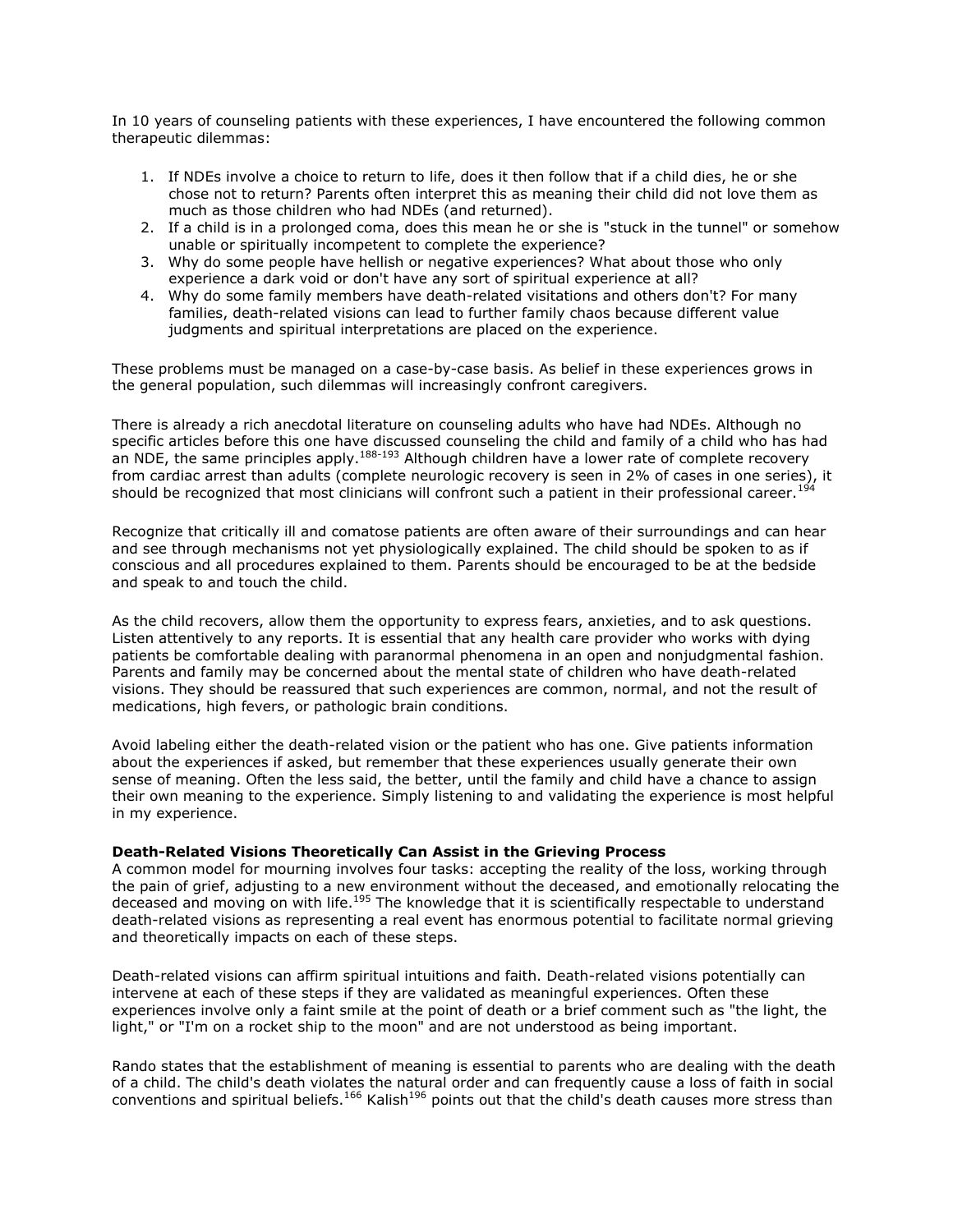any other death because is in not seen as inevitable, and there is exceptional social value placed on the life of a child. This often leads to greater social isolation and estrangement by grieving parents when confronted with the socially unacceptable death of their child.

Premonitions of death often involved only vague perceptions or feelings that nonetheless can reestablish faith in the order of the universe and that death has meaning. Postdeath visitations often involve dialogues with the dead, which anecdotally have been reported to facilitate grieving by allowing the loss to be accepted, as well as allowing the survivors to reinvest emotional energy.<sup>79</sup> NDEs have the power to restore meaning to the process of death because of their mythical role within our society. The study of premonitions in the SIDS deaths clearly documented that parents who had premonitions of death felt that such premonitions restored meaning to their lives and the infant's death. This was the case whether the premonitions consisted of the perception of subtle physical signs, vague intuitions and feelings, or vividly real spiritual visions.

# **Death-Related Visions Potentially Can Decrease Pathologic Grief**

It is generally accepted that pathologic grief often occurs from a misplaced sense of personal responsibility coupled with guilt over perceived violations of either personal or community standards.<sup>166,199</sup> Magical thinking and irrational belief systems often fuel displaced anger and can lead to a failure of healthy grieving.<sup>198</sup> Death-related visions can restore a sense of order to the universe in that they often imply that there is a purpose and meaning to death, even if that meaning is obscure. A parent who interprets a child's death bed visions as hallucinatory ravings from drugs or physiologic derangement is seemingly less likely to look for meaning in the experiences than one who views such experiences within a communal and spiritual context that accepts such visions as natural. This can convert a senseless tragedy to one that has some sort of meaning.

If possible, family members should be encouraged to share their spiritual perceptions because often only after several family members relate a similar experience does it become validated and meaningful.<sup>199</sup> The knowledge that a child's dying experience was "real" and not a pathologic hallucination can help to restore parents' place within their community and reverse social isolation because they can share the experience with others without the social stigma that would be attached to a hallucination. The knowledge that the process of dying does not involve pain and that the child is at least thinking he or she is in a loving and secure place can bring enormous comfort to parents who might otherwise become obsessed with the seeming pain and dehumanization of medical technology often used in dying patients.

# **Death-Related Visions Can Prevent Professional Burnout**

Dr. Frank Oski<sup>200</sup> recently reported a spiritual vision that he had after the death of one of his patients who died of a congenital defect. He stated that he had been deeply troubled by the children he was caring for who died from congenital disorders. A woman in white appeared at his bedside and informed him that such children often knew secrets concerning the meaning of life and that it challenges our humanity and ability to love when we care for such children. He concluded by stating that he believes it is spiritually nourishing to care for children who die and that he does not ask the medical community to believe his story but to simply keep an open mind to the many commonplace miracles of love and faith that we witness daily in caring for dying children.

Conversely, health care professionals often erect emotional barriers and resort to irrational routines and procedures designed to protect ourselves from experiencing the death of our patients. The brutality of modern medicine coupled with the use of painful and invasive procedures for dying patients has dehumanized the caretakers and results in spiritual despair and emotional burnout.<sup>201</sup> Spiritual visions of all kinds have the potential to reinterpret our approach to dying patients and to provide insight and spiritual nourishment for those fortunate enough to witness them. As our society grapples with the limitations of medical technology and euthanasia, it will become increasingly important for medical professionals to understand what the processes of dying involve so we can make informed decisions on issues such as assisted suicide that society is increasingly asking us to confront.202-204

### **Death-Related Visions Are Not Simply a Warm, Fuzzy Way to Die**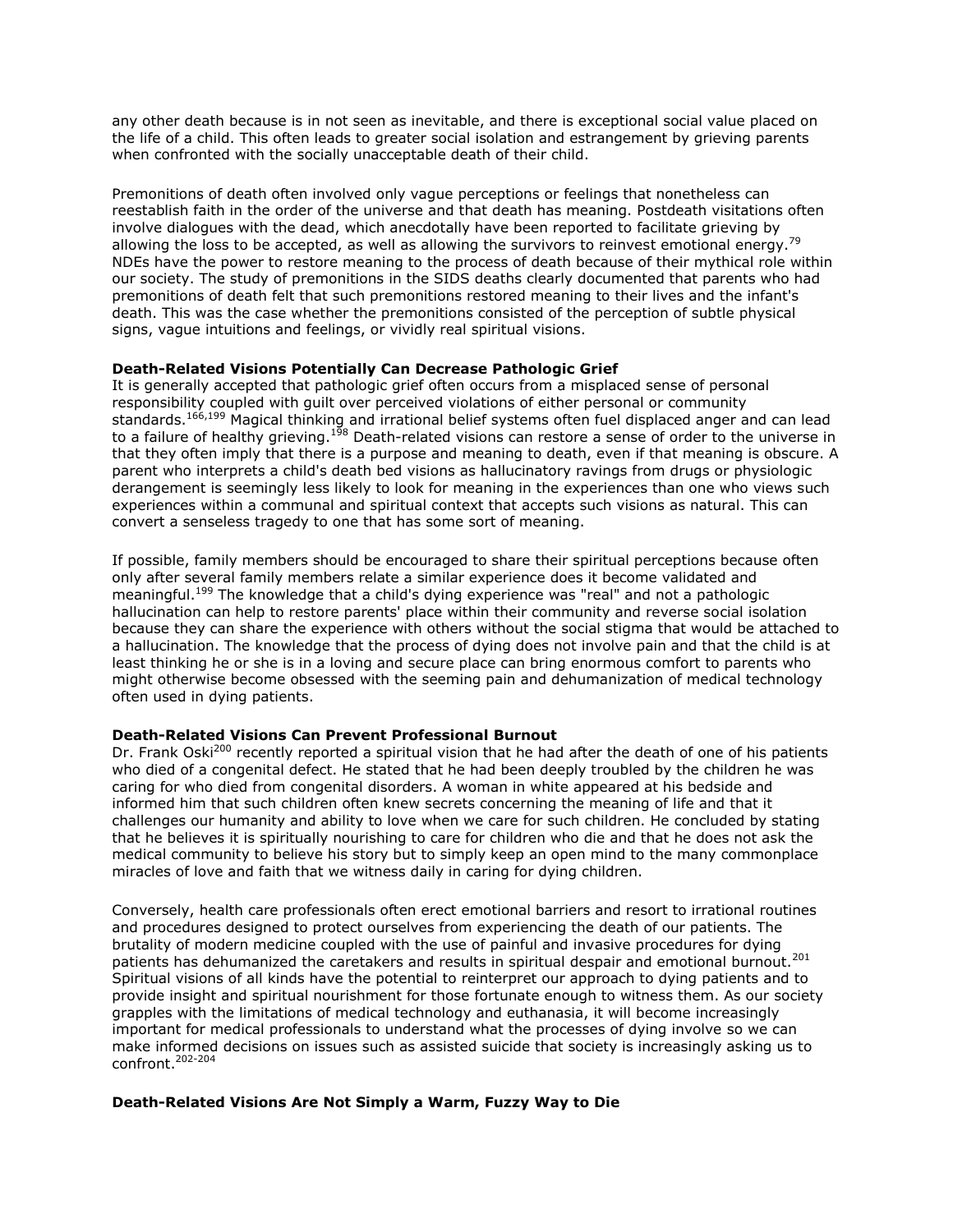Listening to and affirming death-related visions has the potential to dramatically reduce wasteful and irrational medical procedures and treatments. An enormous percentage of our health care dollar is spent on intensive care unit management of dying patients without clear-cut benefit. It is my opinion that expensive and dehumanizing medical procedures are often used on dying patients without their consent and without any hope of prolonging life. We use these procedures to make ourselves feel that we have done everything possible to prevent death.

The medical profession often views death as a professional defeat. I have routinely treated hundreds of dying patients simply to normalize laboratory values, stabilize vital signs, increase or decrease urine output, or correct abnormal blood gases because I believed that I had to do everything possible even though meaningful life could not be achieved. I do not believe my personal experience is unique. Dr. William Knaus<sup>205</sup> of George Washington University School of Medicine has said: "In many cases, intrusive and complicated machinery is wheeled in to keep vital signs going, to give treatment of no benefit and tremendous cost, depriving others of treatment while dignity disappears."

Studies in adults show that dying patients primarily die in hospitals and that we spend 30% to 60% of our health care dollar on the last 3 months of life.<sup>206-208</sup> There is considerable debate in the adult medical literature over the cost-effectiveness and ethics of intensive care unit medicine, especially the routine use of cardiopulmonary resuscitation and assisted ventilation for dying patients. 209,210 A similar debate has developed concerning the use of cardiopulmonary resuscitation for extremely premature infants, with one side advocating such treatment be labeled experimental, implying the need for informed consent as opposed to the routine use commonly seen in neonatal intensive care units.<sup>211</sup>

Studies of pediatric intensive care units suggest that such care is often not helpful or cost effective for the patients with prolonged intensive care unit stays.<sup>212,213</sup> Some patients, such as bone marrow transplant patients who require ventilatory support, have a particularly poor outcome.<sup>214</sup> Unfortunately, many other conditions have variable outcomes, making prediction difficult. If it is your child who survives, then any amount of therapy and expense is often worthwhile, and many parents would opt for maximal care if there is any reasonable chance of survival.<sup>215</sup>

Dr. Susan Bratton, a pediatric intensivist at Seattle Children's Hospital, believes that often dying children are overtreated with intensive care unit technology, despite recent trends to send dying children home over the past few years. She believes that one problem is that physicians do not make decisions about when to use, apply, or withhold medical technology in critically ill patients and as a result, most patients receive all potential treatment as a matter of routine. She believes the reason for this is often a fear of litigation, coupled with a reluctance to accept the limitations of medical technology. Often such decisions are made by default by the most aggressive physician or family member in terms of prolonging life. It may be soon that third-party carriers will determine treatment decisions for patients and physicians based entirely on economic considerations (personal communication with Susan Bratton, MD, pediatric intensivist at Seattle Children's Hospital, December 9, 1993).

Spiritual visions carry with them an understanding that the process of dying can be joyous and spiritual and that death is not to be feared. I believe that in part our use of medical technology at the point of death reflects our own desire to control the processes of dying. I believe that our society has an exaggerated view of what medical technology can accomplish and that the cost of intensive care unit medical care, as well as the limitations of it in curing patients, is not well understood. If our society can understand that death is a part of life and not to be feared, we may see a withering away of overuse of medical technology and that many of the complex issues we are currently facing may spontaneously resolve themselves.

On the surface it may seem hard to perceive a connection between death-related visions and overuse of medical technology. Daniel Schuster,<sup>216</sup> of Washington University in St. Louis, believes that problem is that "we must learn to distinguish between everything that can be done and everything that should be done." He believes the problem is that we do not openly and accurately discuss the cost and outcome of critical care medicine with patients and believes the greatest cost is not in money but in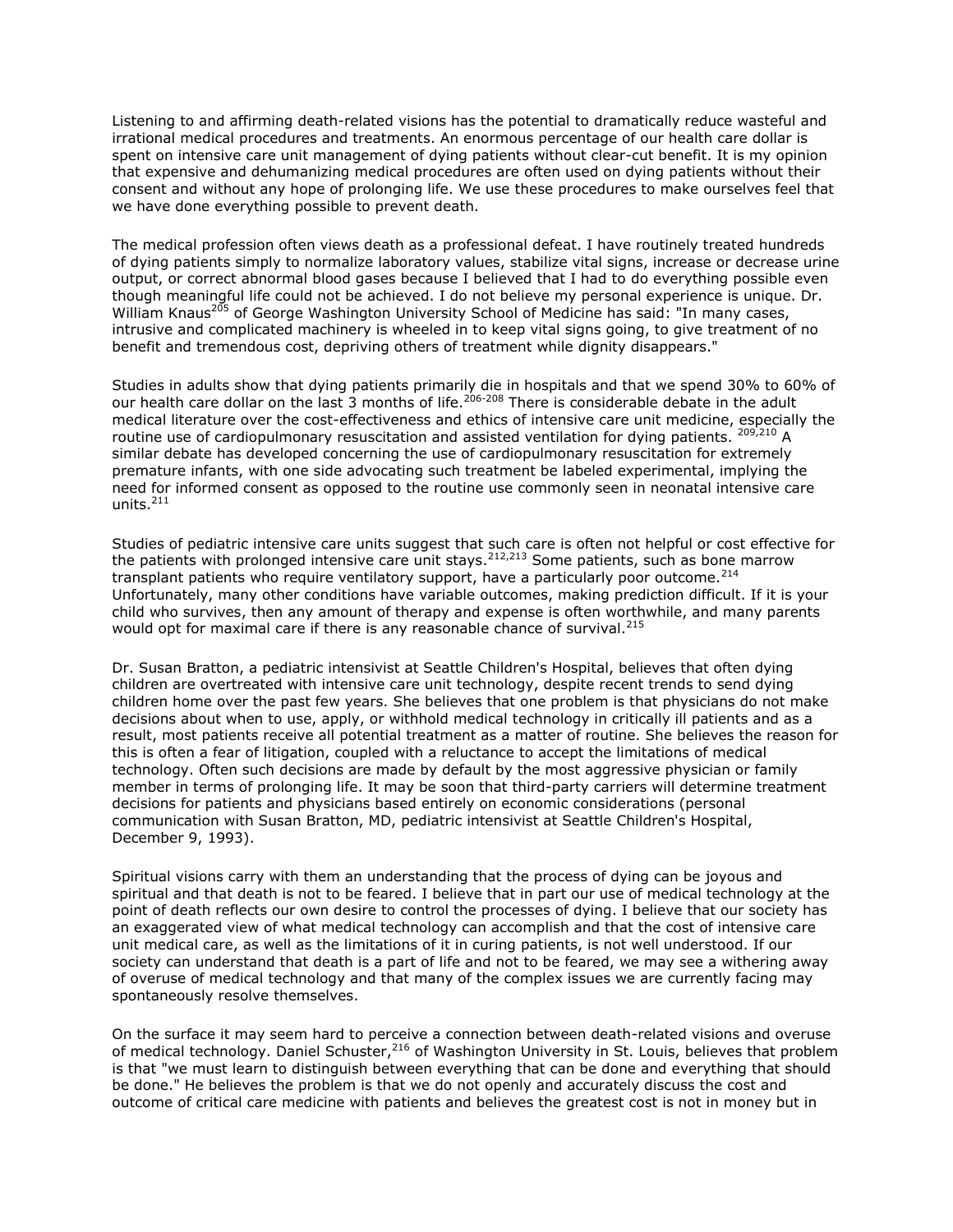human suffering. He believes that families should not expect that mechanical life support should be initiated in dying patients and asks: "Why did we get to the point, as physicians, as a society, where we can let-no actually be the cause of such suffering, and even do it in the name of patient autonomy?" He asks that physicians and patients enter into a touch, gut-wrenching, anxiety-provoking dialogue and accept our responsibility to start to make decisions instead of simply letting them occur by default.

I am not advocating euthanasia or physician-assisted suicide, both of which I am adamantly opposed to. I am not suggesting that we impose our religious beliefs on patients or give them an expectation that they have to have a death-related vision to die a good death. I do not believe that physicians and nurses need play the roles of chaplains and social workers.

I am certainly emphasizing that these decisions need to be made on a case-by-case basis because nothing could be more difficult to predict than outcome in a pediatric intensive care unit.<sup>217</sup> I am saying we must avoid the unhealthy either full-bore treatment or "pull the plug" mentality and start to make real decisions based on individual circumstances. I am aware of several cases in which patients died "good deaths" because they were on ventilator support and the outcome for the child and family was better than if the child had died without technological intervention.

I believe that our society, as described by Pulitzer Prize winner, Ernest Becker,  $218$  is a death-denying society and that any discussion of taboo topics surrounding death is culturally difficult. Understanding that death-related visions may be as real as any other human experience and that a large portion of our brain is devoted to perceiving such experiences can radically change our society perception of death. The spiritual aspects of death are clearly not taboo to discuss, so helpfully they will act as a cultural ice breaker and allow a reevaluation of our opinions and attitudes on a wide variety of deathrelated issues.

Paying attention to spiritual issues has an immediately practical effect as well. Paying attention to patient's feelings and spiritual beliefs can lead to significant savings, including shorter hospital stays and decreased use of pain medications.<sup>219</sup> Spiritual care is documented to reduce costs and unnecessary procedures.<sup>220</sup> We often do not spend enough time simply listening to and touching patients, relying on expensive medical tests that are easier to document and justify although ultimately leading to more expensive care.

Death-related visions are a natural part of the human response to death and are not pathologic hallucinations or psychiatric fantasies. They are a coherent spectrum of events that cannot be understood in isolation. It is only necessary for us to honor the basic principles of medical care, to listen to patients and validate their feelings and intuitions. The experiences have the power to heal, not only our patients but also our society, which is grappling with the limitations of medical technology and our cultural denial of the reality of death.

### **References**

|     | Alvarado C. The psychological approach to out of body<br>experiences: a review of early and modern<br>developments. J Psychol 1992;126:237-50. |
|-----|------------------------------------------------------------------------------------------------------------------------------------------------|
| -2. | Iverson J. In search of the dead: a scientific<br>investigation of evidence of life after death. San<br>Francisco, Harper, 1992:3-203.         |
| 3.  | Broughton R. Parapsychology: the controversial<br>science. New York, Gallantine, 1991.                                                         |
|     | Doore G. What survives: contemporary explorations                                                                                              |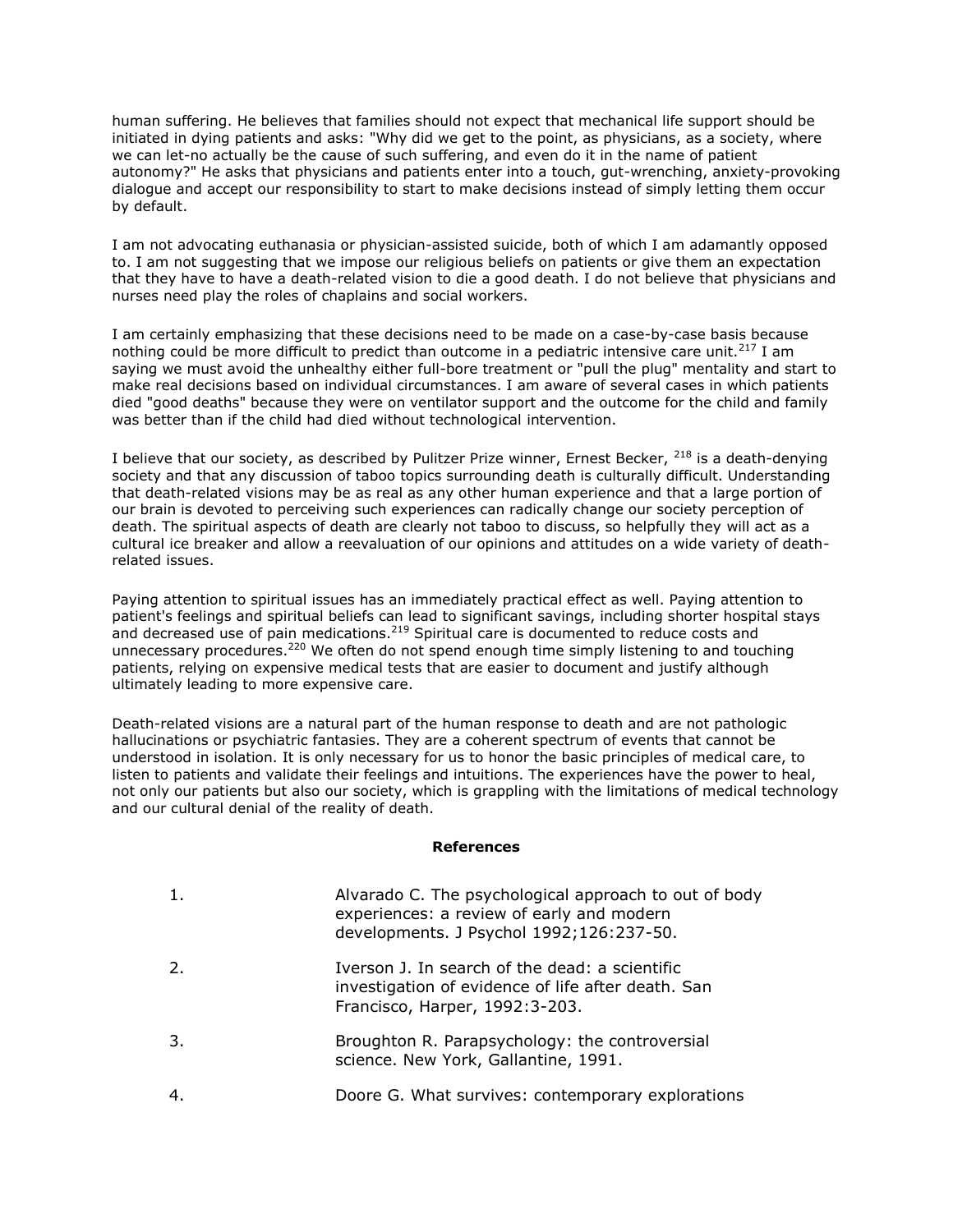|     | of life after death. Los Angeles, Jeremy Tacher, 1990.                                                                                                                                                            |
|-----|-------------------------------------------------------------------------------------------------------------------------------------------------------------------------------------------------------------------|
| 5.  | Thompson K. Angels and aliens: UFOs and the mythic<br>imagination. New York, Fawcett Columbine, 1991:48-<br>62.                                                                                                   |
| 6   | Sagan C. Broca's brain. New York, Random House,<br>1979:65-88.                                                                                                                                                    |
| 7.  | Campbell J. The power of myth. New York,<br>Doubleday, 1984:163:71, 163.                                                                                                                                          |
| 8.  | Aries P. The hour of our death. New York, Alfred<br>Knoff, 1981:669-616.                                                                                                                                          |
| 9.  | Bluebond-Langer M. The private worlds of dying<br>children. Princeton, New Jersey, Princeton University<br>Press, 1978L198-235.                                                                                   |
| 10. | Brown DR, Meyer PC, Shifrin DL, et al. Pediatrics and<br>death: a compassion deficit? Pediatr Management<br>1993: July: 13-29.                                                                                    |
| 11. | Hufford JD. Paranormal experiences in the general<br>population. A commentary. J. Nerv Ment Dis 1992;<br>180:362-8.                                                                                               |
| 12. | Gardner R. Miracles of healing in Anglo-Celtic<br>Northumbria as recorded by the Venerable Bede and<br>his contemporaries: a reappraisal in the light of the<br>twentieth century experience. BMJ 1983;287-24-31. |
| 13. | Should auscultation be rehablitated [Editorial]? N Engl<br>J Med 1988;318:1611-3.                                                                                                                                 |
| 14. | Dossey L. Meaning and medicine. New York, Bantam,<br>1991:99-273.                                                                                                                                                 |
| 15. | Ader R. Felten DL, Cohen N (eds).<br>Psychoneuroimmunology. New York, Academic Press,<br>1991:3-25, 847-932.                                                                                                      |
| 16. | Egbert LD. Reduction of postoperative paiin by<br>encouragement and instruction of patients with<br>metastatic breast cancer. Lancet 1989;2:888-91.                                                               |
| 17. | Spiegel d, Bloom J, Kraemer H, et al. Effects of<br>psychosocial treatment on survivors of patients with<br>metastitic breast cancer. Lancet 1989;888-91.                                                         |
| 18. | Morse ML, Perry P. Transformed by the light. New<br>York, Villard, 1992:29-61, 170-4, 212-3                                                                                                                       |
| 19. | Pierce CS. A carack in the cosmic egg. New York,                                                                                                                                                                  |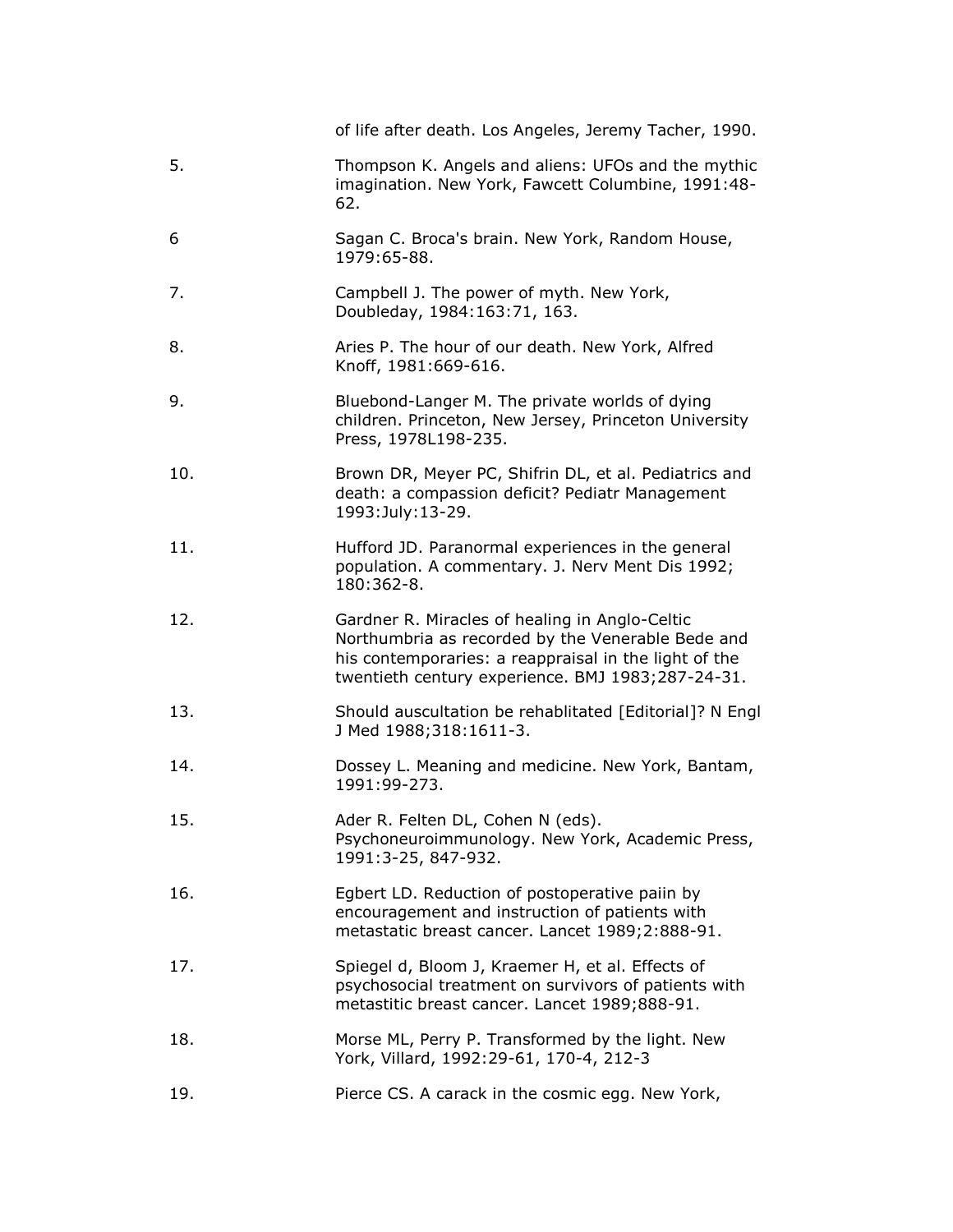Pocket Books, 1971:177.

| 20. | Murphy PA, Alberts LL. Evaluation of research studies.<br>Part II: observational studies. N Jurse Midwifery<br>1992;37:411-3.                                          |
|-----|------------------------------------------------------------------------------------------------------------------------------------------------------------------------|
| 21. | Hagemaster JN. Life history: a qualitative method of<br>research. J Adv Nurs 1992;17:1122-8.                                                                           |
| 22. | Moer H, Dar Reuven. Changing trends in three<br>decades of psychotherapy research: the flight from<br>theory into pragmatics. J Consult Clin Psychol<br>1992;60:88-93. |
| 23. | VanCott ML, Tittle MB, Moody LE, et al. Analysis of a<br>decade of critical care nursing practice research:<br>1979-1988. Heart Ling 1991;21:394-7.                    |
| 24. | Miles MB, Huberman AM. Qualitative data analysis: a<br>sourcebook of new methods. Newbury Park,<br>California, Sage Publications, 1984:15-27.                          |
| 25. | Gabbard GO, Twemlow SW. With the eyes of the<br>mind: an empirical analysis of out of body states. New<br>York, Praeger, 1984:3-45, 154-69.                            |
| 26. | Budge EAU. The Egyptian book of the dead. New<br>York, Dover Publications, 1967: ix-xlviii.                                                                            |
| 27. | Rothenberg, J. Technicians of the sacred. New York,<br>Anchor Books, 1969:92-8.                                                                                        |
| 28. | Harner M. The way of the shaman. New York, Harper,<br>1990:1-56, 96-113.                                                                                               |
| 29. | Carr C. Death and near death: a comparison of Tietan<br>and Euro-American experiences. J Transpersonal<br>Psychol 1993;25:59-110.                                      |
| 30. | Eliade M. Shamanism: archaic techniques of ecstacy.<br>Princeton, New Jersey, Princeton University Press.<br>1002/                                                     |
| 31. | Frazer J. The new golden bought. New York, New<br>American Library, 1959.                                                                                              |
| 32. | Campbell J. Primitive mythology. Harrisonburg,<br>Virgina, Penguin Books, 1967.                                                                                        |
| 33. | Campbell J. Myths to live by. New York, Bantam<br>Books, 1972.                                                                                                         |
| 34. | Campbell J. Creative mythology: the masks of God.<br>Harrisonburg, Virginia, Penquin Books, 1968.                                                                      |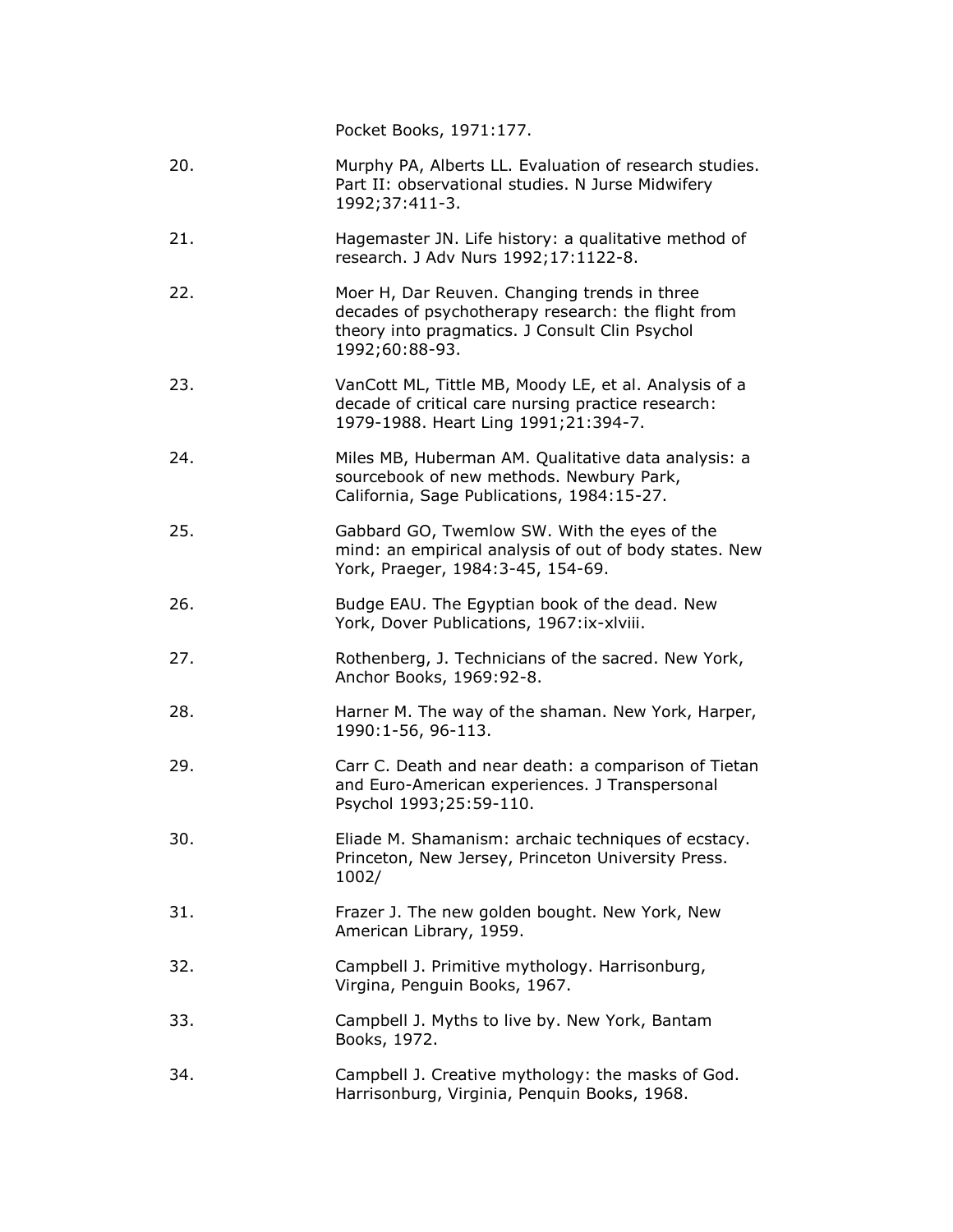| 35. | Schroeter-Kunhardt M. A review of near death<br>experiences. J Soc Sci Exp 1993;7:219-39.                                                                                                      |
|-----|------------------------------------------------------------------------------------------------------------------------------------------------------------------------------------------------|
| 36. | Gardiner J, Maier J. Gilgamesh. New York, Vintage<br>Books, 1985.                                                                                                                              |
| 37. | Leming MR, Dickinson GE. Understanding dying,<br>death, and bereavement. Orlando, Florida, Holt,<br>Rhinehart & Sinston, 1990:93-139.                                                          |
| 38. | Sigel RK. The psychology of life after death. Am<br>Psychol 1980;35:911-31.                                                                                                                    |
| 39. | Cavendish R. Visions of heaven and hell. New York,<br>Harmony Books, 1977:1-45.                                                                                                                |
| 40. | Zaleski C. Otherworld journeys. New York, Oxford<br>University Press, 1987:26-45, 107                                                                                                          |
| 41. | Warmington ER, Rouse PG (eds). Great dialogues of<br>Plato. The Republic Book X (translated by WND<br>Rouse). New York, New American Library, 1984.                                            |
| 42. | Becker CB. The pure land revisited: Sin-Japanese<br>meditations and near death experiences of the next<br>world. Anabiosis: the Journal of Near Death Studies<br>1984;4:51-68.                 |
| 43. | Swedenborg, E. Heaven and Hell. New York,<br>Swedenborg Foundation, 1928.                                                                                                                      |
| 44. | Mant AK. The medical definition of death. In<br>Shneidman E (ed). Death: current perspectives. Palo<br>Alto, California, Mayfield Publishing, 1976:144-36.                                     |
| 45. | Audette JR. Historical perspectives on near death<br>experiences and episodes. In Lundahl CR (ed). A<br>collection ofo near death readings. Chicago, Nelson<br>Hall Publishers, 1982:21-46.    |
| 46. | Lundahl CR. Near death experiences of Mormons. In<br>Lundahl CR (ed). A collection of neard the readings.<br>Chicago, Nelson Hall Publishers, 1982:165-79.                                     |
| 47. | Heim A. Notizen uber den tod durch abstur5z.<br>Jahrbuch des Schweizer Alpenclubs 1892;27:327-37.<br>Translated by Noyes R. Kletti R. The experience of<br>dying from falls. Omega 1972;45-52. |
| 48. | Pfister O. Schockdenken und Schock phantasien bei<br>höchster Todesgefahr. Axchr Psa 1930;16:430-55.                                                                                           |
| 49. | Hallowell I. Spirits of the dead in Saulteaux life and<br>thought. J Roy Anthropol Inst 1940;70:29-51.                                                                                         |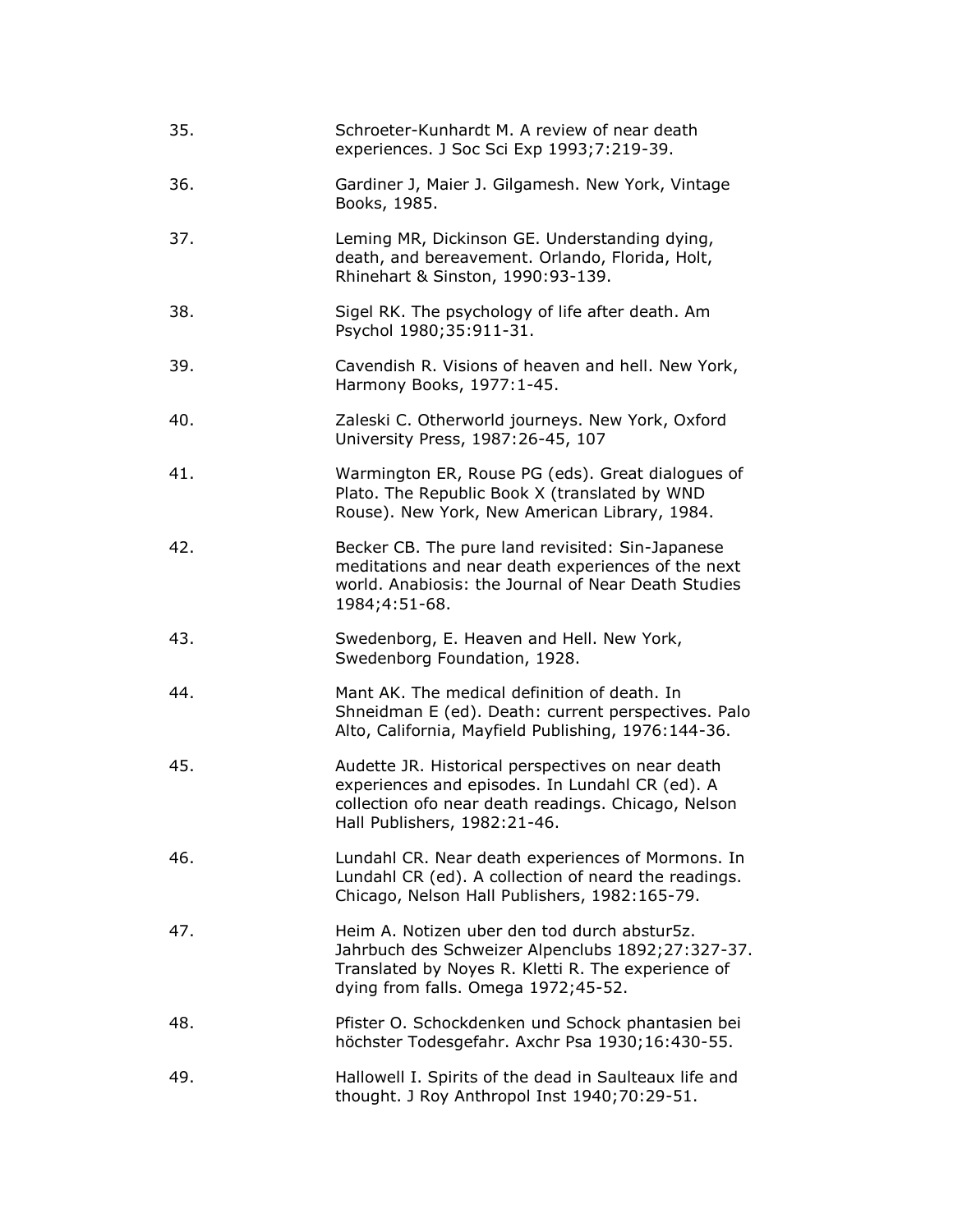| 50. | De Vesme C. Review of the case for astral projection.<br>By Muldoon SJ. Revue metapsychique 1934;23-224-<br>5.                                                       |
|-----|----------------------------------------------------------------------------------------------------------------------------------------------------------------------|
| 51. | Bret PT. Les metapsychoses: la metapsychorragie, la<br>telepathie, la hantise. Vol I: Introduction and<br>phantasmal metapsychorrhagy. Paris, JB Bailliere,<br>1939. |
| 52. | Crookiall R. The supreme adventure. London, James<br>Clark, 1961.                                                                                                    |
| 53. | Negovsky VA. Resuscitation and artifical hypothermia.<br>New York Consultants Bureau, 1962.                                                                          |
| 54. | Negovsky VA. Reanimatology today. Crit Care Med<br>1982;10:130-3.                                                                                                    |
| 55. | Druss RG, Kornfield DS. The survivors of cardiac<br>arrest: a psychiatric study. JAMA 1967;201"291-6.                                                                |
| 56. | Dobson M, Tallersfield AE, Adler MW, et al. Attitudes<br>and long term adjustment of patients surviving<br>cardiac arrest. BMJ 1971;3:207-12.                        |
| 57. | Kalish RA. An approach to death attitudes. Am Behav<br>Sci 1963:6:68.                                                                                                |
| 58. | Kalish R. Experiences of persons reprieved from<br>death. In Kitscher AH (ed). Death anda bereavement.<br>Springfield, Illinois, Charles C. Thomas, 1969:84-98.      |
| 59. | Bruch GE, DePasquale NO, Phillips JH. What death is<br>like, Am Heart J 1968;76/l438-9                                                                               |
| 60. | Noyes R. Near death experiences: their interpretation<br>and significance. In Kastenbaum R. Between life and<br>death. New York, Springer Publishing, 1979:73-88.    |
| 61. | Hackett TP. The Lazarus complex revisted. Ann Intern<br>Med 1972;76:135-7.                                                                                           |
| 62. | MacMillan RL, Brown KWG. Cardiac arrest<br>remembered. Can Med Assoc J 1971;104:889-90.                                                                              |
| 63. | Hunter RCA. On the experience of nearly dying. Am J<br>Psychiatry 1967; 124: 122-3.                                                                                  |
| 64. | Moody R. Life after death. New York, Bantam Books,<br>1975:1-26.                                                                                                     |
| 65. | Ring, K. Near death experiences: UFOs and mind at<br>large. New York, MacMillan, 1992.                                                                               |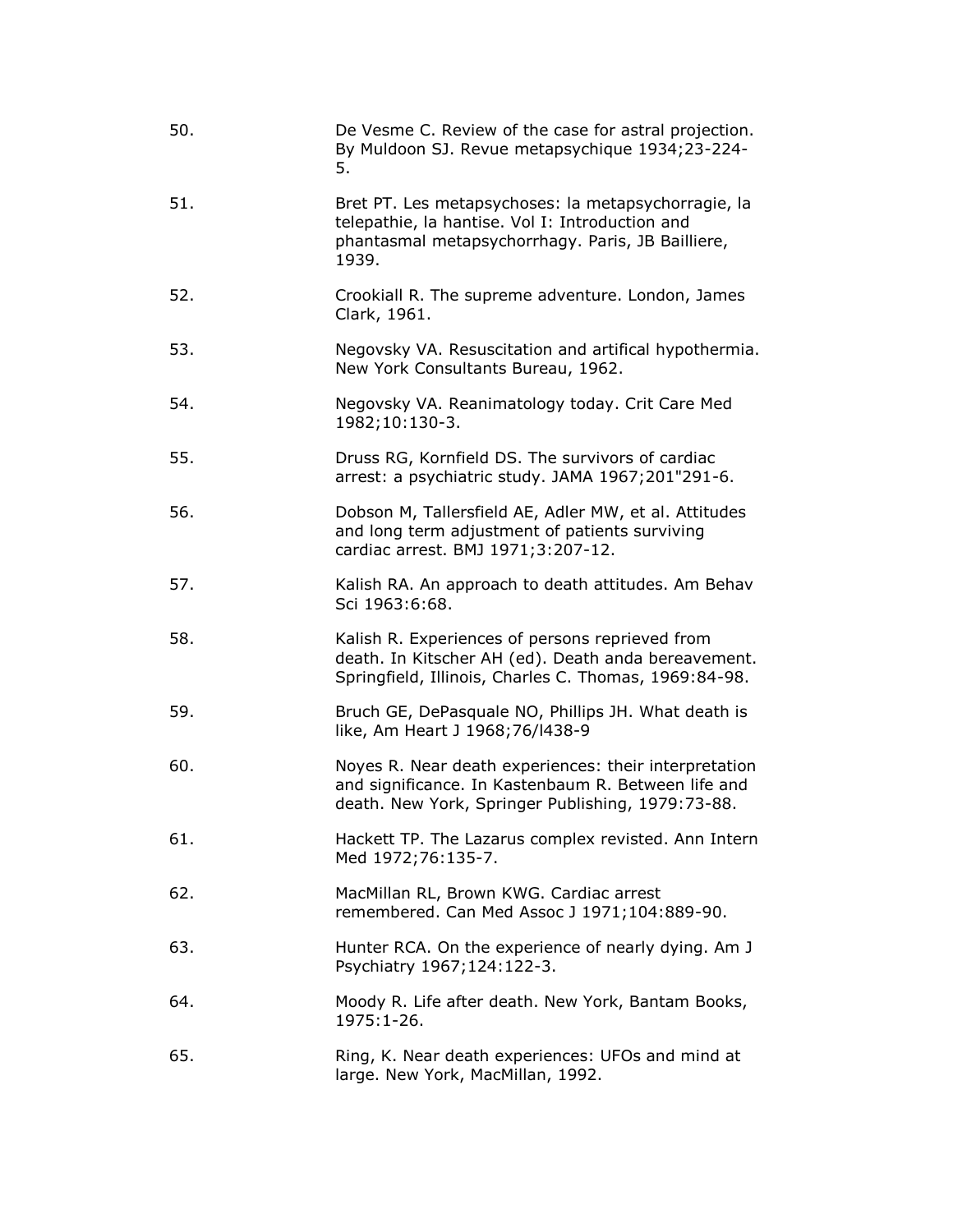| 66. | Ring, K. Heading toward omega: in search of the<br>meaning of the near death experience. New York,<br>William Morrow, 1984:252-69.          |
|-----|---------------------------------------------------------------------------------------------------------------------------------------------|
| 67. | Grey M. Return from death: an exploration of the near<br>death experience. London, Arkana, 1985:147-69.                                     |
| 68. | Ring K. Life at death: a scientific investigation. New<br>York, Quill, 1982:27-39, 265-70.                                                  |
| 69. | Vicchio S. Near death experiences: a critical review of<br>the literature and some questions for further study.<br>Essence 1981;5:79.       |
| 70. | Greyson B, Stevenson I. Near death experiences.<br>JAMA 1979;242:265-7.                                                                     |
| 71. | Greyson B, Stevenson I. The phenomenology of near<br>death experiences. Am J Psychiatry 1980;137:1193-<br>5.                                |
| 72. | Sabom MB, Kreutiger SA. Physicians evaluate the<br>near death experience. J Fla Med Assoc 1978;6:1-6.                                       |
| 73. | Rawlings M. Beyond death's door. Nashville,<br>Tennessee, Nelson, 1978.                                                                     |
| 76. | Rawlings M. Before death comes. Nashville,<br>Tennessee, Nelson, 1980.                                                                      |
| 77. | Schnaper N. The psychological implications of severe<br>trauma: emotional sequelae to unconsciousness. J<br>Trauma 1975;15:94-8.            |
| 78. | Tosch P. Patients' recollections of their posttraumatic<br>coma. J Neurosci Nurs 1988; 20: 223-8.                                           |
| 79. | Morgenson G. Greeting the angels: an imaginal view<br>of the mourning process. Amityville, New York,<br>Baywood Publishing, 1992.           |
| 80. | Oakes A. The Lazarus syndrome: a care plan for the<br>unique needs of those who've died. RN 1978:41:60-4.                                   |
| 81. | Morse ML. A near death experience in a 7 yeard old<br>child. Am J Dis Child 1983:137:959-61.                                                |
| 82. | Comer NL, Madow L, Dixon JJ. Observations of<br>sensory deprivation in a life threatening situtation.<br>Am J Psychiatry 1967; 124: 164-70. |
| 83. | Roberts G, Owen J. The near death experience. Br J<br>Psychiatry 1988;153:607-17.                                                           |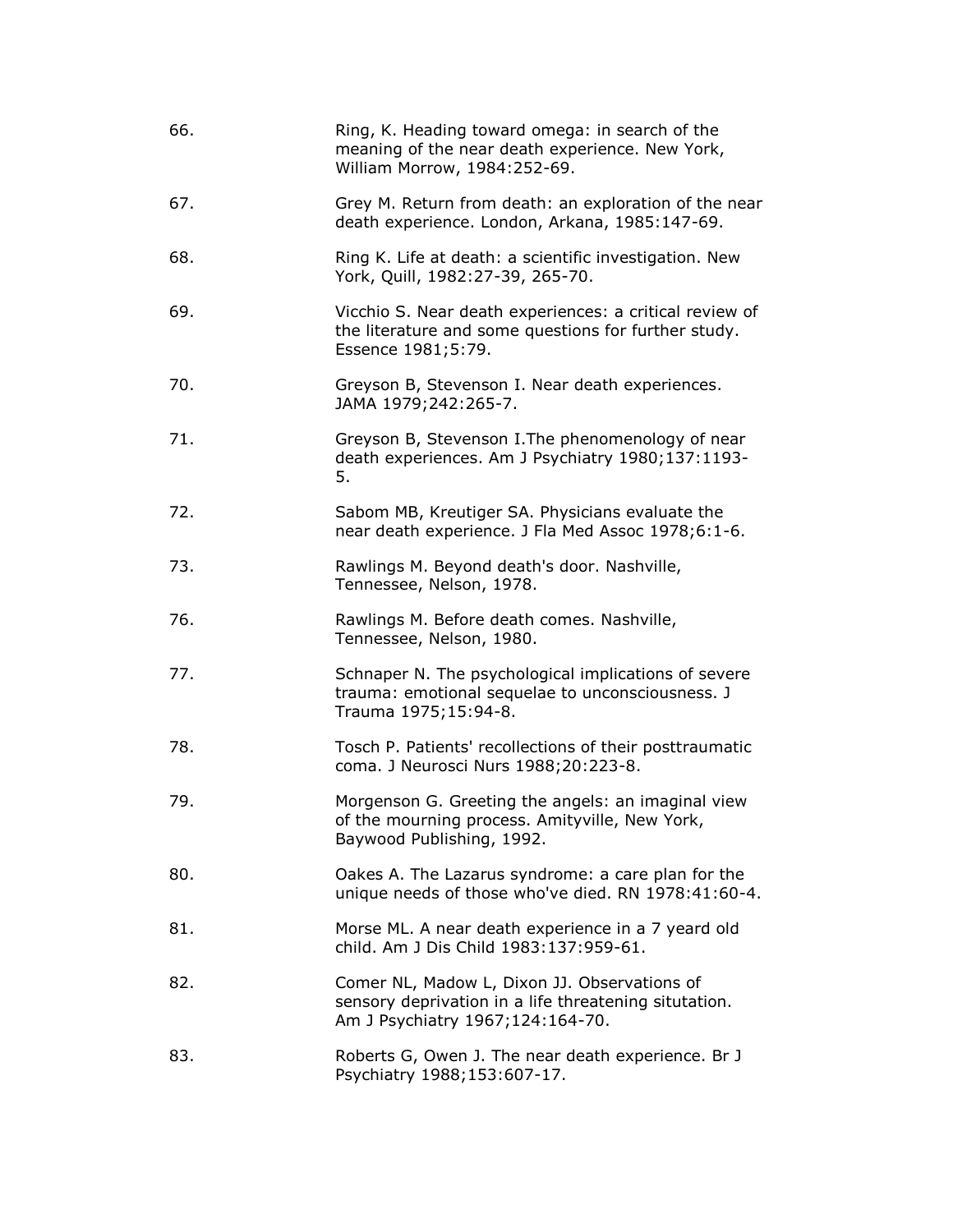| 84. | Kastenbaum R. Transformed by the light [Book<br>Review }. J Near Death Studies 1993;12(1).                                                                                                                            |
|-----|-----------------------------------------------------------------------------------------------------------------------------------------------------------------------------------------------------------------------|
| 85. | Walker FO. A nowhere near death experience:<br>heavenly choirs interrupt myelography [:etter]. JAMA<br>1989;261:1282-9.                                                                                               |
| 86. | Kross J, Bachrach B. Visions and psychopathology in<br>the Middle Ages. J. Nerv Ment Dis 1982;170:41-9.                                                                                                               |
| 87. | Blackmore S. Out of body experiences in<br>schizophrenia. J Nerv Ment Dis 1986;174:615-9.                                                                                                                             |
| 88. | Greyson B. The near death experience scale:<br>construction, reliability and validity. J Nerv Mental Dis<br>1983;171:369-75.                                                                                          |
| 89. | Bates BC, Stanley A. The epidemiology and<br>differential diagnosis of near death experience. Am J<br>Orthopsychiatry 1985:55:542-9.                                                                                  |
| 90. | Lisansky J, Strassman RJ, Janowsky D, et al. Drug<br>induced psychoses. In Tupin JP, Halbreich U, Pena JJ<br>(eds). Transient psychosis: diagnosis, management<br>and evaluation. New Yor, Bruner/Mazel, 1984:80-111. |
| 91. | Latz NM, Agle DP, DePalma RG, et al. Delirium in<br>surgical patients under intensive care. Arch Surg<br>1972;104:310-3.                                                                                              |
| 92. | Schroter-Kunhardt M. Erfahrungen sterbender<br>während des klinischen Todes. Z Allg Med<br>1990;66:1014-21.                                                                                                           |
| 93. | Hertzog, DB, Herrin JT. Near death experiences in the<br>very young. Crit Care Med 1985;13:1074-5.                                                                                                                    |
| 94. | Rothenberg M. The dying child. In Call JD, Noshpitz<br>JD, Cohen RL, et al. (eds). Basic handbook of child<br>psychiatry. New Yor, Basic Books, 1979.                                                                 |
| 95. | Serdahely WJ. Pediatric death experiences. J Near<br>Death Studies 1990;9:33-41.                                                                                                                                      |
| 96. | Neppe VM. Temporal lobe symptomatology in<br>subjective paranormal experiences. J Am Soc<br>Psychical Res 1983;77:1-29.                                                                                               |
| 97. | Will G. Men at work: the craft of baseball. New York,<br>MacMillan, 1990.                                                                                                                                             |
| 98. | Noyes R, Kletti R. Depersonalization in the face of life<br>threatening danger: a description. Psychiatry<br>1976;39:19-27.                                                                                           |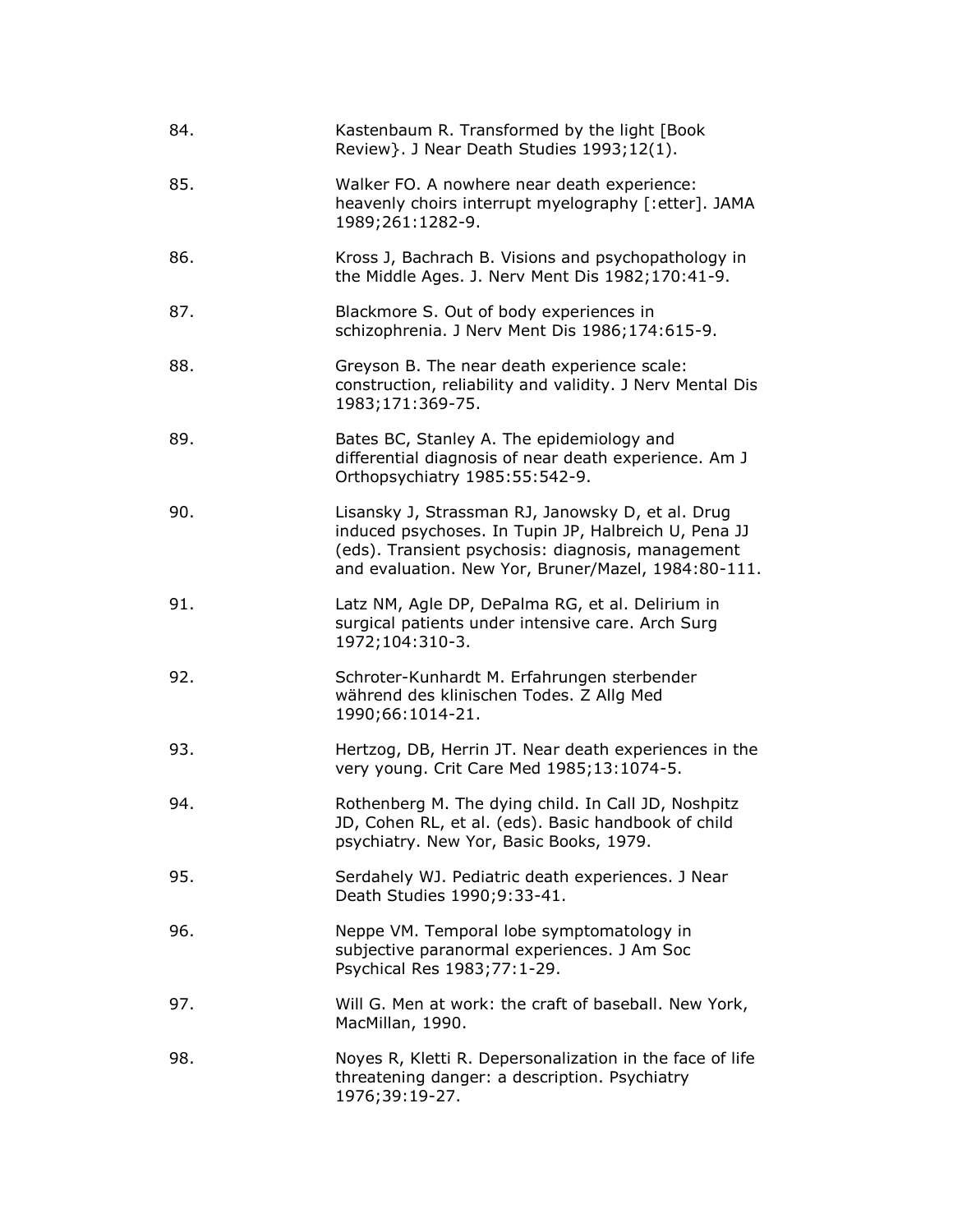| 99.  | Noyes R, Hoenk PR, Kupermagn S, et al.<br>Depersonalization in accident victims and psychiatric<br>patients. J Nerv Ment Dis 1977;164:401-7.               |
|------|------------------------------------------------------------------------------------------------------------------------------------------------------------|
| 100. | Judson IR, Wiltshaw E. A near death experience.<br>Lancet 1983;2:561-2.                                                                                    |
| 101. | Morse ML, Neppe VM. Near death experiences<br>[Letter]. Lancet 1991;337:386.                                                                               |
| 102. | Blackmore S. Visions from the dying brain. New<br>Scientist 1988; May 5:43-6.                                                                              |
| 103. | Jung, C. Memories, dreams and reflections. New York,<br>Random House, 1961.                                                                                |
| 104. | Appleby L. Near death experience: analogous to other<br>stress induced psychological phennomena. BMJ<br>1989;298:976-7.                                    |
| 105. | Irwin HJ. The psychological function of out of body<br>experiences. N Nerv Ment Dis 1981;169:244-8.                                                        |
| 106. | Ehrenwald J. Out of body experiences and the denial<br>of death. J Nerv Ment Dis 1974;159:227-33.                                                          |
| 107. | Olson M. The out of body experiences and other<br>states of consciousness. Arch Psychiatr Nurs<br>1987;1:201-7.                                            |
| 108. | Taylor GR. The natural history of the mind. London,<br>Penguin Books, 1979.                                                                                |
| 109. | Calvin W. The cerebral symphone: seashore<br>reflections on the structure of consciousness. New<br>York, Bantam Books, 1990:51-4.                          |
| 110. | Loftus E. Witness for the defense. New York, St.<br>Martin's Press, 1991:14-30, 250-1.                                                                     |
| 111. | Plum FP, Posner JB. Diagnosis of stupor and coma. 2 <sup>nd</sup><br>ed. Contemporary Neurology Series. Philadelphia, F.A.<br>Davis Co, 1972:2-25, 236-9.  |
| 112. | Schoonmaker F. Near death experiences. Anabiosis:<br>The Journal of Near Death Studies 1979;1:1-35.                                                        |
| 113. | Carr D. Pathophysiology of stress induced limbic lobe<br>dysfunction: a hypothesis for NDEs. Anabiosis: The<br>Journal of Near Death Studies 1982;2:75-90. |
| 114. | Morse ML, Castillo P, Venecia D. Childhood near death<br>experiences. Am J Dis Child 1986;140:110-4.                                                       |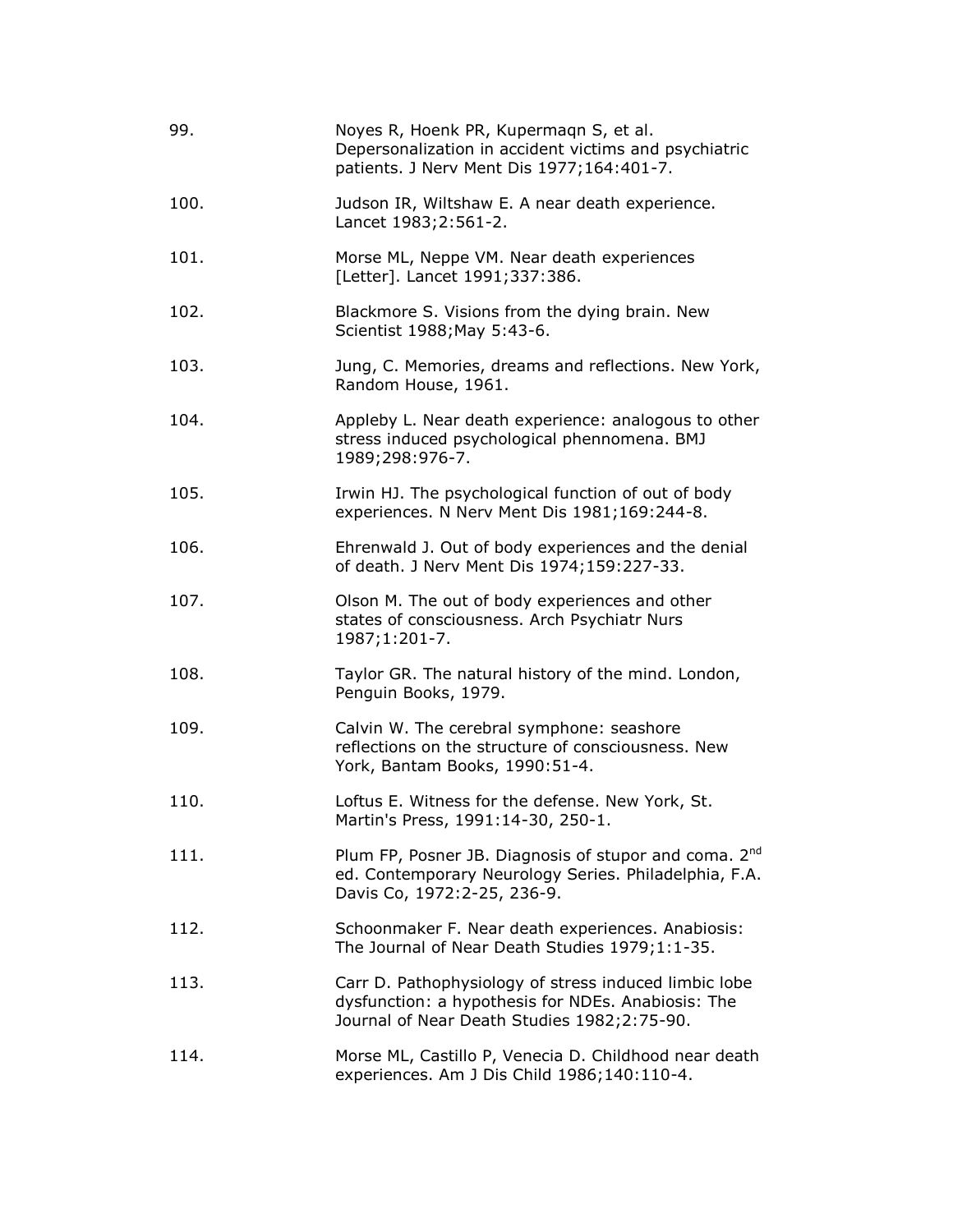| 115. | Horrax G. Visual hallucinations as a cerebral localizing<br>phenomenon: with especial reference to their<br>occurrence in tumors of the temporal lobes. Arch<br>Neurol Psychiatry 1923; Nove: 10,532-147.                                  |
|------|--------------------------------------------------------------------------------------------------------------------------------------------------------------------------------------------------------------------------------------------|
| 116. | Penfield W, Rasmussen T. The cerebral cortex of man:<br>a clinical study of localization of function. New York,<br>MacMillan, 1950:162-81.                                                                                                 |
| 117. | Penfield W. The role of temporal cortex in certain<br>psychical phenomena. J Ment Sci 1955;101:451-65.                                                                                                                                     |
| 118. | Penfield W. Functional localization in temporal and<br>deep sylvian areas. In Solomon HC, Cobb S, Penfield<br>W (eds). Research Publications. Vol 35. New York<br>Association for Research in Nerevous and Mental<br>Disease, 1954:210-26. |
| 119. | West LJ. A clinical and theoretical overview of<br>hallucinatory phenomena. In Siegel RK, West LJ<br>(eds). Hallucinations: behavior, experience and<br>theory. New York, John Wiley & Sons, 1975:77-112.                                  |
| 120. | Maitz EA, Pekala RJ. Phenomenological quantifications<br>of an out of body experience associated with a near<br>death event. Omega 1990-1991:22;199-214.                                                                                   |
| 121. | Morse ML, Perry, P. Closer to the light. New York,<br>Villard Books, 1990:110.                                                                                                                                                             |
| 122. | Mandell A. Toward a psychobiology of transcendence:<br>god in the brain. In Davidson, Davidson (eds). The<br>psychobiology of consciousness. New York, Plenum<br>Press, 1980:54-86.                                                        |
| 123. | Hooper J, Teresi D. The 3 pound universe: the brain.<br>New York, Dell Publishing, 1986:324-36.                                                                                                                                            |
| 124. | Van Buren JM. Sensory, motor and autonomic effects<br>of mesial temporal stimulation in man. J Neurosurg<br>1961;18:273-88.                                                                                                                |
| 125. | Halgren E, Walter RD, Cherlow DG, et al. Mental<br>phenomena evoked by electrical stimulation of the<br>human hippocampal formation and amygdala. Brain<br>1978;101:83-117.                                                                |
| 126. | Grof S, Halifax J. The human encounter with death. In<br>Psychedelic biographies. New York, EP Dutton,<br>1963:63-108.                                                                                                                     |
| 127. | Spiegel RK, Jarvik ME. Drug induced hallucinations in<br>animals and man. In Siegel RK, West LJ (eds).<br>Hallucinations: behavior, experience, theory. New                                                                                |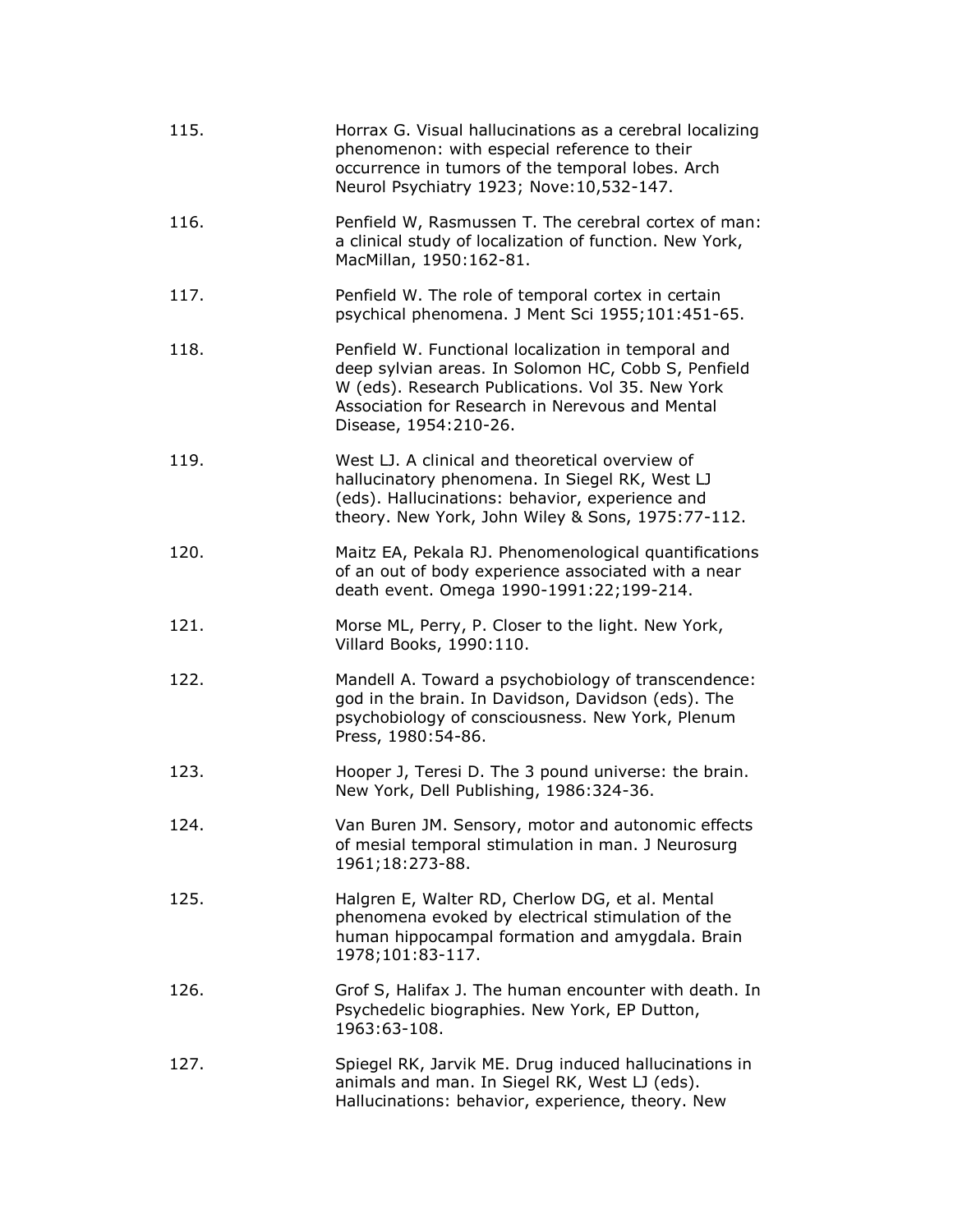|      | york, John Wiley & Sons, New York, 1975:178-212.                                                                                                                                                            |
|------|-------------------------------------------------------------------------------------------------------------------------------------------------------------------------------------------------------------|
| 128. | Persinger M. Religious and mystical experience as<br>artifacts of temporal lobe function: a general<br>hypothesis. Percept Motor Skills 1983:57:1255-62.                                                    |
| 129. | Morse ML, Venecia D, Milstein JM. Near death<br>experiences: a neurophysiological explanatory model.<br>Anabiosis: The Journal of Near Death Studies<br>1989;8:45-54.                                       |
| 130. | Carr D. Pathophysiology of stress induced limbic lobe<br>dysfunction: a hypothesis for NDEs. Anabiosis: The<br>Journal of Near Death Studies 1982;2:75-90.                                                  |
| 131. | Jansen KR. The near death experience [Letter].<br>Lancet 1988;153:883-4.                                                                                                                                    |
| 132. | Morse ML. Death related visions of childhood:<br>theoretical implications for the clinician. J Pediatr<br>Oncol Nurs (in press).                                                                            |
| 133. | Mendelsohn D, McDonald DW, Nogueira C, et al.<br>Anesthesia for open heart surgery. Anesth Analg<br>1960;39:110-20.                                                                                         |
| 134. | Blacher RS. The hidden psychosis of open heart<br>surgery: with a note on the sense of awe. JAMA<br>1972;222:305-8.                                                                                         |
| 135. | Kellehear A. Culture, biology, and the near death<br>experience: a reappraisal. J Nerv Ment Dis<br>1993;181:148-56.                                                                                         |
| 136. | Greyson B, Bush NE. Distressing near death<br>experiences. Psychiatry 1992;55:95-110.                                                                                                                       |
| 137. | Levin C, Curley M. Near death experiences in children.<br>Reported at Perspective on Change: Forces Shaping<br>Practice for the Clinical Nurse Specialist, Boston<br>Children's Hospital, Octover 11, 1990. |
| 138. | Merkawah. Research: progress report on the research<br>into near death experiences. Loosdrecht, Netherlands,<br>IANDS, Netherlands. January 1990.                                                           |
| 139. | Owens JE, Cook EW, Stevenson I. Features of near<br>death experience in relation to whether or not<br>patients were near death. Lancet 1990;336:1175-7.                                                     |
| 140. | Ring K, Lawrence M. Further evidence for veridical<br>perception during near death experiences. Anabiosis:<br>The Journal of Near Deat Studies 1993;11(4):223-9.                                            |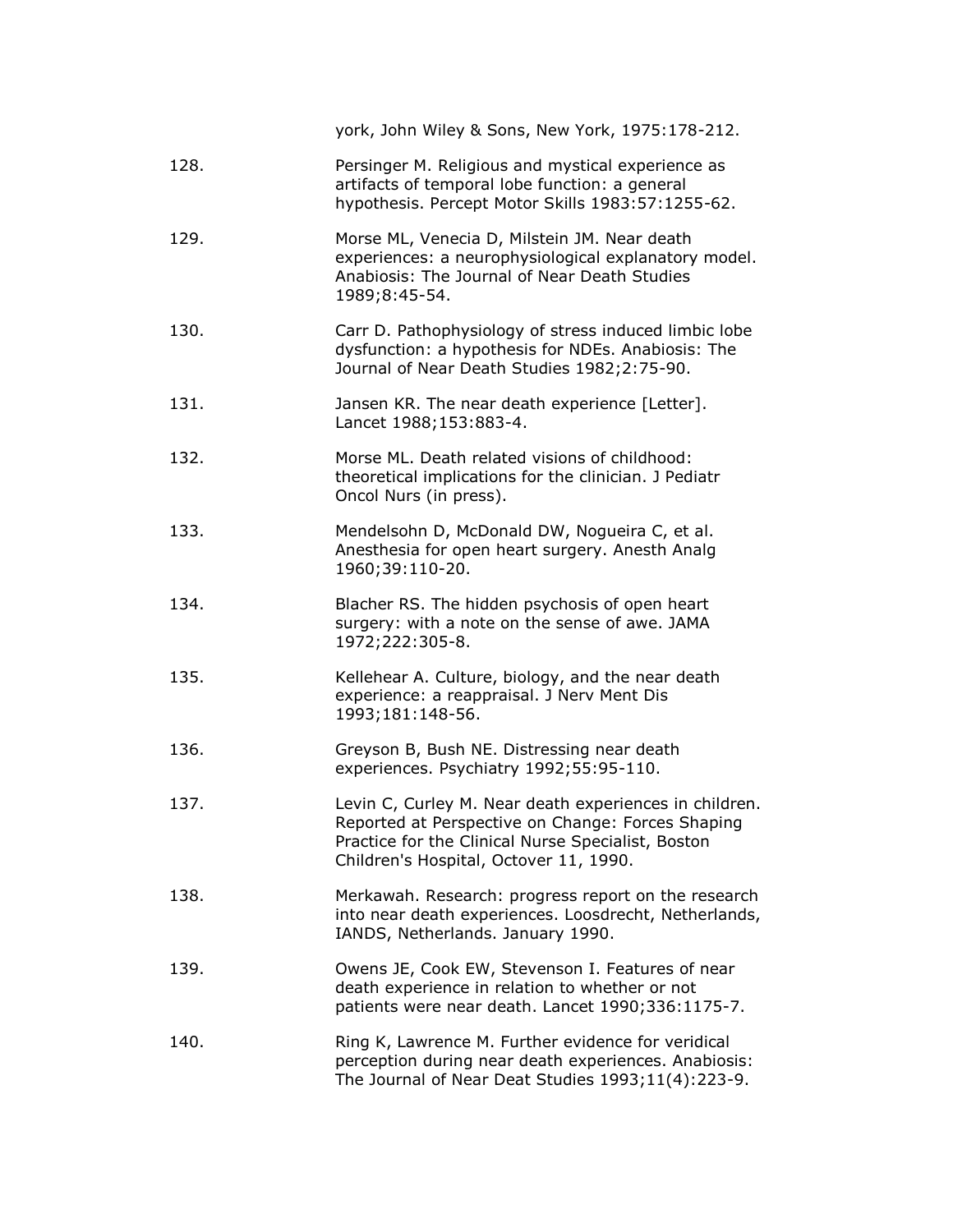| 141. | Spitzner M. Halluzinationen: Ein Beitrag zur<br>allegemeinen und klinischen Psychopathologie. Berlin<br>Heidelberg, Springer Verlag, 1988.                                                                         |
|------|--------------------------------------------------------------------------------------------------------------------------------------------------------------------------------------------------------------------|
| 142. | Noyes R. Attitude change following near death<br>experiences. Psychiatry 1980;43:234-42.                                                                                                                           |
| 143. | Stack-O'Sullivan DJ. Personality correlates of near<br>death experiences. 1981 Dissertation Abstracts<br>International 1981;42:2584-A.                                                                             |
| 144. | Greyson B. Near death experiences and person<br>values. Am J Psychiatry 1983;140:618-20.                                                                                                                           |
| 145. | Locke TP, Shontz FC. Personality correlates of the<br>near death experience: a preliminary study. J Am Soc<br>Psychical Res 1983;77:311-8.                                                                         |
| 146. | Kohr RL. Near death experiences, altered states and<br>psi sensitivity. Anabiosis: The Journal of Near Death<br>Studies 1983;3:157-76.                                                                             |
| 147. | Schenk L, Bear D. Multiple personality and related<br>dissociative phenomena in patients with temporal lobe<br>epilepsy. Am J Psychiatry 1981;138:1311-6.                                                          |
| 148. | Greaves GB. Multiple personality 165 years after Mary<br>Reynolds. J Nerv Ment Dis 1980;168:577-96.                                                                                                                |
| 149. | Barrett Sir William, Death bed visions: the psychical<br>experiences of the dying. The Aquaria Press, 1986.<br>(Reprint of 1926 edition.)                                                                          |
| 150. | Gruen A. Relationship of sudden infant death and<br>parental unconscious conflicts. Pre-and Peri Natal<br>Psychiology J 1982;2:50-6.                                                                               |
| 151. | Komp DM. A window to heaven: when children see life<br>in death. Grand Rapids, Michigan, Zondervan<br>Publishing, 1992.                                                                                            |
| 152. | Kübler-Ross, E. On children and death, New York,<br>MacMillan Publishing, 1983.                                                                                                                                    |
| 153. | Schoenbeck SB. Exploring the mystery of near death<br>experiences. Am J Nurs 1993;93:43-6.                                                                                                                         |
| 154. | Isis K, Harroldsson E. At the hour of death. New York,<br>Avon Books, 1977.                                                                                                                                        |
| 155. | Barrett EAM, Doyle MB, Malinski VM, et al. The<br>relationship among the experience of dying, the<br>experience of paranormal events, and creativity in<br>adults. In Barrett EAM (ed). Visions of Roger's science |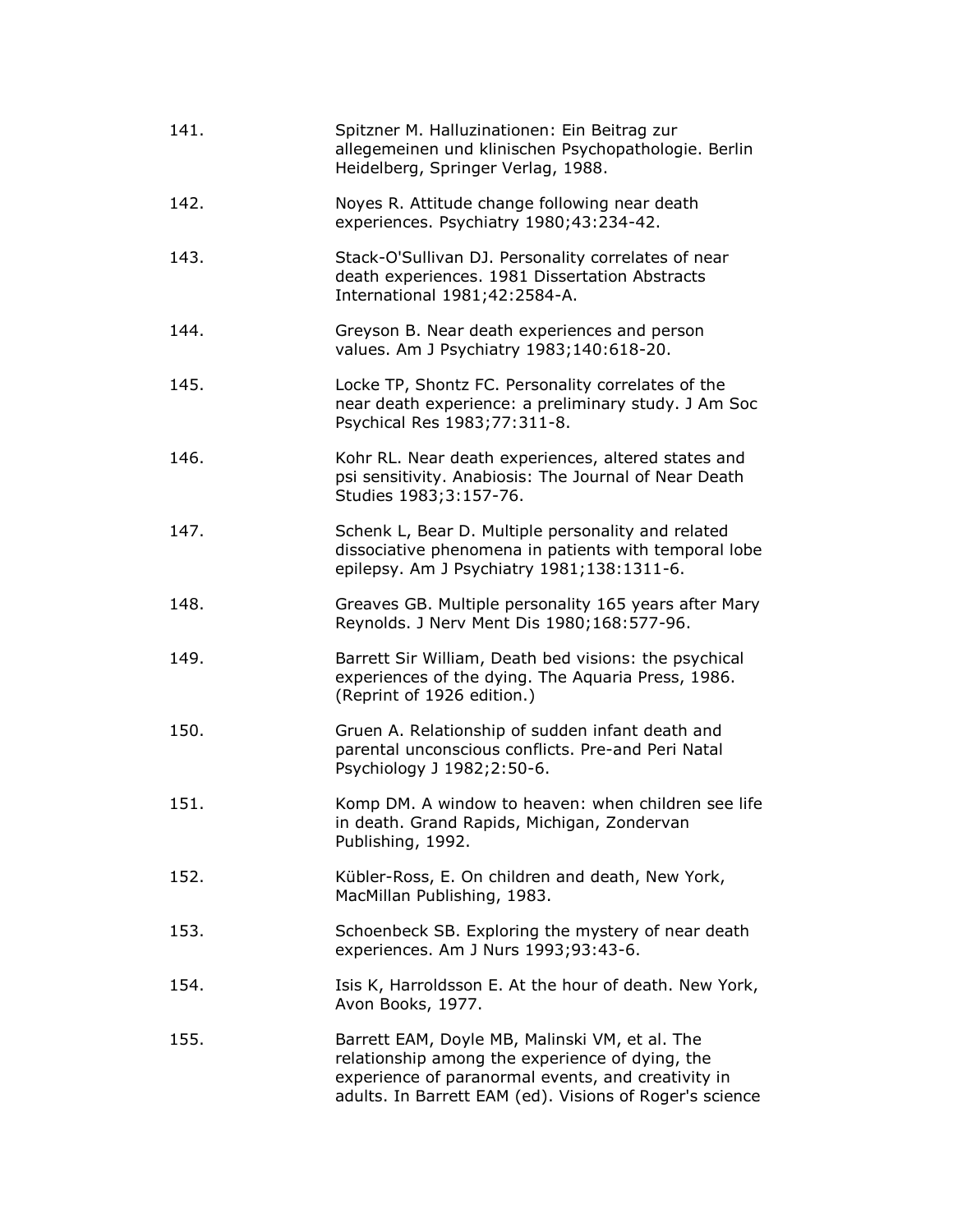|      | based nursing. National League for Nursing<br>Publication No. 15-2285, New York, 1990.                                                                                                                                                                            |
|------|-------------------------------------------------------------------------------------------------------------------------------------------------------------------------------------------------------------------------------------------------------------------|
| 156. | Houlbert K. Coming out of the dark. Nursing '92<br>1992; February: 43.                                                                                                                                                                                            |
| 157. | Hennsley JA, Christenson PJ, Hairdoin RA, et al.<br>Premonitions of sudden infant death syndrome: a<br>retrospective case control study. Presented at the<br>National SIDS Alliance Meeting, Pittsburg, October<br>1993 [Abstract]. Pediatr Pulmonol 1993;15:393. |
| 158. | Lewis D. All in good faith. Nursing Times 1987;83:40-<br>3.                                                                                                                                                                                                       |
| 159. | Balk D. Adolescents grief reactions and self concept<br>perceptions following sibling death: a study of 33<br>teenagers. J Youth Adolesc 1983;12:137-59.                                                                                                          |
| 160. | Simonds JF. Hallucinations in non-psychotic children.<br>Br J Psychiatry 1975; 129: 267-76.                                                                                                                                                                       |
| 161. | Garralda ME. Hallucinations in psychiatrically<br>disordered children; preliminary communication. J<br>Roy Soc Med 1982; 75:181-4.                                                                                                                                |
| 162. | Yates TT, Bannard JR. The haunted child: grief,<br>hallucinations and family dynamics. J Am Acad Child<br>Adolescs Psychiatry 1988;27:673-91.                                                                                                                     |
| 163. | Bender L., Lipkowitz HH. Hallucinations in children.<br>Am J Orthopsychiatry 1940;10:334-43.                                                                                                                                                                      |
| 164. | Kaplan HI, Sadok BJ. Comprehensive textbook of<br>psychiatry. 4 <sup>th</sup> ed. Baltimore, Williams & Wilkins,<br>1985:501.                                                                                                                                     |
| 165. | Sekaer C. Toward a definition of childhood mourning.<br>Am J Psychotherapy 1987:41:200-19.                                                                                                                                                                        |
| 166. | Rando T. Parental loss of a child. Champaign, Illinois,<br>Research Press, 1986:3-118,166.                                                                                                                                                                        |
| 167. | Bonnet C. Essai Analytique sur les Facultes de ;'Ame.<br>2 <sup>nd</sup> ed. Vol 2. Copenhagen and Geneva, Philbert,<br>1976:176-7.                                                                                                                               |
| 168. | Alroe CJ, McIntyre JNM Visual hallucinations: the<br>Charles Bonnet syndrome and bereavement. Med J<br>Aust 1983;2:675-6.                                                                                                                                         |
| 169. | Adair DK, Keshavan MS. The Charles Bonnet<br>syndrome and grief reaction [Letter]. Am J Psychiatry<br>1988;145:895-6.                                                                                                                                             |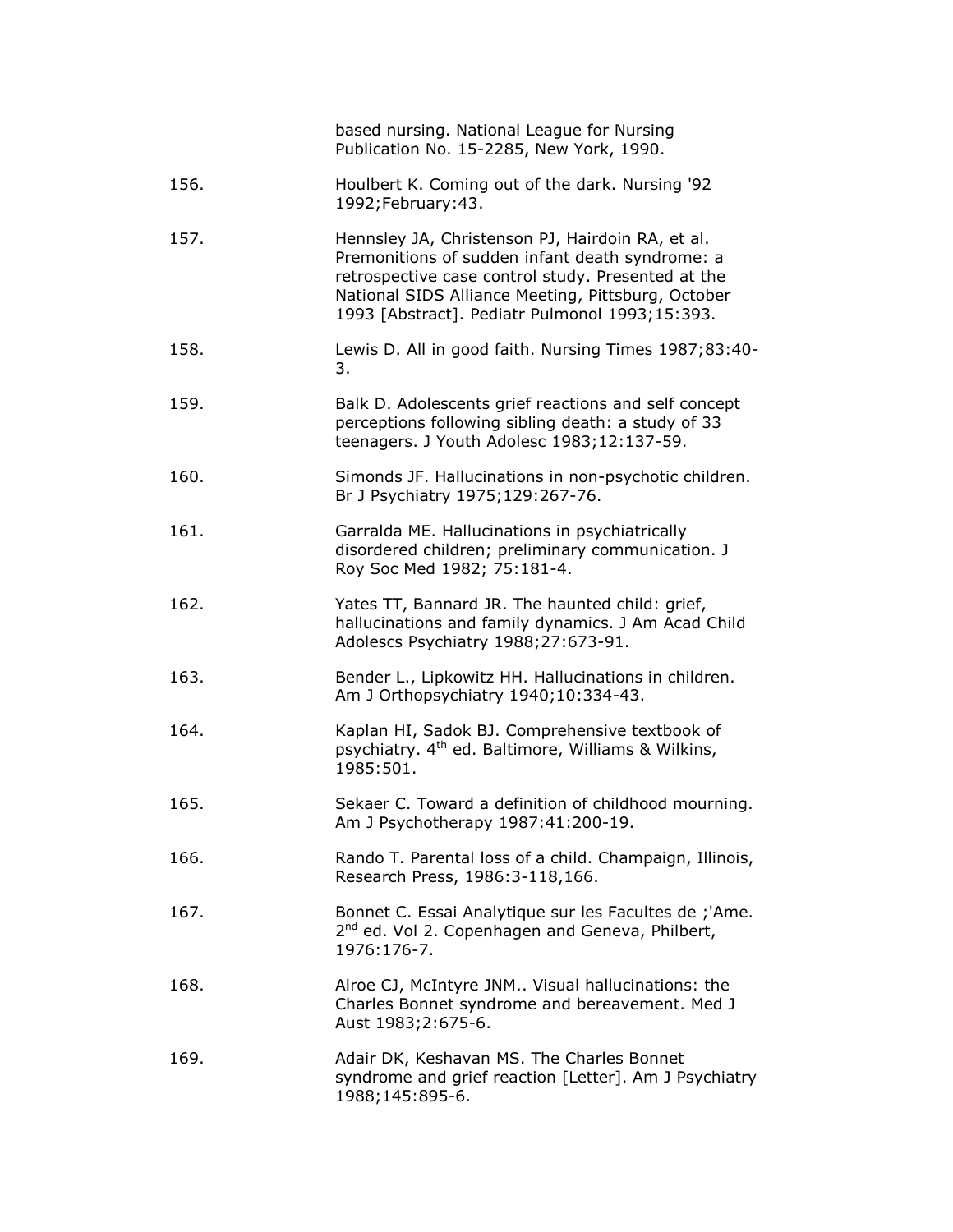| 170. | Grimby A. Bereavement among elderly people: grief<br>reactions, post bereavement hallucinations and<br>quality of life. Acta Psychiatr Scand 1993;87:72-80.        |
|------|--------------------------------------------------------------------------------------------------------------------------------------------------------------------|
| 171. | Rees WD. The hallucinations of widowhood. BMJ<br>1971;4:37-41.                                                                                                     |
| 172. | Haraldsson E. Survey of claimed encounters with the<br>dead. Omega 1988-1989;19:103-13.                                                                            |
| 173. | Kalish RA, Reynolds DK, Phenomenological reality and<br>post death contact. J Sci Study Religion 1973;209-21.                                                      |
| 174. | Matchett WF. Repeated hallucinatory experiences as<br>part of the mourning process among Hopi Indian<br>women. Psychiatry 1972;35:185-94.                          |
| 175. | Sidgewick H. Report on the consensus of<br>hallucinations. Proceedings of the Society for<br>Psychical Research 1894;10:25-422.                                    |
| 176. | Stevenson I. Do we need a new word to supplement<br>"hallucination?" Am I Psychiatry 1983;140:1609-11.                                                             |
| 177. | Shackleton CH. The psychology of grief: a review. Adv<br>Behav Ther 1984;6:153-205.                                                                                |
| 178. | Siegel K, Weinstien L. Anticipatory grief reconsidered.<br>J Psychosocial Oncol 1983;1:61-73.                                                                      |
| 179. | Kellehear A. The near death experience as status<br>passage. Soc Sci Med 1990;31:933-9.                                                                            |
| 180. | Doughterty CM. The near death experience as a major<br>life transition. Holistic Nurs Pract 1990;4:84-90.                                                          |
| 181. | Papadatou D. Papadatou C. Children and death. New<br>York, Hemisphere Publishing Corp, 1991.                                                                       |
| 182. | Nagy M. The child's view of death. J Genet Psychology<br>1948;7:3-27.                                                                                              |
| 183  | Bluebond-Langer M. Meanings of death to children. In<br>Feifel H (ed). New meanings of death. New York,<br>McGraw-Hill, 1977:47-66.                                |
| 184. | Chesler MA, Paris J. Barbarin OA. "Telling" the child<br>with cancer: parental choices to share information<br>with ill children. Pediatr Psychol 1985:11:497-516. |
| 185. | Nitschke R, Humphrey GB, Sexauer CL, et al.<br>Therapeutic choices made by patients with end state<br>cancer. J Pediatr 1982;101:471-4.                            |